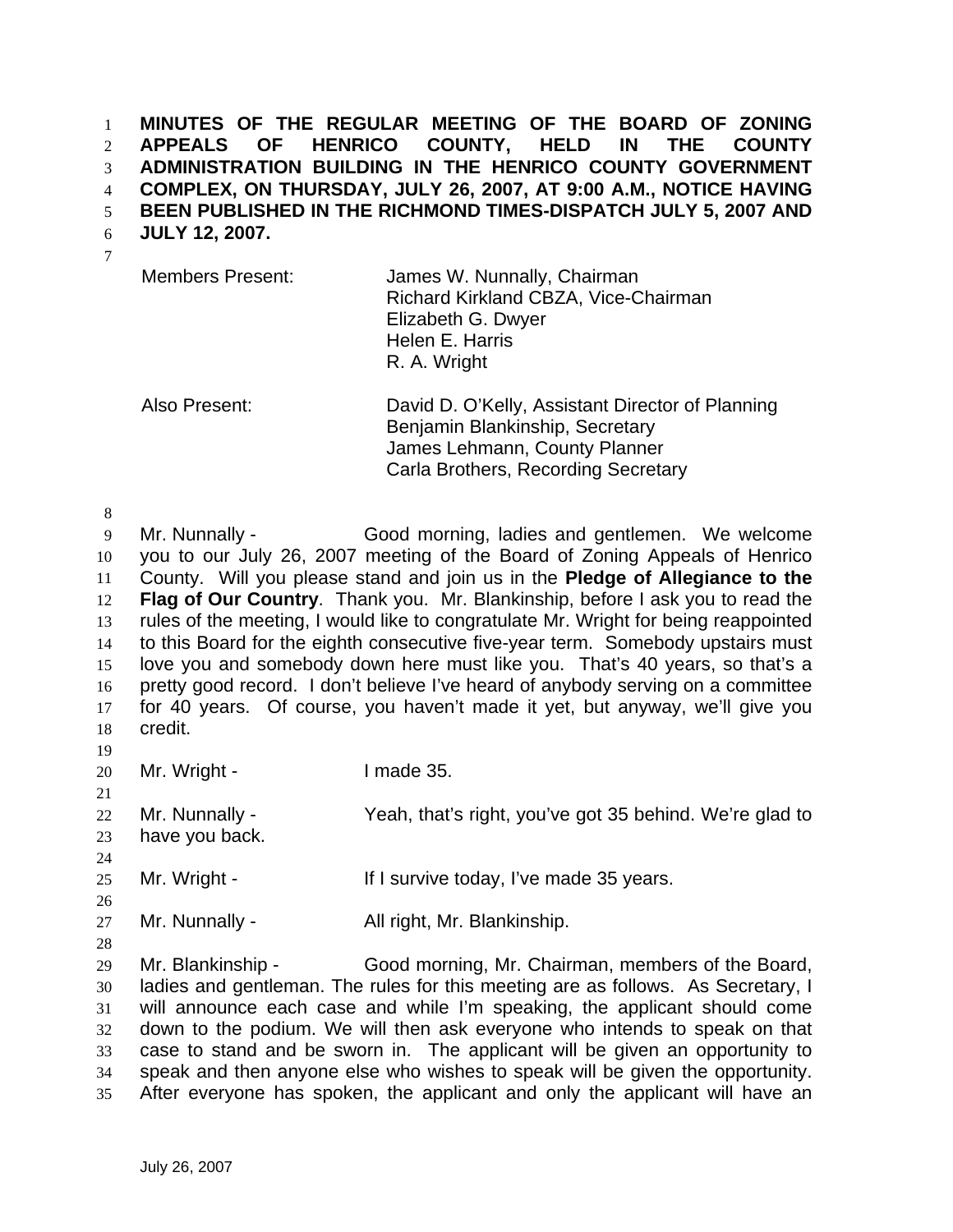opportunity for rebuttal. After hearing all of the evidence and asking questions, the Board will take the matter under advisement and they will render all of their decisions at the end of the meeting. If you wish to know their decision on a specific case, you can either stay until the end of the meeting or you can check the Planning Department website this afternoon—we try to get it updated within about half an hour of the end of the meeting—or you can call the Planning Department this afternoon. This meeting is being tape recorded, so we'll ask everyone who speaks to speak directly into the microphone on the podium, state your name, and please spell your last name for us. Finally, out in the foyer, there is a binder containing the staff report for each case, including the conditions that have been recommended by the staff. It's important that you be familiar with the conditions. They were also mailed to the applicant, but it's important that you be familiar with the conditions that staff has recommended. 36 37 38 39 40 41 42 43 44 45 46 47 48 49

- 50 51 52 Mr. Chairman, as you see on the desk, we have one deferral this morning, UP-009-2007, the West End Assembly of God. They'll be bringing their case next month rather than this month.
- 54 55 56 57 **UP-009-07 WEST END ASSEMBLY OF GOD** requests a temporary conditional use permit pursuant to Section 24-116(c)(1) to erect a temporary box office and a tent at 401 N Parham Road (Parcel 753-736-0655), zoned R-1, One-family Residence District (Tuckahoe).
- 58

61

63

65

67

69

53

59 60 Mr. Nunnally - Is there anyone here against or for this case, UP-009-07, West End Assembly of God? Okay. It's been deferred to next month, right?

- 62 Mr. Blankinship - Yes sir.
- 64 Ms. Harris - Do we need a motion for that?
- 66 Mr. Nunnally - **Nobody showed up.**
- 68 Mr. Blankinship - I don't believe so since it was the applicant's request.
- 70 71 After an advertised public hearing, **UP-009-07, West End Assembly of God** was **deferred** until the August 23, 2007 meeting by request of the applicant.
- 72

74

79

- 73 Mr. Nunnally - Ckay, will you call the first case, please.
- 75 76 77 78 **A–022-07 WINDSWEPT DEVELOPMENT** requests a variance from Section 24-9 to subdivide property and allow a dwelling to remain at 7720 Harewood Lane (Parcel 844-690-6607(part)), zoned A-1, Agricultural District (Varina). The public street frontage requirement is not met.
- 80 81 Mr. Nunnally - Is anyone else here interested in this case? If so, will you please stand and be sworn in?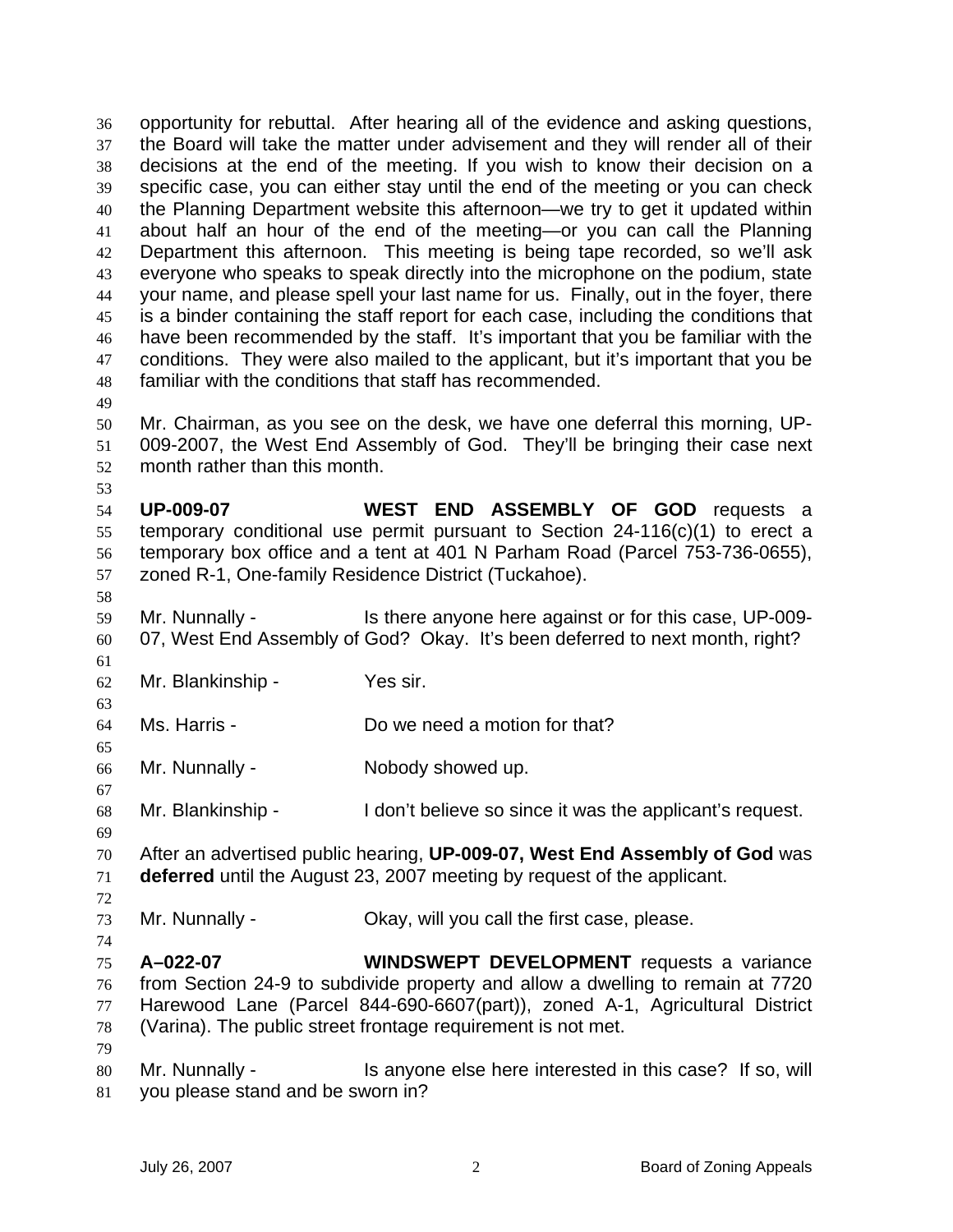82

83 84 85 Mr. Nunnally - Raise your right hand please. Do you swear the testimony you're about to give is the truth and nothing but the truth so help you God?

- 86
- 87 88 Mr. Nunnally - Please state your name for the record, sir, and tell us what you're requesting.
- 89 90 91 92 93 94 95 96 97 98 99 100 101 102 103 104 105 106 107 Mr. Shaffer - My name is Bob Shaffer. I'm here to present our case to the Board, so I appreciate the time. I'm with Windswept Development and what we'd like to do is we bought a piece of property that has an existing home on it in Varina. It is adjacent to a new subdivision that's coming online in a year or so, and it is going to be included in that new subdivision. The land associated with this home will be included in the new subdivision. What we would like to do is because the home that exists on the land is a very nice home and we feel like it could be a great place and somebody could buy it, we would like to request a variance from the public road frontage requirement. It's mainly a temporary variance because once the subdivision gets constructed, the home will then have public road frontage, so it would become part of the subdivision. So, the home will be on a parcel in the new subdivision. In the meantime, what we would like to do is we would like to sell the home, because it is ready for sale, it's in great shape. We would like to sell it because we would rather not rent it or try to let it sit vacant, for obvious reasons. Rental folks, though most are very caring, they aren't as caring as the owner. What we'd like to do is be able to sell this home prior to having the subdivision constructed so that we will not have to let it sit vacant and fall into disrepair and be subject to vandalism and that sort of thing.
- 108

109 110 111 112 113 The home sits at the end of Harewood Lane and it does have a deeded access to Harewood Lane by means of a gravel access road. The gravel access road is also the access for several homes there. It is not without access. It simply doesn't meet the letter of the ordinance. Again, the access is deeded and it's actually deeded to an existing right-of-way at Harewood Lane.

114

115 116 117 118 119 120 In addition, this is very similar to a case we brought before you in the recent past and asked for a similar variance for a home that actually is on this same access. You all were kind enough to grant us that variance to allow us to sell that home. Again, it's going to be part of the subdivision as well and will have public access and meet the requirements once the subdivision comes into existence.

121 122 123 124 125 126 Just to tell you, we have construction plans approved through the County for the subdivision and we are hiring a contractor currently and we plan on beginning to break ground on the subdivision hopefully within a month or so. We envision within a year or so, or probably two years in this case for this particular home that we're talking about, the subdivision will be there. We feel like that duration is extensive for us to leave the house vacant.

127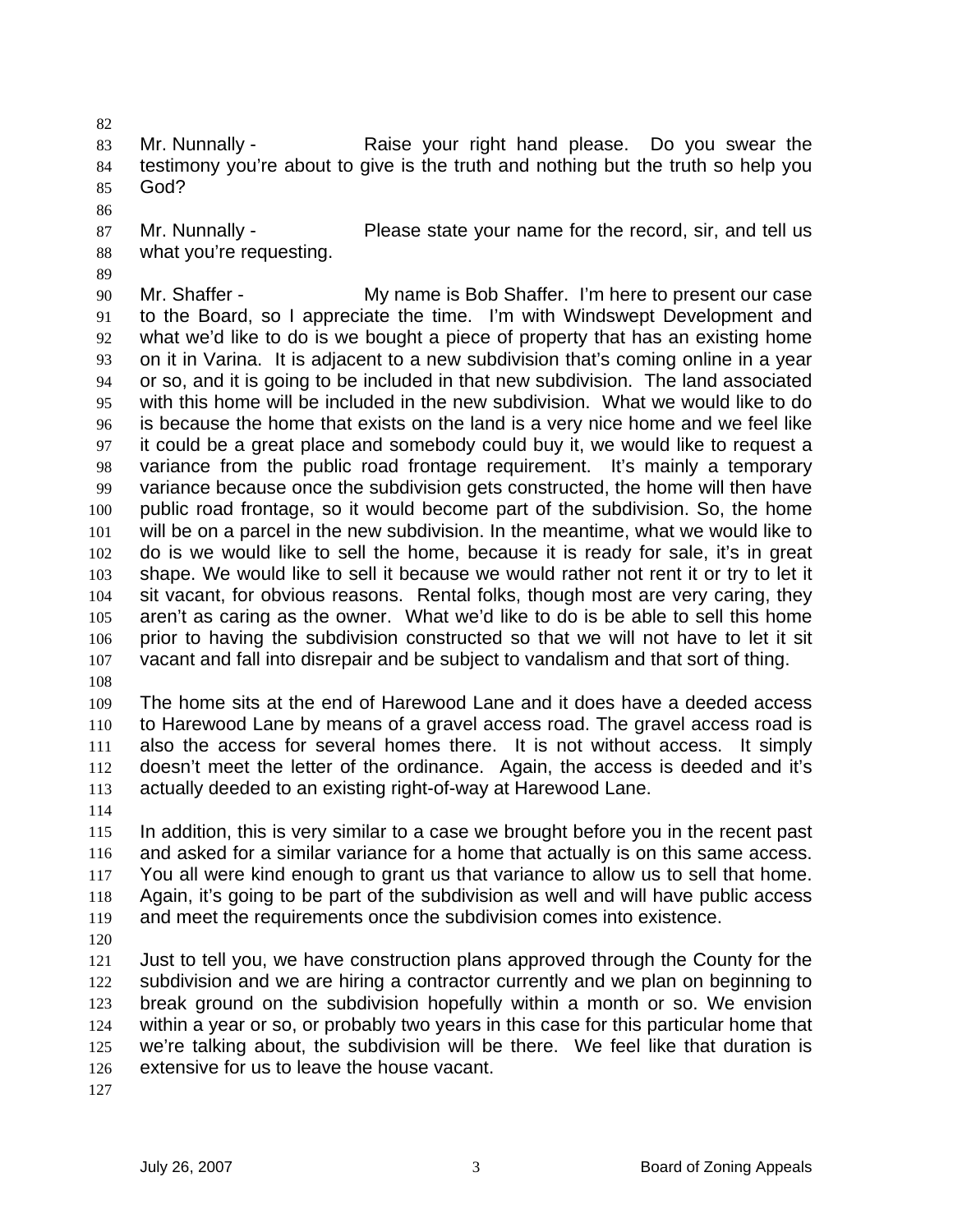Mr. Nunnally - You are building the subdivision. Mr. Shaffer - Yes sir. Mr. Nunnally - That's Windswept Development? Mr. Shaffer - Yes sir. We feel like that will allow us to have control, to be sure that when we tell you that this will become part of the subdivision, that we're going to make it happen. Mr. Nunnally - Somebody called me the other day on the telephone and said they were from Main Street Homes or something. Does that have anything to do with you? Mr. Shaffer - Main Street Homes is the homebuilder, they're not the developer. Windswept Development develops land and then we sell lots to Main Street Homes. Mr. Nunnally - Well, I told him I couldn't talk to him about the case. I just wondered who Main Street Homes was. They're going to build the subdivision. Mr. Shaffer - They're going to build houses in the subdivision, yes. Mr. Nunnally - Are they going to build them all or are you going to split it up? Mr. Shaffer - The current thought is they'll build them all, but it's not the rule. If some other builders are interested, we'd entertain that certainly. Mr. Wright - Mr. Blankinship, how did the owner of the home back before April when it was sold access the property? Mr. Blankinship - If you look at the map on the screen, there is a pipe stem about 50 feet wide and 1200 feet long. It goes all the way down to Darbytown Road. Mr. Wright - Yes. Mr. Blankinship - That has been their legal public street frontage. Mr. Wright - We granted the variance for that? Mr. Blankinship - There was no need for a variance because they had the public street frontage.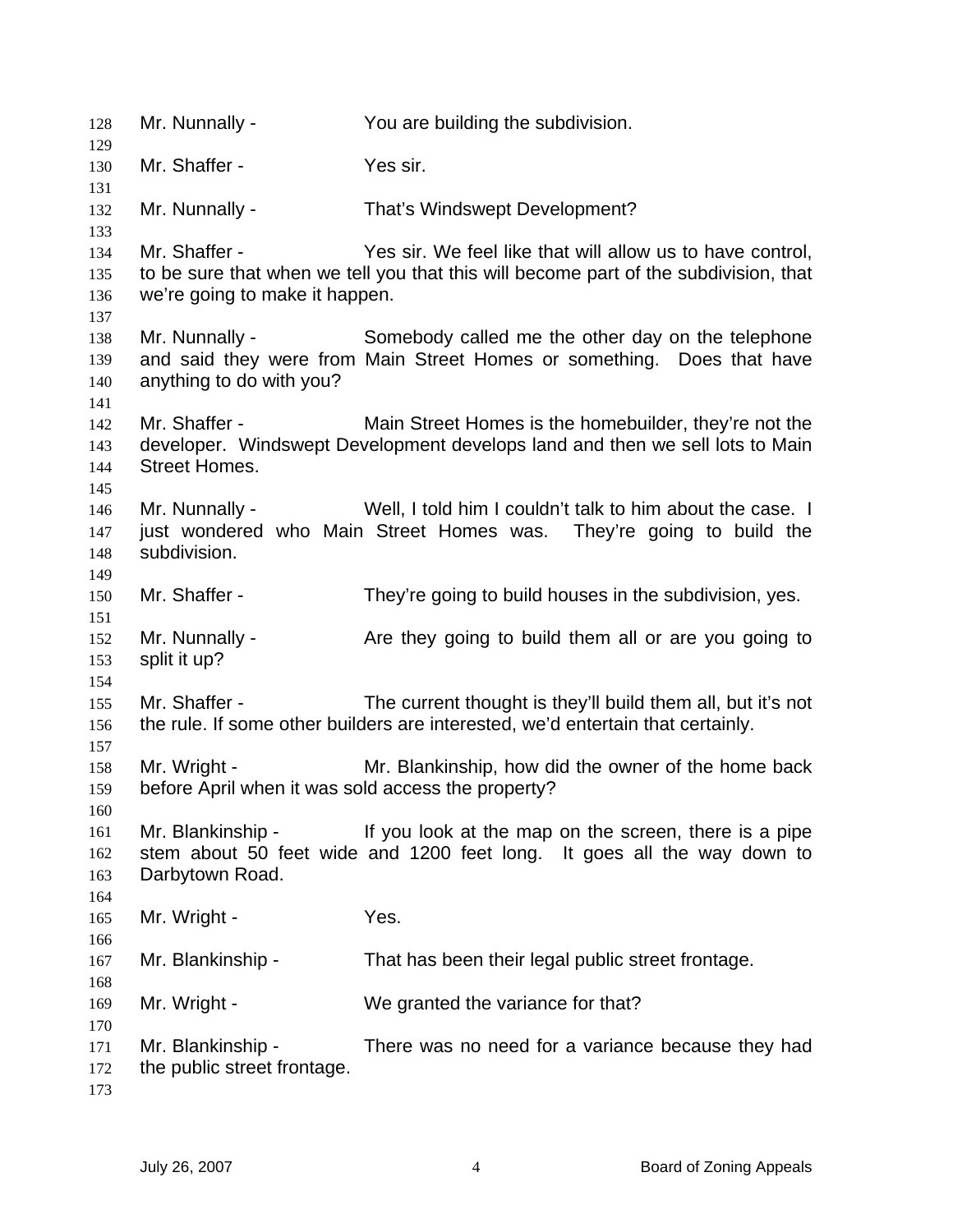| 174<br>175 | Mr. Wright -                                    | Okay.                                                                               |
|------------|-------------------------------------------------|-------------------------------------------------------------------------------------|
| 176<br>177 | Ms. Dwyer -                                     | And it was before-                                                                  |
| 178        | Mr. Wright -                                    | The house wasn't built—It wasn't 50 feet width                                      |
| 179        | necessary at the building line, though, was it? |                                                                                     |
| 180        |                                                 |                                                                                     |
| 181        | Mr. Blankinship -                               | I'm not sure exactly how that worked out.                                           |
| 182        |                                                 |                                                                                     |
| 183        | Ms. Dwyer -                                     | The house was built in '86, so that was prior to the                                |
| 184<br>185 |                                                 | stem lot, the change in the law that prohibited stem lots.                          |
| 186        | Mr. Blankinship -                               | Right. At that time, we measured the lot width at the                               |
| 187        |                                                 | actual building line rather than the required building line.                        |
| 188        |                                                 |                                                                                     |
| 189        | Mr. Wright -                                    | So, the reason for this is because they're going to sell                            |
| 190        | off some of this.                               |                                                                                     |
| 191        |                                                 |                                                                                     |
| 192        | Mr. Blankinship -                               | Right. They're going to cut off the house from that                                 |
| 193        | pipe stem.                                      |                                                                                     |
| 194        |                                                 |                                                                                     |
| 195        | Mr. Wright -                                    | Cut that off.                                                                       |
| 196<br>197 | Mr. Blankinship -                               | It'll no longer be on the same lot.                                                 |
| 198        |                                                 |                                                                                     |
| 199        | Mr. Wright -                                    | I see.                                                                              |
| 200        |                                                 |                                                                                     |
| 201        | Mr. O'Kelly -                                   | Mr. Shaffer, was this Jerry Liggins' homeplace?                                     |
| 202        |                                                 |                                                                                     |
| 203        | Mr. Shaffer -                                   | He owned it previous, yes. As a matter of fact, Mr.                                 |
| 204        |                                                 | Liggins' home was the one the Board granted a variance for us to sell that home     |
| 205        |                                                 | as well. That one is two lots down on the picture there, the other end of the cul-  |
| 206        |                                                 | de-sac on the right. That's the one. Again, that one has access out to Harewood     |
| 207        |                                                 | Lane, so there's access to the home. It just doesn't meet the letter of the         |
| 208        | ordinance until we get the subdivision in.      |                                                                                     |
| 209        |                                                 |                                                                                     |
| 210        | Mr. Wright -                                    | Have you read the conditions that have been                                         |
| 211        | proposed for this case?                         |                                                                                     |
| 212        |                                                 |                                                                                     |
| 213        | Mr. Shaffer -                                   | Yes sir.                                                                            |
| 214        |                                                 |                                                                                     |
| 215        | Mr. Wright -                                    | Are you in accordance with the conditions?<br>You                                   |
| 216        |                                                 | noticed there's a condition that once the subdivision is constructed, the access to |
| 217        | Harewood would no longer be permitted.          |                                                                                     |
| 218        |                                                 |                                                                                     |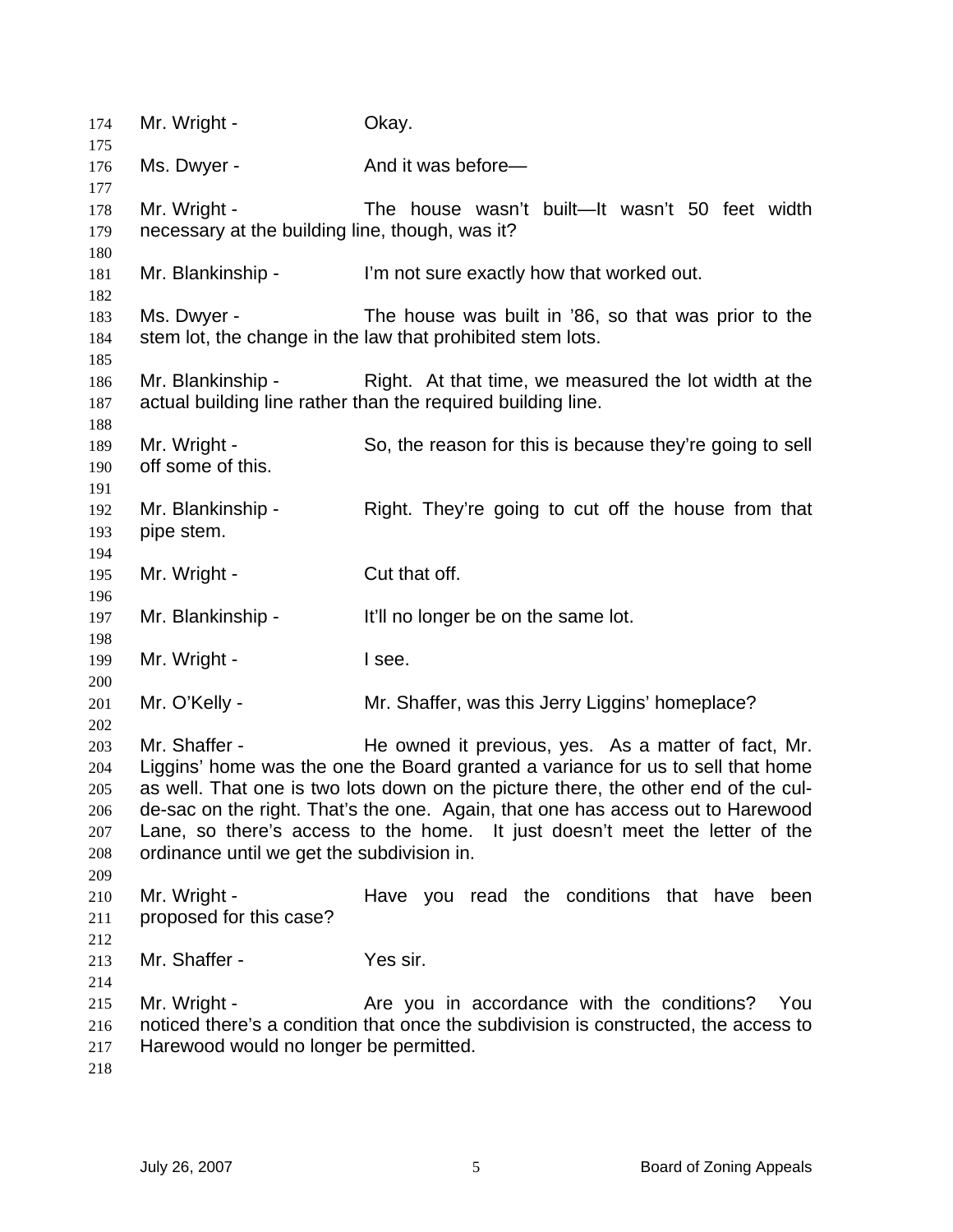Mr. Blankinship - The reason for that is the concern of people driving through— Mr. Wright - Right. Mr. Blankinship - — — — from Darbytown to Harewood. So, if they're going to be approaching this house from the subdivision, we want it to be physically blocked off from getting through to Harewood. We used that same condition on the other house that you referred to. Mr. Wright - Yes. You look like you don't understand. Mr. Shaffer - Well, no, I guess I'm just puzzled about going from Darbytown to Harewood through the access. Mr. Blankinship - It wouldn't be convenient. Mr. Shaffer - You'd have to go through the person's yard. Mr. Blankinship - That's what we're saying. There has to be some physical— Mr. Shaffer - Oh, yeah, I don't have any problem with the condition, I was just puzzled as to whether that would actually happen. I understand. Ms. Dwyer - The way it's worded is the variance actually expires when the subdivision is built. Mr. Wright - That works just as well. Ms. Dwyer - Wouldn't they need an address change? Mr. Blankinship - Yes. Once the subdivision is built, all the houses on the subdivision street will have— Ms. Dwyer - So, the County would take care of that— Mr. Blankinship - Yes. Ms. Dwyer - — — through some other mechanism. Mr. Shaffer - We envision this to become part of the subdivision. Ms. Dwyer - You're conveying the entire 12 acres to whoever purchases this home and none of that 12 acres will be further subdivided?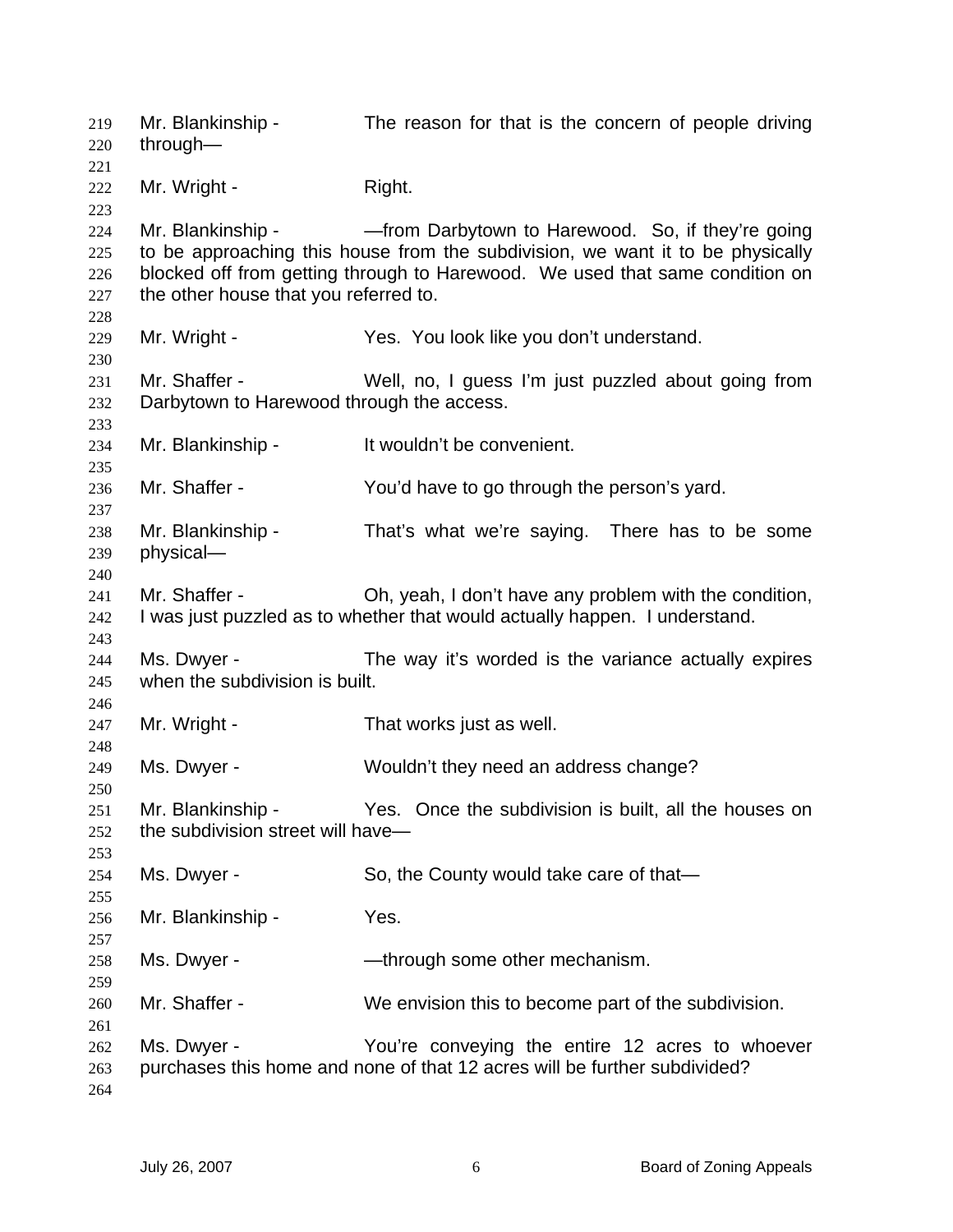Mr. Shaffer - No ma'am, that's a good question. The home will be conveyed with approximately 1.9 acres. 265 266 267 268 269 270 271 272 273 274 275 276 277 278 279 280 281 282 283 284 285 286 287 288 289 290 291 292 293 294 295 296 297 298 299 300 301 302 303 304 305 306 307 308 309 310 Ms. Dwyer - Chay. Mr. Shaffer - What our intent is, is to take the home and subdivide the parcel and include—As one of the lots that'll be subdivided, this house will be on a lot in the subdivision. That lot is essentially 1.9 acres. We've already had a consultant draw up the plans. As a matter of fact, the County's reviewing them now. Ms. Dwyer - Would you explain, then, how this 12 acres is going to be further subdivided? What are we looking at here? Is this the two-acre parcel? Mr. Shaffer - Yes. I have a set of plans here. I apologize I don't have it up on the screen, but I'd be happy to show you the layout of the subdivision, if that would be helpful. Mr. Blankinship - We actually have that as well. Ms. Dwyer - It's hard for me to see. Is that a lot line? Mr. Blankinship - There was a little discrepancy between the preliminary subdivision plat that got scanned into GIS and the plan that they're working from now. These things get adjusted. Ms. Dwyer - I would like to see how you're going—This does say it's a—The 12 acres includes the stem and all of that, correct? Mr. Shaffer - Yes ma'am. Ms. Dwyer - Okay. So, I would just like to see where the lot line would be for this house. Mr. Shaffer - This is the current home that we're talking about and this is the new subdivision and cul-de-sac. Ms. Dwyer - Chay. Mr. Shaffer - As you can see, it becomes part of the subdivision as a lot. What we would intend is that we will create this lot and sell the home on it with this variance. Once the subdivision is constructed, the variance would go away and it would become a lot and have frontage in the subdivision. Ms. Dwyer - This house, as I understand it, or as I'm looking at the maps that we were given, is oriented toward Harewood. You create the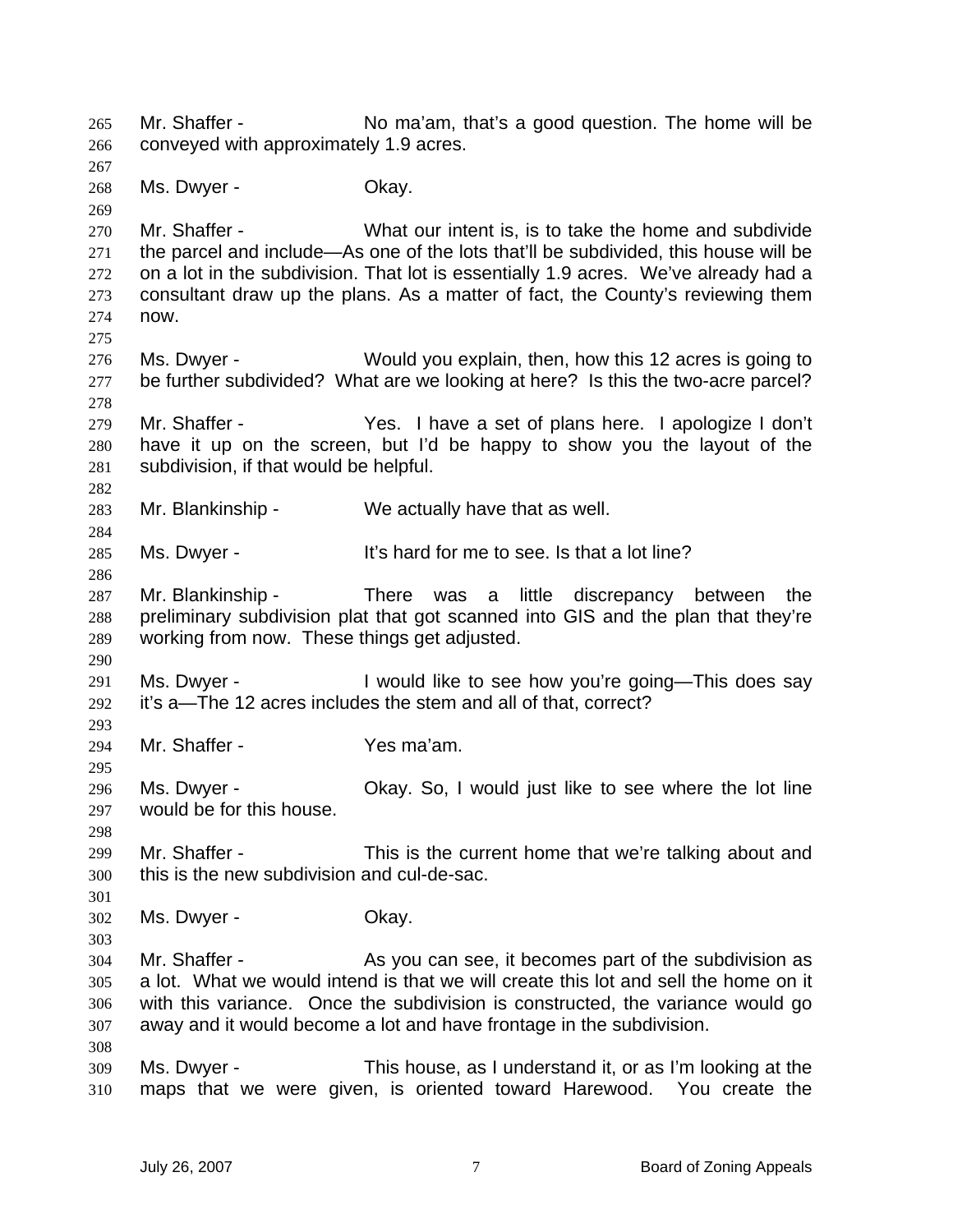| 311<br>312<br>313                                           | the road.                                                                                                                                                                                                                                                                                                                                                                                                                                                                                                                                                                                                                     | subdivision with a cul-de-sac and you have a house on it that the rear of it faces                                                             |
|-------------------------------------------------------------|-------------------------------------------------------------------------------------------------------------------------------------------------------------------------------------------------------------------------------------------------------------------------------------------------------------------------------------------------------------------------------------------------------------------------------------------------------------------------------------------------------------------------------------------------------------------------------------------------------------------------------|------------------------------------------------------------------------------------------------------------------------------------------------|
| 314<br>315<br>316                                           | Mr. Shaffer -<br>onto the new subdivision street.                                                                                                                                                                                                                                                                                                                                                                                                                                                                                                                                                                             | It is not ideal. We would create a new driveway for it                                                                                         |
| 317<br>318                                                  | Ms. Dwyer -                                                                                                                                                                                                                                                                                                                                                                                                                                                                                                                                                                                                                   | And this other structure, is it a garage?                                                                                                      |
| 319<br>320                                                  | Mr. Shaffer -                                                                                                                                                                                                                                                                                                                                                                                                                                                                                                                                                                                                                 | A garage, yes ma'am.                                                                                                                           |
| 321<br>322<br>323                                           | Ms. Harris -<br>house that you referenced?                                                                                                                                                                                                                                                                                                                                                                                                                                                                                                                                                                                    | When was the former variance granted for the other                                                                                             |
| 324<br>325                                                  | Mr. Shaffer -                                                                                                                                                                                                                                                                                                                                                                                                                                                                                                                                                                                                                 | Yes. I believe it was 2006.                                                                                                                    |
| 326<br>327<br>328                                           | Ms. Harris -<br>that variance was granted?                                                                                                                                                                                                                                                                                                                                                                                                                                                                                                                                                                                    | Okay. And did you also refer to this subdivision when                                                                                          |
| 329<br>330                                                  | Mr. Shaffer -                                                                                                                                                                                                                                                                                                                                                                                                                                                                                                                                                                                                                 | I'm sorry?                                                                                                                                     |
| 331<br>332                                                  | Ms. Harris -                                                                                                                                                                                                                                                                                                                                                                                                                                                                                                                                                                                                                  | Did you also refer to this proposed subdivision-                                                                                               |
| 333<br>334                                                  | Mr. Shaffer -                                                                                                                                                                                                                                                                                                                                                                                                                                                                                                                                                                                                                 | Yes.                                                                                                                                           |
| 335<br>336                                                  | Ms. Harris -                                                                                                                                                                                                                                                                                                                                                                                                                                                                                                                                                                                                                  | -when that variance was granted?                                                                                                               |
| 337<br>338                                                  | Mr. Shaffer -                                                                                                                                                                                                                                                                                                                                                                                                                                                                                                                                                                                                                 | Yes ma'am. Same subdivision, correct.                                                                                                          |
| 339<br>340<br>341                                           | Ms. Harris -<br>or so, you're saying?                                                                                                                                                                                                                                                                                                                                                                                                                                                                                                                                                                                         | So, the streets will not be constructed for about a year                                                                                       |
| 342<br>343<br>344<br>345<br>346<br>347<br>348<br>349<br>350 | Mr. Shaffer -<br>Right. Well, this piece, as you see on the wall, you<br>can see off to the far left there, there's a bulb cul-de-sac that's a temporary<br>turnaround. That's the portion that we're going to be building currently that we<br>have approved plans from the County to build. So, we're going to build to that<br>What we're anticipating is by the time we get to that point with<br>point.<br>construction, we'll have the remainder of it approved by the County and we'll just<br>continue constructing it. But yes, it'll be at least a year. For this piece up here, it<br>may be 18 months to 2 years. |                                                                                                                                                |
| 351<br>352<br>353<br>354                                    | Ms. Dwyer -<br>of outbuildings in the front yard.                                                                                                                                                                                                                                                                                                                                                                                                                                                                                                                                                                             | Looking at this shed in the backyard, that will then be<br>the front yard, so you'll then have a shed. I don't know if you have any other sort |
| 355<br>356                                                  | Mr. Shaffer -                                                                                                                                                                                                                                                                                                                                                                                                                                                                                                                                                                                                                 | One of the things we would consider doing is when<br>we proceed to sell this home, if someone is interested in it, we're going to be very      |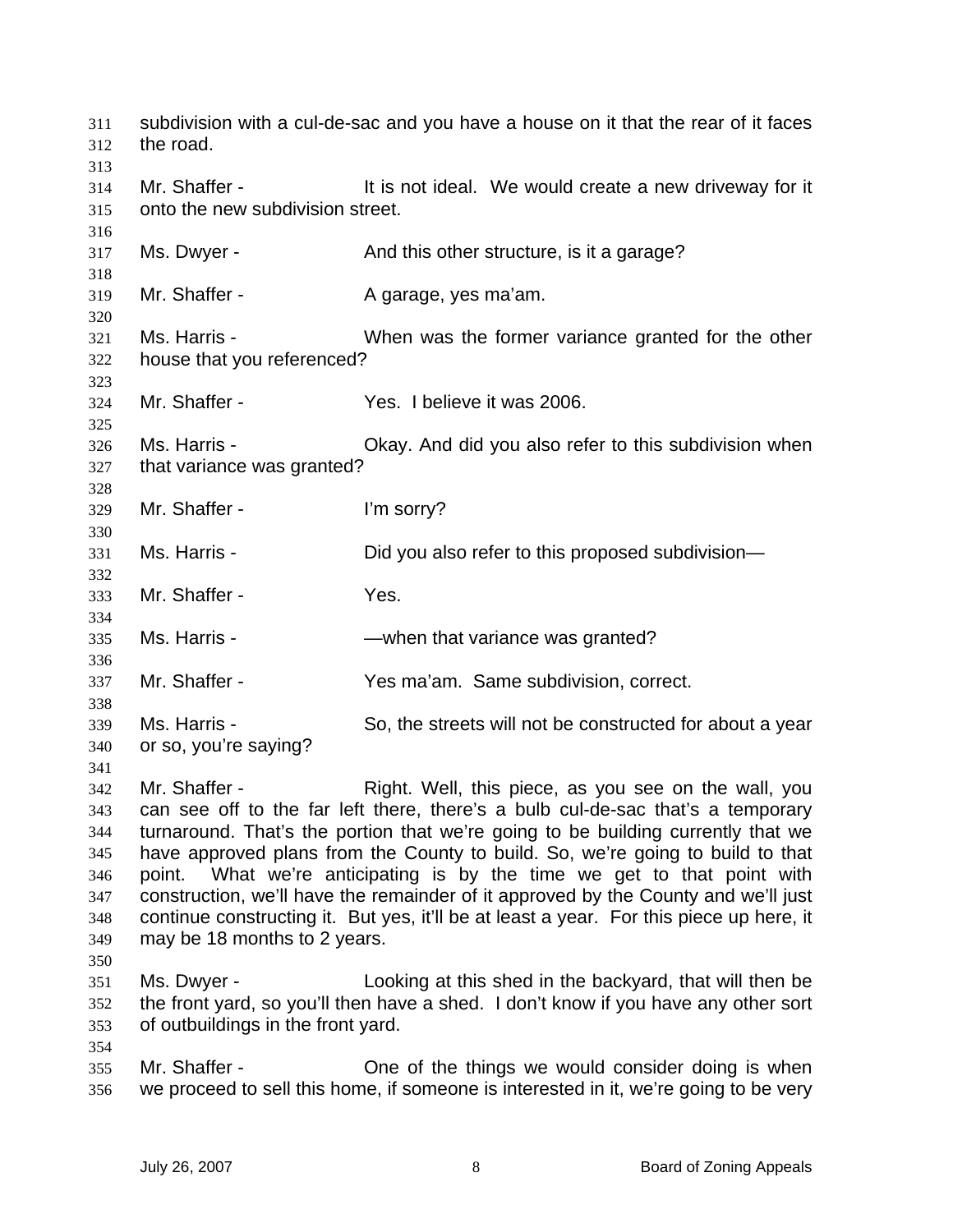careful to explain the situation, that the home will, of course, be in the subdivision. If there is potential buyer and they would like something to be done with that shed, we would certainly consider that and maybe remove it or whatever they would like. Ms. Dwyer - We could ask you to remove it since this is going to be the front yard. Wouldn't you have to get another variance to keep an outbuilding in the front yard? Mr. Blankinship - Since it's already there, I'm not sure how we would handle it. Ms. Dwyer - Nonconforming. Mr. Shaffer - The garage? Ms. Dwyer - No. Well, in the picture it looks like it's not the garage shown on the plans. Mr. Shaffer - I'm trying to think, and my associate was just looking over. I don't remember a shed being on the property. Ms. Dwyer - Can you show the picture that shows the side of the house? Mr. Blankinship - Can we have control of the-Mr. Shaffer - That's a garage. Ms. Dwyer - That's not what I'm talking about. Mr. Shaffer - Chay, I'm sorry. Ms. Dwyer - There's another picture that shows the—It was in our packet. It shows the side of the house. The photograph, sorry. Mr. Blankinship - One of the photos, Jim. Mr. Shaffer - I don't believe that's the right picture of the house. Ms. Dwyer - You don't think that's what— Mr. Blankinship - We've got the wrong one in the Mr. Shaffer - This is a County-taken photo and I believe that's not the house. The one that you just showed on the screen was, in fact, the home.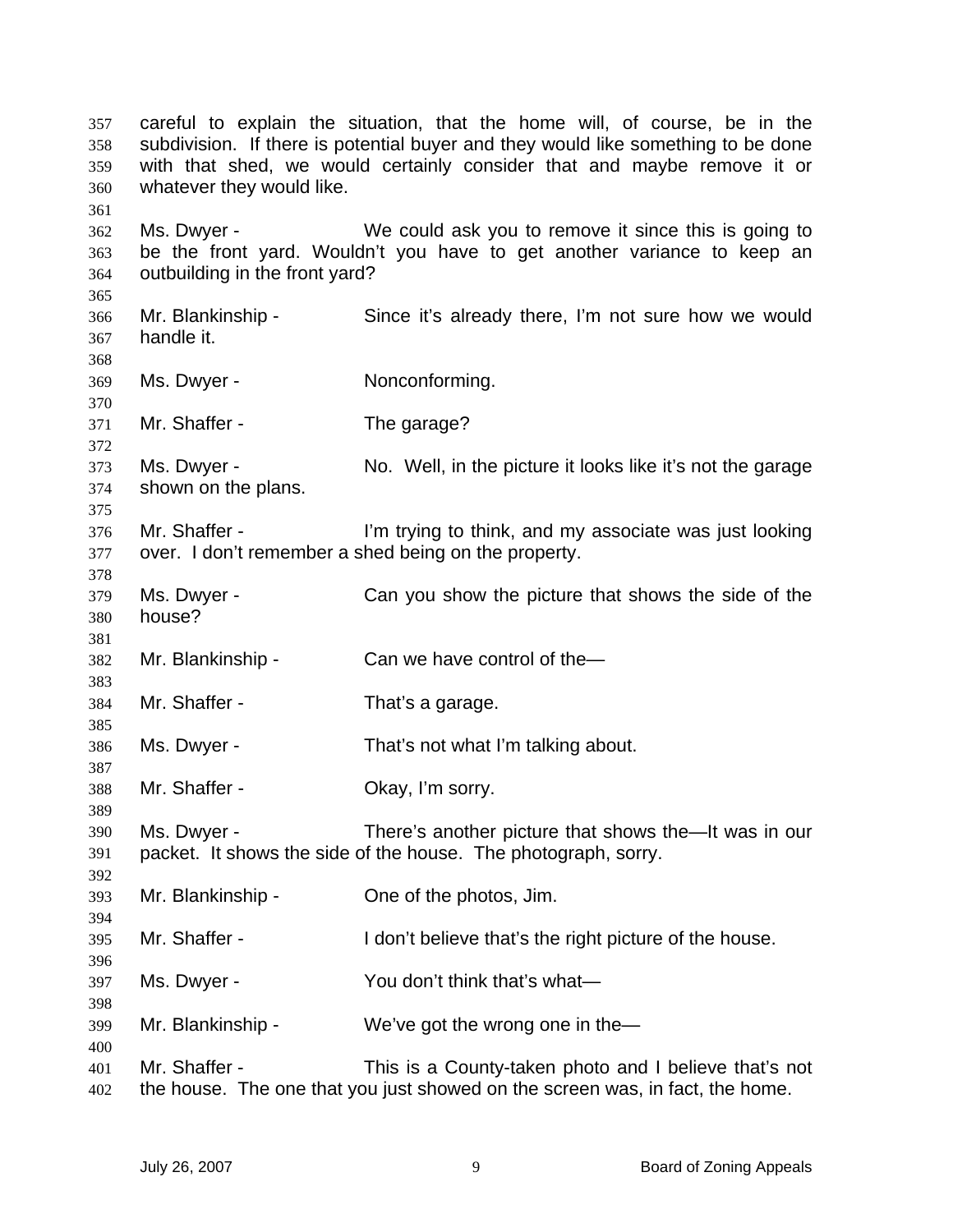| 403        |                                    |                                                                                                                                                 |
|------------|------------------------------------|-------------------------------------------------------------------------------------------------------------------------------------------------|
| 404        | Ms. Dwyer -                        | Can I see that again?                                                                                                                           |
| 405        |                                    |                                                                                                                                                 |
| 406<br>407 | Mr. Blankinship -                  | Put the wrong photograph in the presentation.                                                                                                   |
| 408<br>409 | Mr. Shaffer -                      | Yeah, there. The house is to the left.                                                                                                          |
| 410        | Mr. Kirkland -                     | That's an altogether different house than the picture                                                                                           |
| 411        | on the other one.                  |                                                                                                                                                 |
| 412        |                                    |                                                                                                                                                 |
| 413<br>414 | Mr. Shaffer -                      | Yes it is. Actually, I think the one we're picturing here<br>is next door. I apologize. When I looked at this—I just received this in the mail. |
| 415<br>416 | Ms. Dwyer -                        | Which one's wrong, the one we're looking at now or                                                                                              |
| 417<br>418 | the one in our packet?             |                                                                                                                                                 |
| 419        | Mr. Blankinship -                  | The one we're looking at now is the subject property.                                                                                           |
| 420<br>421 | Ms. Dwyer -                        | Okay.                                                                                                                                           |
| 422        |                                    |                                                                                                                                                 |
| 423        | Mr. Blankinship -                  | The other one is the other house that we've been                                                                                                |
| 424        | discussing, the previous variance. |                                                                                                                                                 |
| 425        |                                    |                                                                                                                                                 |
| 426        | Ms. Dwyer -                        | Oh, okay.                                                                                                                                       |
| 427        |                                    |                                                                                                                                                 |
| 428        | Mr. Shaffer -                      | The one in your packet is wrong. This one on the                                                                                                |
| 429        | screen is the correct one.         |                                                                                                                                                 |
| 430<br>431 | Ms. Dwyer -                        | Okay. Never mind.                                                                                                                               |
| 432        |                                    |                                                                                                                                                 |
| 433        | Mr. Shaffer -                      | I can understand the confusion; I'm kind of confused                                                                                            |
| 434        | myself.                            |                                                                                                                                                 |
| 435        |                                    |                                                                                                                                                 |
| 436        | Mr. Blankinship -                  | We really should label those photographs.<br>I don't                                                                                            |
| 437        | know why we never have.            |                                                                                                                                                 |
| 438        |                                    |                                                                                                                                                 |
| 439        | Ms. Dwyer -                        | As far as staff knows, there are no other problems                                                                                              |
| 440        |                                    | with having the rear of this house now being the front yard when the subdivision                                                                |
| 441        | is built?                          |                                                                                                                                                 |
| 442        |                                    |                                                                                                                                                 |
| 443        | Mr. Blankinship -                  | As the applicant said, it's not the ideal situation, but I                                                                                      |
| 444        |                                    | think on a lot this large, almost a two-acre lot, and set back as far as it is from                                                             |
| 445        |                                    | that cul-de-sac—It's either that or tear down a perfectly good house.                                                                           |
| 446        |                                    |                                                                                                                                                 |
| 447        | Ms. Dwyer -                        | Right.                                                                                                                                          |
| 448        |                                    |                                                                                                                                                 |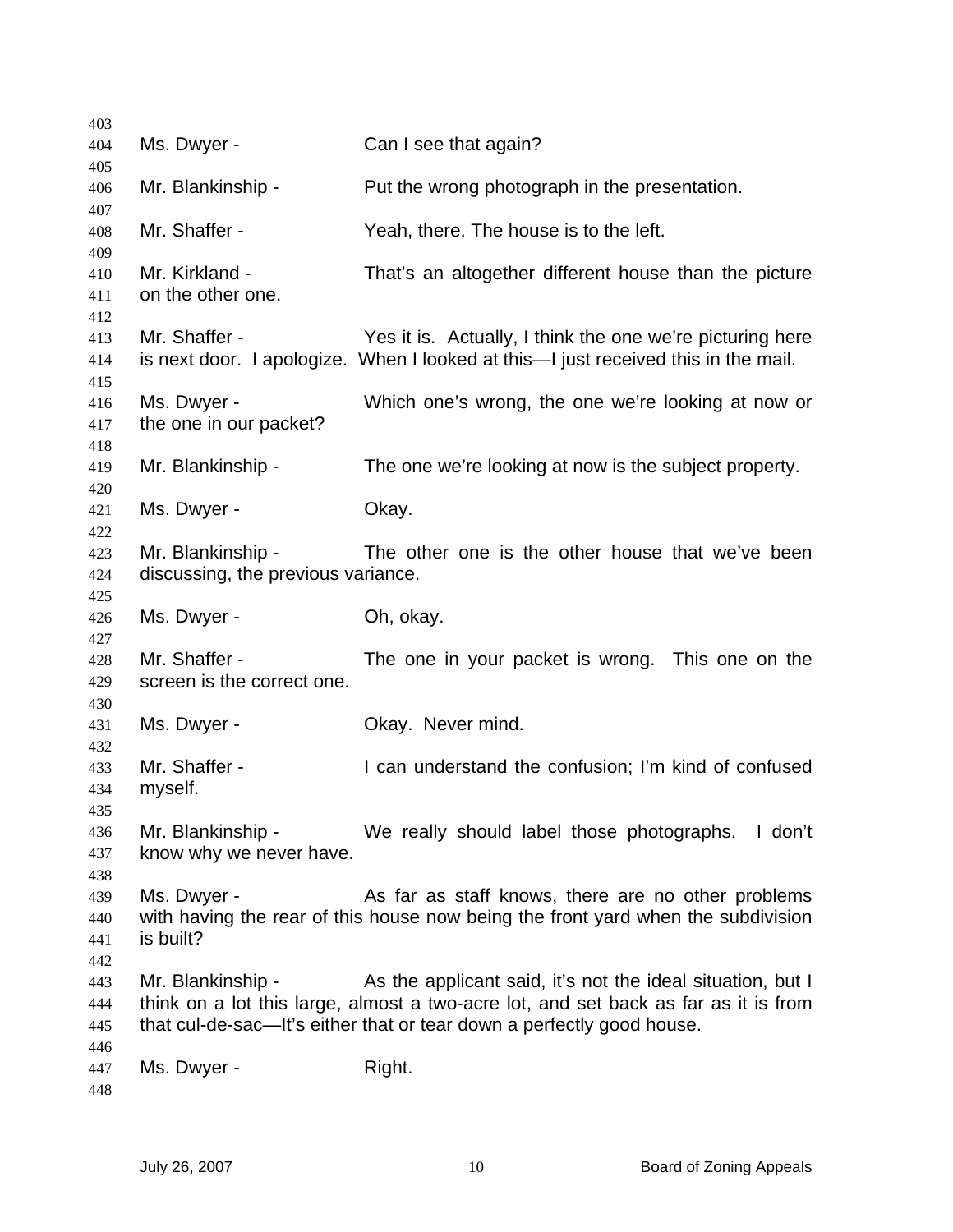Mr. Shaffer - The view from the front is very nice. The front yard and looking out, there's woods and trees. It's a very nice view. I think it still will be appealing. I think we'll have no trouble selling it. 449 450 451 452 453 454 455 456 457 458 459 460 461 462 463 464 465 466 467 468 469 470 471 472 473 474 475 476 477 478 479 480 481 482 483 484 485 486 487 488 489 490 491 492 493 494 Ms. Dwyer - That's the one I was thinking about. That's the wrong house. Okay. Gotcha. Mr. Nunnally - Any other questions from the staff or the Board? I'll ask again, is anyone here in opposition to this case? Hear none, that completes the case. We'll let you know something later today. Thank you for coming. Mr. Shaffer - Thank you very much. **DECISION**  Mr. Nunnally - Do we have a motion on this? Mr. Wright - The Muslim Cove it be approved. Mr. Kirkland - Second. Mr. Nunnally - Motion by Mr. Wright, seconded by Mr. Kirkland it be approved. All in favor say aye. Ms. Dwyer - Could we have some discussion or statement about the basis for the motion? Mr. Wright - The basis for my approval is the fact that this is, basically, a temporary use until the subdivision is done, completed, and then the variance would expire. Mr. Kirkland - Mr. Blankinship, there is the documentation upon the new subdivision that these two homes, the one that we're working on today and the other, would be included in the subdivision, correct? Mr. Blankinship - Yes. Everything has been coordinated. Mr. Kirkland - It's written down somewhere, right? Mr. Blankinship - Yes sir. Mr. Kirkland - **Okay.** Ms. Dwyer - As I understand condition six, if the property's conveyed prior to recordation, the new owner must agree to sign. So, any person who moves into the house will be fully apprised.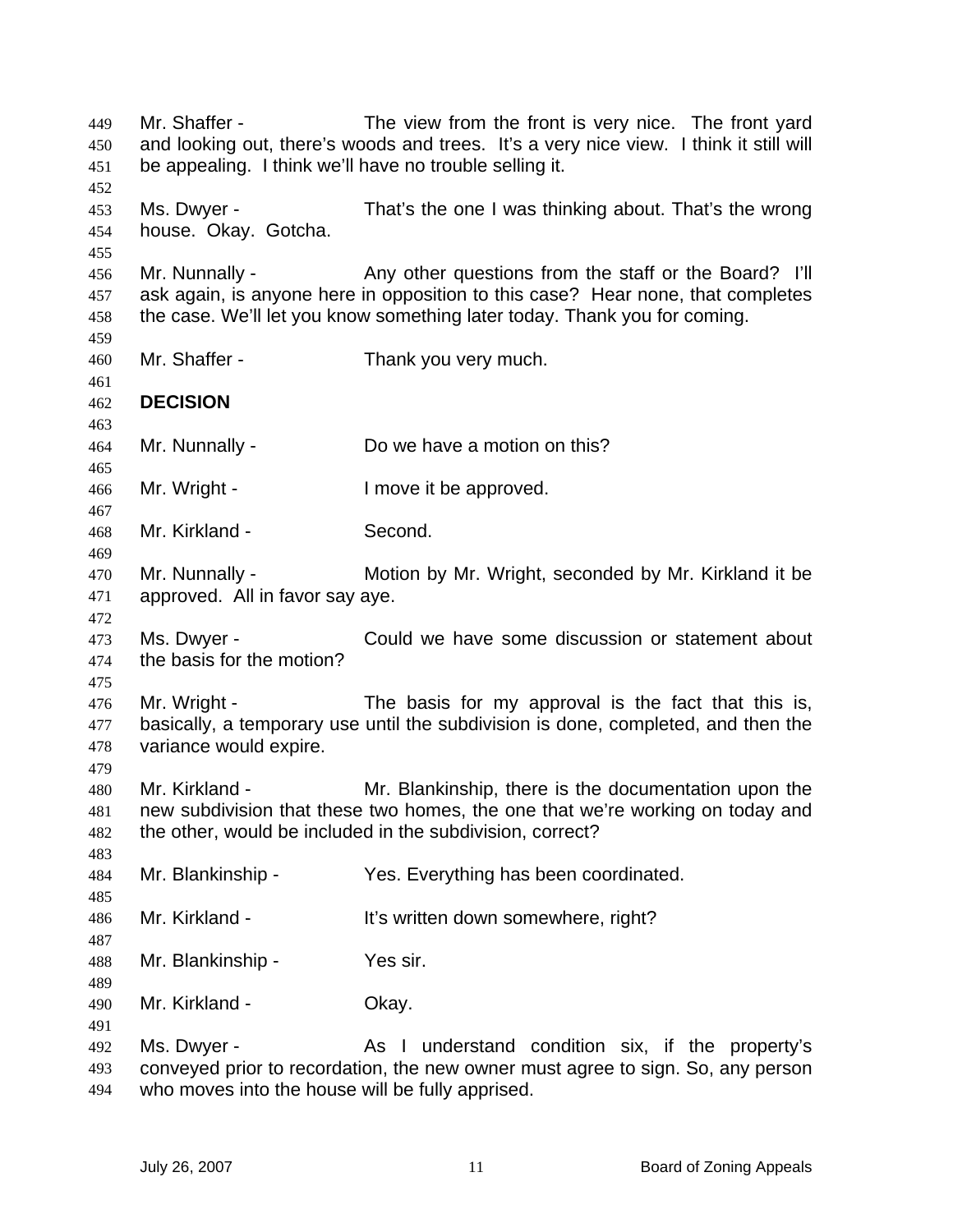495 496 497 498 499 500 501 502 503 504 505 506 507 508 509 510 511 512 513 514 515 516 517 518 519 520 521 522 523 524 525 526 527 528 529 530 531 532 533 534 535 536 537 538 539 540 Mr. Blankinship - Right. And as you know, that's a requirement of the subdivision ordinance—one person can't subdivide another person's property. So, you have to have the current owner's signature at the time of recordation. Ms. Dwyer - So, there should be no surprises. Mr. Blankinship - That's right. Ms. Harris - The See that they're moving towards conformity to the Code in just the matter of a year or so. Ms. Dwyer - So, they're ultimately going to be more in compliance with the zoning ordinance that they are now. Mr. Kirkland - Yes. Ms. Dwyer - The problem is, is that the rear of the house is going to face the cul-de-sac, which is very awkward, but that's what happens when you have individual parcels. Mr. Wright - The Music state of the sitting up like the other houses. Mr. Blankinship - It's approximately 150 feet [unintelligible]. Mr. Wright - **And I'm in accordance with him, that to let the house** sit vacant would be subject to vandalism. I've rented property before and sometimes it's just like putting vandals in there almost. Ms. Dwyer - I agree with Ms. Harris that we're moving toward conformity with the zoning ordinance with this variance. Mr. Nunnally - All right, are we ready for a vote? All in favor say aye. All opposed say no. The motion passes; it's been approved. After an advertised public hearing and on a motion by Mr. Wright, seconded by Mr, Kirkland, the Board **approved** application, **A-022-07,** Windswept Development's request for a variance from Section 24-9 to subdivide property and allow a dwelling to remain at 7720 Harewood Lane (Parcel 844-690- 6607(part)), zoned A-1, Agricultural District (Varina). The public street frontage requirement is not met. The Board granted the variance subject to the following conditions: 1. This variance applies only to the public street frontage requirement. All other applicable regulations of the County Code shall remain in force.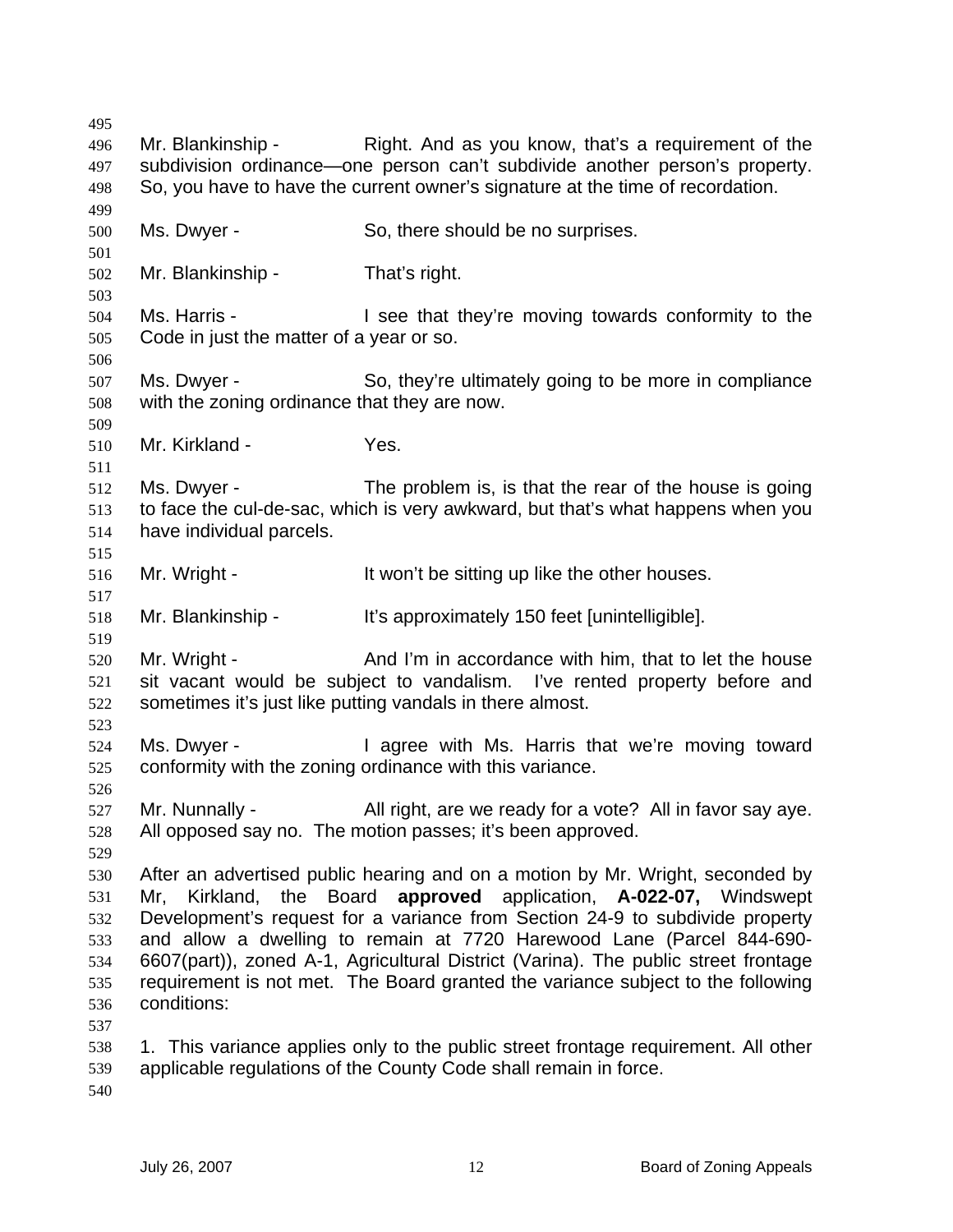| 541<br>542<br>543<br>544<br>545 | 2.<br>accepted into the County road system                   | The owners of the property, and their heirs or assigns, shall accept<br>responsibility for maintaining the existing access drive between the property and<br>Harewood Road until public street frontage is obtained for the lot and the street is |
|---------------------------------|--------------------------------------------------------------|---------------------------------------------------------------------------------------------------------------------------------------------------------------------------------------------------------------------------------------------------|
| 546<br>547<br>548<br>549        | 3.<br>system.                                                | The applicant shall access the Property via The Oaks at Longbridge<br>subdivision once the road system is built and accepted into the County road                                                                                                 |
| 550<br>551<br>552<br>553        | 4.<br>cul-de-sac to Harewood Lane.                           | After public roads are constructed within the subdivision and accepted into<br>the County road system, there shall be no access from the proposed subdivision                                                                                     |
| 554<br>555<br>556               | available through the adjacent subdivision.                  | 5. Any dwelling on the property shall be served by public water and sewer once                                                                                                                                                                    |
| 557<br>558<br>559<br>560        | subdivision plat.                                            | 6. If the property is conveyed prior to the recordation of the final subdivision plat<br>for the proposed subdivision, the new owner shall agree to sign the final                                                                                |
| 561<br>562<br>563<br>564        | shall expire.                                                | 7. At the time of recordation of Section II, The Oaks at Longbridge, this variance                                                                                                                                                                |
| 565<br>566<br>567<br>568<br>569 | Affirmative:<br>Negative:<br>Absent:                         | Dwyer, Harris, Kirkland, Nunnally, Wright<br>5<br>0<br>0                                                                                                                                                                                          |
| 570<br>571                      | Mr. Nunnally -                                               | Next case, Mr. Blankinship.                                                                                                                                                                                                                       |
| 572<br>573<br>574<br>575<br>576 | A-023-07<br>Chopt). The number of detached signs is not met. | <b>HERITAGE NEON, INC.</b> requests a variance from<br>Section 24-104(k)(5) to erect an additional detached sign at 3081 Lauderdale<br>Drive (Parcel 734-757-2001), zoned B-2C, Business District (Conditional) (Three                            |
| 577<br>578<br>579<br>580        | Mr. Nunnally -<br>your right hand and be sworn.              | Anyone here interested in this case? Come right<br>down, sir. Anyone else here interested in this case? If so, please stand and raise                                                                                                             |
| 581<br>582<br>583<br>584        | Mr. Blankinship -<br>God?                                    | Raise your right hand, please. Do you swear the<br>testimony you're about to give is the truth and nothing but the truth so help you                                                                                                              |
| 585<br>586                      | Mr. Moore -                                                  | Yes sir.                                                                                                                                                                                                                                          |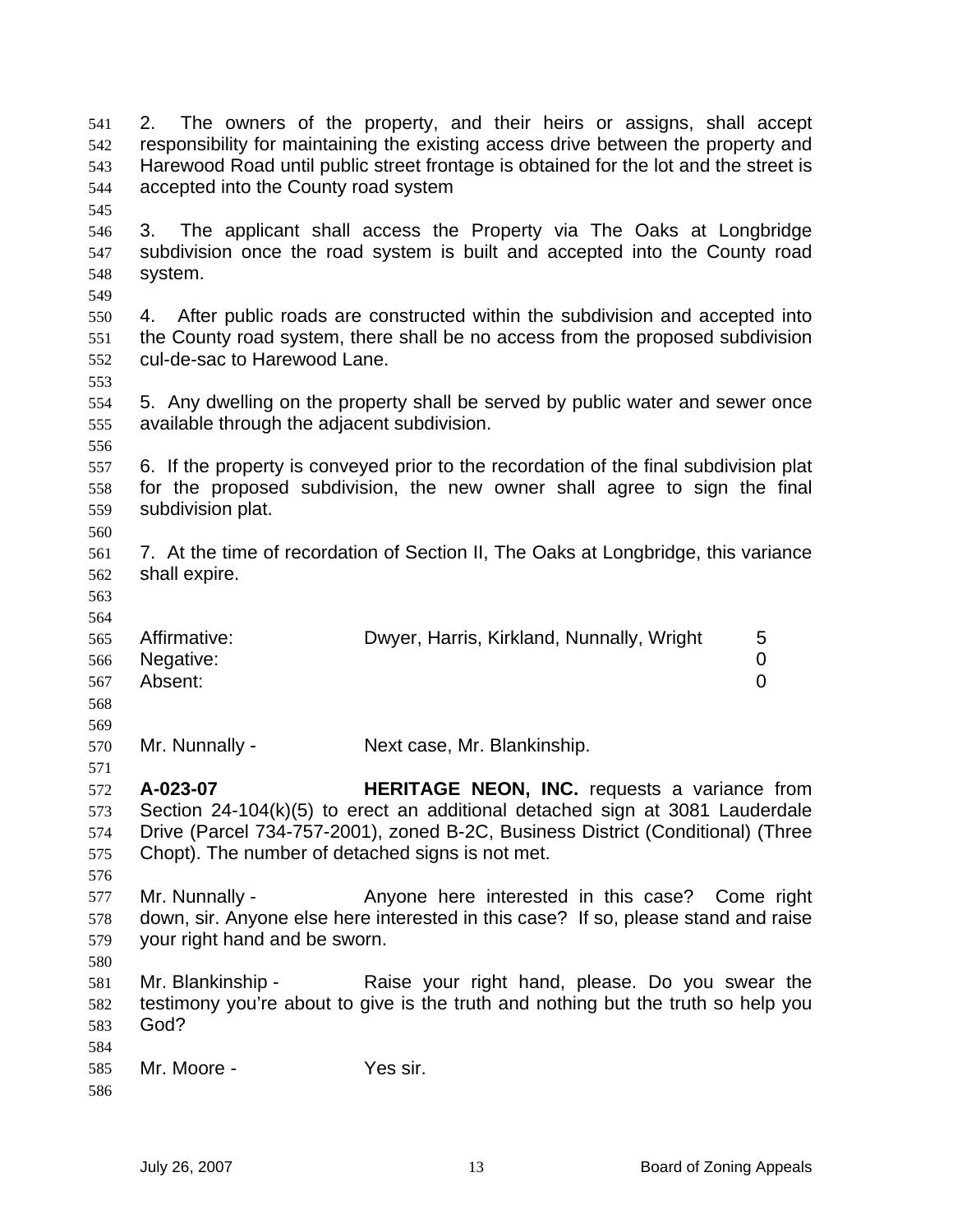Mr. Nunnally - Please state your name for the record, sir, and tell us what you're requesting. 587 588 589 590 591 592 593 594 595 596 597 598 599 600 601 602 603 604 605 606 607 608 609 610 611 612 613 614 615 616 617 618 619 620 621 622 623 624 625 626 627 628 629 630 631 Mr. Moore - William Moore, Jr. We would like to get a pole sign at the Uppy's location. It's attached to the Food Lion shopping center and we have the approval from Food Lion. We can't see how business could run without a pole sign by the road to let us know that we're there. Mr. Wright - Unfortunately, the ordinance says you can. Mr. Moore - Chay. So, we could have a pole sign? Mr. Wright - No. I said the ordinance says you can operate it without additional signs. The ordinance prescribes the number of signs and the square feet that are required. To rule otherwise, we would be amending the ordinance. Mr. Kirkland - The And we can't do that. Ms. Dwyer - So, you're part of the shopping center. Mr. Moore - Yes ma'am. Ms. Dwyer - You might not be used to that, or your clients may not be used to that. They may be used to a single parcel and a single parcel would have its own sign requirements. Because you're part of the shopping center, the existing signs at the shopping center count against you, so to speak. Mr. Moore - Yes ma'am. Can we add to the shopping center that's there? Mr. Kirkland - Did you read the staff report, sir? Mr. Wright - It says— Mr. Kirkland - Page 2 gives you some ideas of what you can do, third paragraph down. Mr. Wright - Attach signs to the building or the gas station canopy. Ms. Dwyer - Or you can add one to this sign, which is the shopping center. Mr. Kirkland - The shopping center sign.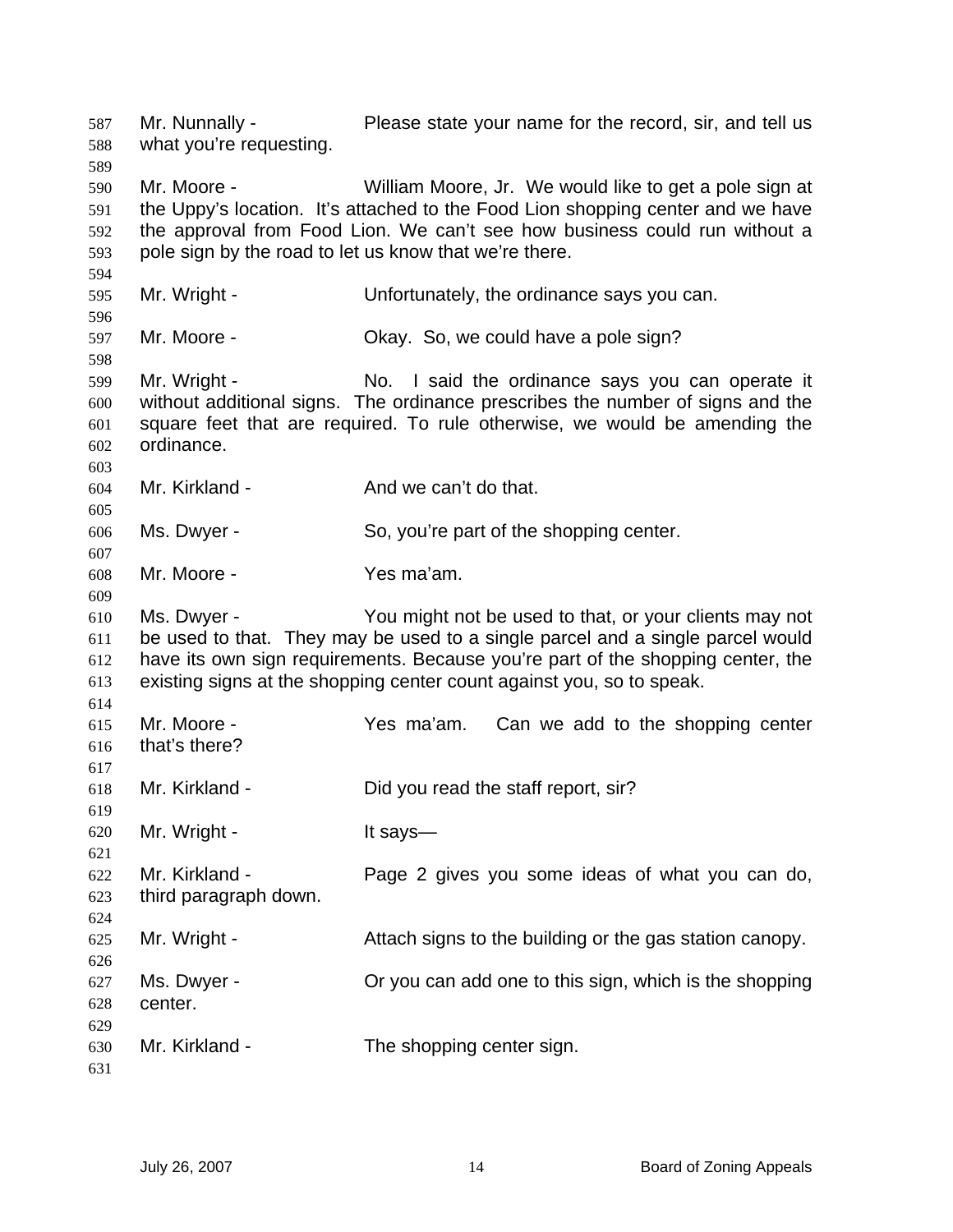Mr. Wright - What you need to do is talk to Mr. Blankinship, our secretary, and he can explain to you in detail that there are some things you can do. 632 633 634 635 636 637 638 639 640 641 642 643 644 645 646 647 648 649 650 651 652 653 654 655 656 657 658 659 660 661 662 663 664 665 666 667 668 669 670 671 672 673 674 675 676 Mr. Moore - **Okay. All right.** Ms. Harris - Excuse me, are you Mr. Dawson? Mr. Moore - No ma'am. He had a tragic emergency; he couldn't make it today. William Moore, Jr. Ms. Harris - **Moore.** I'm sorry. Mr. Moore, where is the other sign for Lauderdale Square? I see this sign on the visual, but where is the other sign? Mr. Moore - The I don't believe there is but one. Mr. Blankinship - Think the other one is at the corner of Lauderdale and Church. Mr. Moore - They're very small. As you can see, they're filled up to the max. They have them almost sitting on the ground. I'm not sure how we would add to the existing sign and make it look decent. They wanted to make something real nice in that area. Mr. Kirkland - He'd never get— Mr. Moore - The proposed sign is very expensive and real beautiful. Ms. Dwyer - The Another option would be to negotiate with the shopping center owner and have them give you some of this sign square footage. That's another possibility. Mr. Moore - Ckay. So, in other words, where they've got their little corner there, they're still considering it part of Food Lion, or Food Lion has sold it to them and has considered it theirs. Ms. Dwyer - The You're part of the shopping center. Mr. Moore - Ckay. Ms. Dwyer - Whoever owns it. I don't know who owns it, but all I know is you're part of that parcel. There's one sign ordinance that applies to the entire parcel, which includes the Uppy's.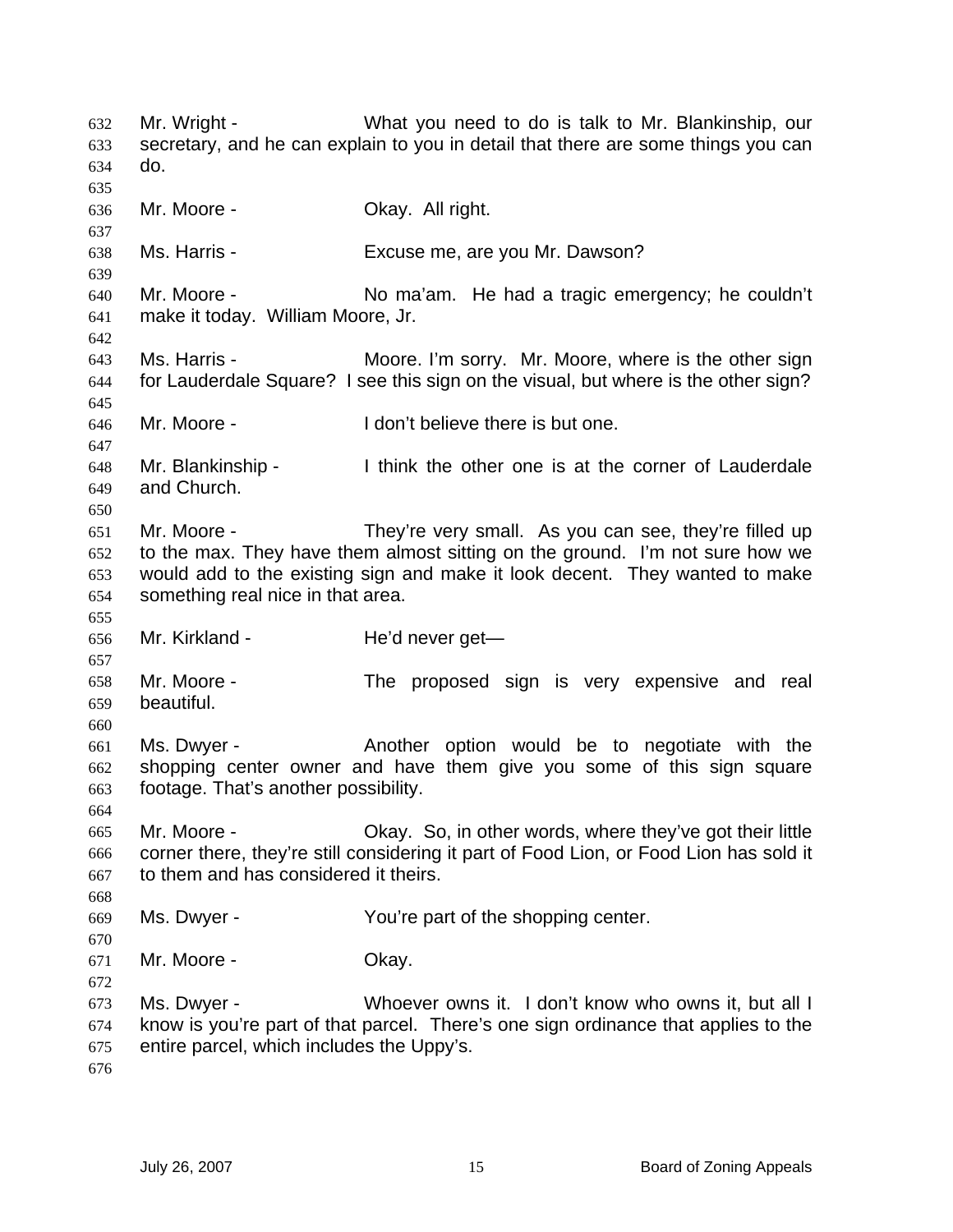Mr. Moore - We could change the Food Lion sign. Where they have two signs— 677 678 679 680 681 682 683 684 685 686 687 688 689 690 691 692 693 694 695 696 697 698 699 700 701 702 703 704 705 706 707 708 709 710 711 712 713 714 715 716 717 718 719 720 721 722 Ms. Dwyer - The Right. I'm saying you could negotiate with them. There's a certain amount of square footage that's allowed for the whole shopping center. If they gave some of theirs up, you could gain some. Basically, there's a sum total that's allowed for the whole shopping center, so I guess it can be distributed in a variety of ways. Mr. Moore - Chay. Ms. Harris - Could we see where Church Road is and Lauderdale? Mr. Blankinship - Can you zoom into that a little? Yeah, there you go. The shopping center runs all the way from Gayton down to Church along that whole frontage of Lauderdale. Mr. Moore - They're a long ways from Food Lion, actually, how it's set up. Ms. Harris - Okay. So, one sign is at Lauderdale and Church, and the other sign is right by the shopping center. Mr. Blankinship - Yes. Right about there. Mr. Moore - Yes ma'am. Ms. Harris - They elevated the sign to increase the height so that you could add your business, that would be costly or do you know? Mr. Moore - That would be an option. I'm not sure how high you can go. I'm sure they put that to the max. Mr. Wright - That's something you'd need to work with the Planning Office on. We can't do that here because we don't have all that information and that's not our function. The Planning Office will be glad to work with you to do the best they can within the requirements of the ordinance. Mr. Moore - Okay. It has to be attached to the canopy, is what you're saying, in some sort of way. Mr. Blankinship - Right. You're also allowed signs attached to the canopy. Mr. Nunnally - All right, sir. Any other questions? Okay, thank you for coming, sir.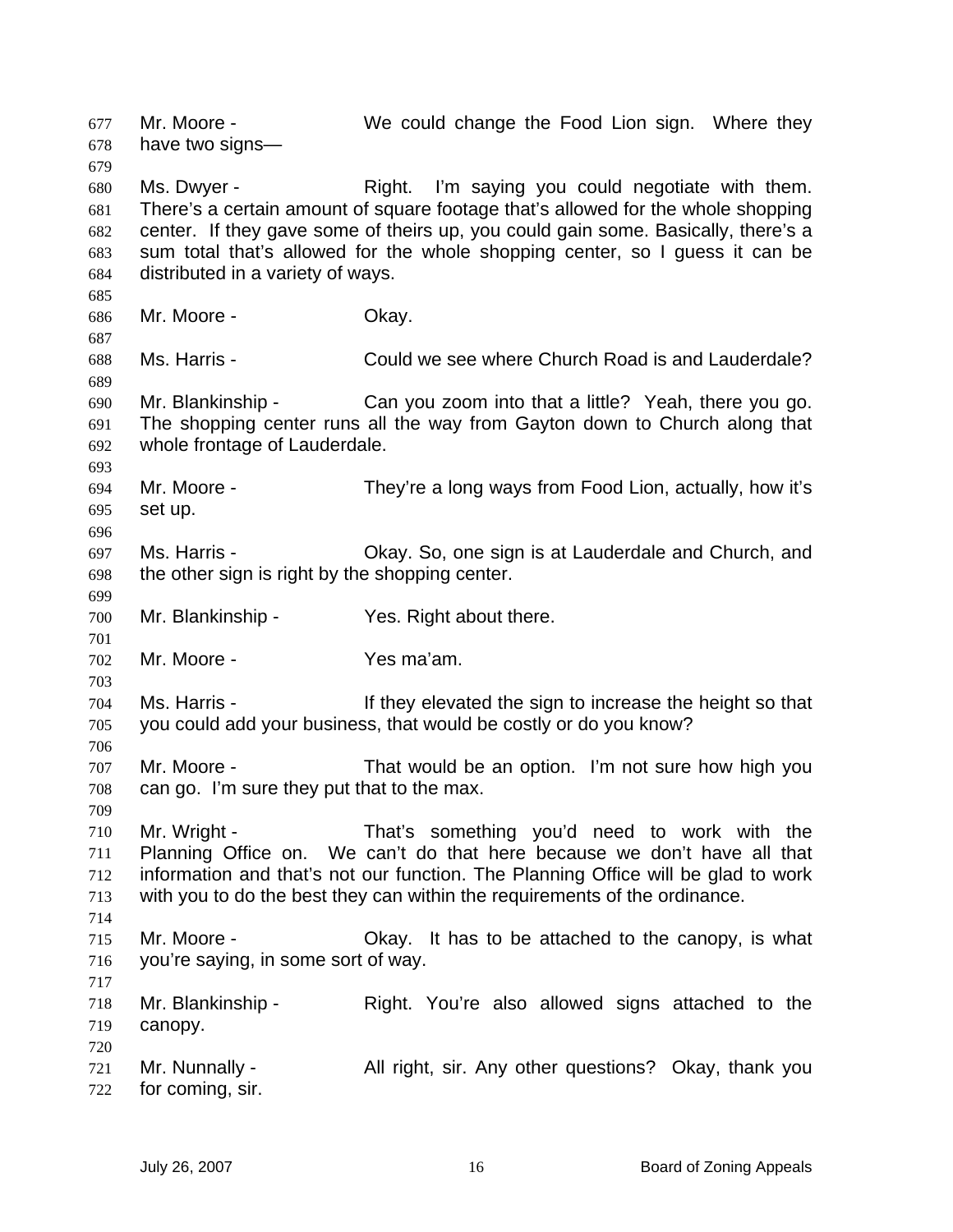| 723                                           |                                      |                                                                                                                                                                                                                                                                                                                                                                                                                  |
|-----------------------------------------------|--------------------------------------|------------------------------------------------------------------------------------------------------------------------------------------------------------------------------------------------------------------------------------------------------------------------------------------------------------------------------------------------------------------------------------------------------------------|
| 724                                           | Mr. Moore -                          | Thank you.                                                                                                                                                                                                                                                                                                                                                                                                       |
| 725                                           |                                      |                                                                                                                                                                                                                                                                                                                                                                                                                  |
| 726                                           | <b>DECISION</b>                      |                                                                                                                                                                                                                                                                                                                                                                                                                  |
| 727<br>728                                    | Mr. Wright -                         | I move we deny it.                                                                                                                                                                                                                                                                                                                                                                                               |
| 729<br>730<br>731                             | Mr. Kirkland -                       | Second.                                                                                                                                                                                                                                                                                                                                                                                                          |
| 732<br>733<br>734                             | Mr. Wright -                         | On the grounds that we were essentially<br>being<br>requested to amend the ordinance, which we are not authorized to do.                                                                                                                                                                                                                                                                                         |
| 735<br>736                                    | Ms. Dwyer -<br>that sign.            | And they have reasonable use of the property without                                                                                                                                                                                                                                                                                                                                                             |
| 737<br>738<br>739                             | Ms. Harris -<br>there.               | And they have options with the two signs that are                                                                                                                                                                                                                                                                                                                                                                |
| 740<br>741<br>742                             | Ms. Dwyer -                          | Did you get a second?                                                                                                                                                                                                                                                                                                                                                                                            |
| 743<br>744                                    | Mr. Kirkland -                       | I seconded it.                                                                                                                                                                                                                                                                                                                                                                                                   |
| 745<br>746                                    | Mr. Nunnally -                       | Motion by Mr. Wright and seconded by Mr. Kirkland.<br>All in favor say aye. All opposed say no. The motion passes; it's been denied.                                                                                                                                                                                                                                                                             |
| 747<br>748<br>749<br>750<br>751<br>752<br>753 |                                      | After an advertised public hearing and on a motion by Mr. Wright, seconded by<br>Mr. Kirkland, the Board denied application A-023-07, Heritage Neon, Inc.'s<br>request for a variance from Section $24-104(k)(5)$ to erect an additional detached<br>sign at 3081 Lauderdale Drive (Parcel 734-757-2001), zoned B-2C, Business<br>District (Conditional) (Three Chopt). The number of detached signs is not met. |
| 754<br>755<br>756<br>757<br>758               | Affirmative:<br>Negative:<br>Absent: | Dwyer, Harris, Kirkland, Nunnally, Wright<br>5<br>0<br>$\mathbf 0$                                                                                                                                                                                                                                                                                                                                               |
| 759<br>760                                    | Mr. Nunnally -                       | Next case, Mr. Blankinship.                                                                                                                                                                                                                                                                                                                                                                                      |
| 761<br>762<br>763<br>764<br>765<br>766<br>767 | A-24-07<br>met.                      | <b>CHURCH ROAD MANOR, LLC</b> requests a variance<br>from Section 24-42 to allow a dwelling to remain at 2675 Trellis Green Circle<br>(Church Road Commons) (Parcel 736-755-5630), zoned RTHC, Residential<br>Townhouse District (Conditional) (Three Chopt). The front yard setback is not                                                                                                                      |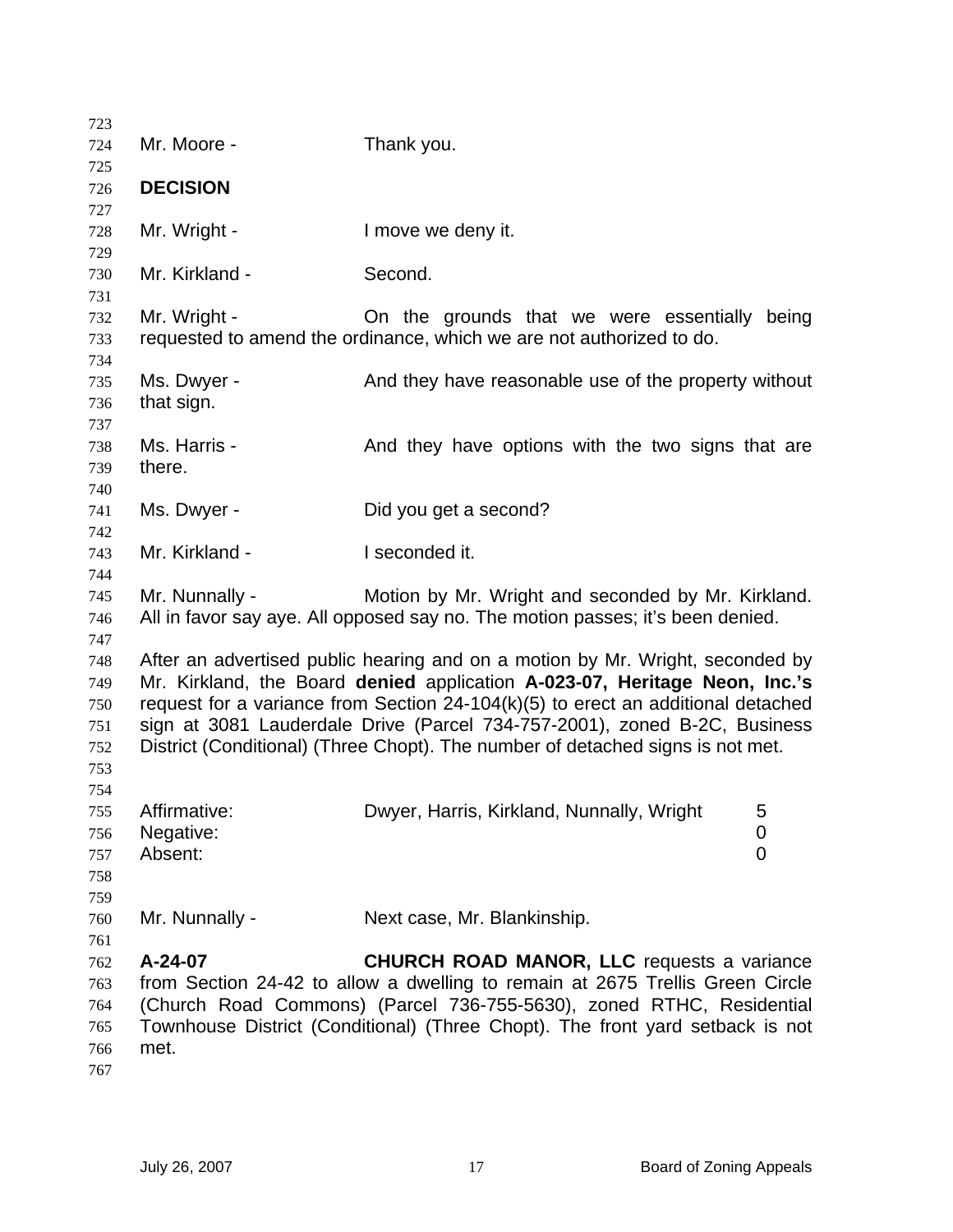Mr. Nunnally - This anyone else here interested in this case? If so, can you please stand and raise your right hand? 768 769 770 771 772 773 774 775 776 777 778 779 780 781 782 783 784 785 786 787 788 789 790 791 792 793 794 795 796 797 798 799 800 801 802 803 804 805 806 807 808 809 810 811 812 813 Mr. Blankinship - Raise your right hand, please. Do you swear the testimony you're about to give is the truth and nothing but the truth so help you God? Mr. Zell - The Music Communication of the United States of the United States of the United States of the United States of the United States of the United States of the United States of the United States of the United State Mr. Nunnally - Please state your name for the record, sir, and tell us what you're requesting. Mr. Zell - My name is Brian Zell. I'm with D O Allen Homes, the builder and developer in this community. Mr. Nunnally - What is your last name again, sir? Mr. Zell - The Music Coll. Mr. Nunnally - Thank you. Mr. Zell - I know what Mr. Blankinship read was a variance for the dwelling. It's not so much the dwelling, if we can look at the diagram we have over here. I know you guys have some pictures and plans also. Just to show you real quick. This is the proposed dwelling up here, [unintelligible] the one that's already built. As you can see, the setback line is— Mr. Wright - I think you're going to have to get the microphone. Mr. Blankinship - Oh, yeah. Do we still have that handheld mike? Mr. Zell - Ch, I can probably show you guys from here. The shaded property right there, Lot 5—I'm sorry, Lot 6—has a red dashed line, which is a setback line that goes in front of it. The dwelling itself is actually behind the setback line. What we have is a covered front stoop on that house. You can see the picture in the top left corner, or the bottom shows actually a better picture. What we'd like to do is keep that stoop, the covered stoop where it is. Like I said, the dwelling is actually behind the line, but we had some things that were missed by our engineer when it was submitted to the County. When we went back and did our condo survey, we discovered that our covered stoop was outside that setback line; therefore, we brought it to your guys attention and would like to get the variance to keep that covered front stoop on the dwelling. Mr. Wright - Do you have other dwellings in there that do not have the covered stoop?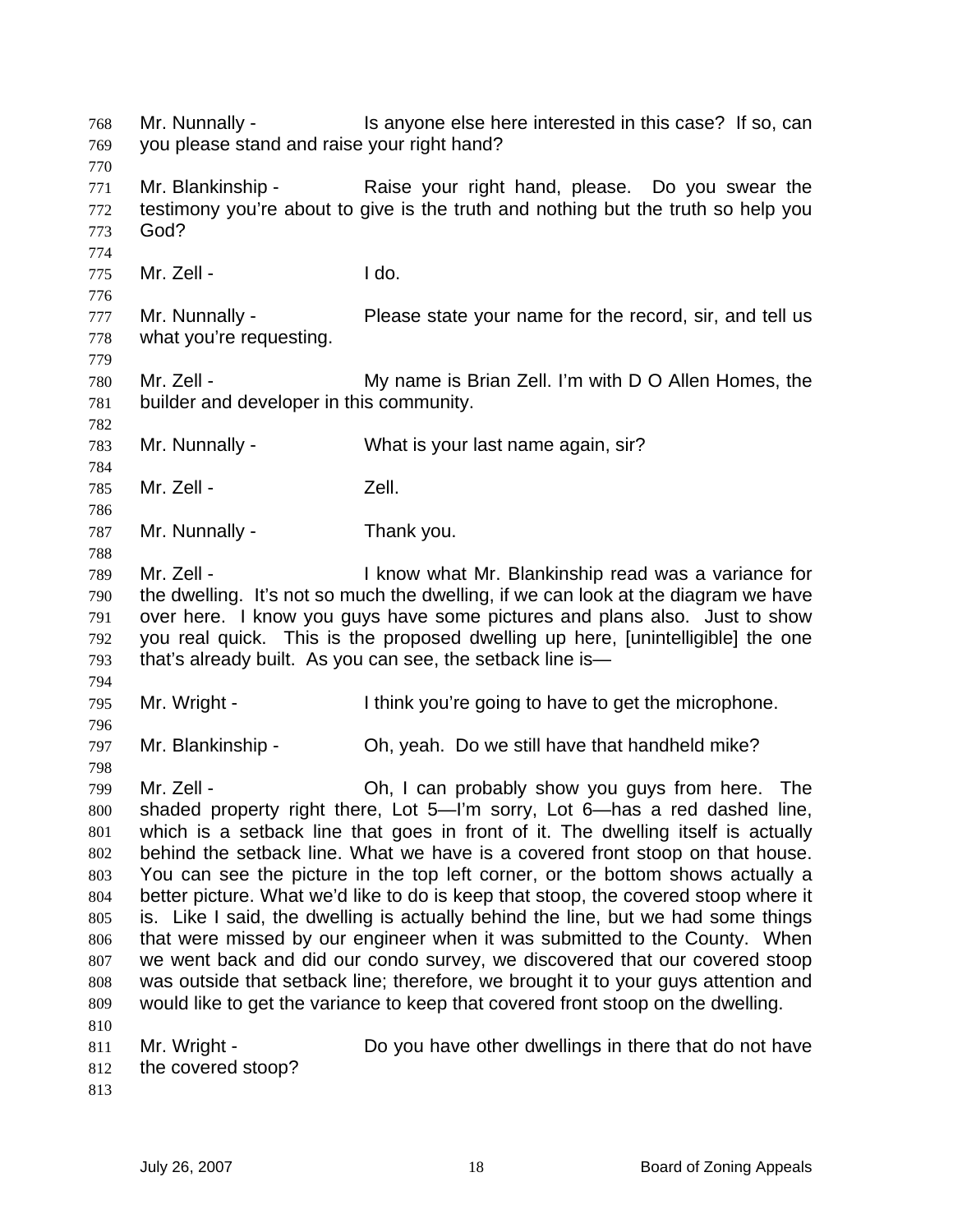Mr. Zell - No sir. This would be the only scenario on this house where we would have to, basically, take off the front porch or reduce the size of it. Every other house in the community falls within the setback lines where the covered front stoop does not impose on that setback in the front yard. 814 815 816 817 818 819 820 821 822 823 824 825 826 827 828 829 830 831 832 833 834 835 836 837 838 839 840 841 842 843 844 845 846 847 848 849 850 851 852 853 854 855 856 857 858 859 Mr. Blankinship - Are you certain? On the plan of development, quite a few of the units are marked with that same symbol. Mr. Wright - Yes, there's a whole bunch of them. Mr. Blankinship - The stoop can only be uncovered. Mr. Wright - That's what our report indicates, that you have others that are not covered. Mr. Blankinship - We have a copy of the plan here, if we need to confirm that. Mr. Wright - You indicated that you had some marked without the stoop, the cover and some with, didn't you, Mr. Blankinship? Mr. Blankinship - Yes. As you see in the packet here, this has been discussed with the builder/developer since, well, February 24, 2005 is one note here: "The proposed front porch on all units except 410, 11, 14, 23, 24, 27, and 28 do not meet the required front-yard setback. Revise or eliminate the porch." So, they've been on notice of that for 2-1/2 years. Mr. Wright - Since February of this year. Mr. Blankinship - No, of 2005. Mr. Wright - **Oh [unintelligible]**. Mr. Blankinship - When they submitted the plan of development, this was made clear to them in writing on a number of occasions. Mr. Wright - Which number is this? Mr. Blankinship - Six. Mr. Wright - This is number— Ms. Dwyer - The layout plan has a legend, "U" with a little, I guess that's a— Mr. Blankinship - Yes.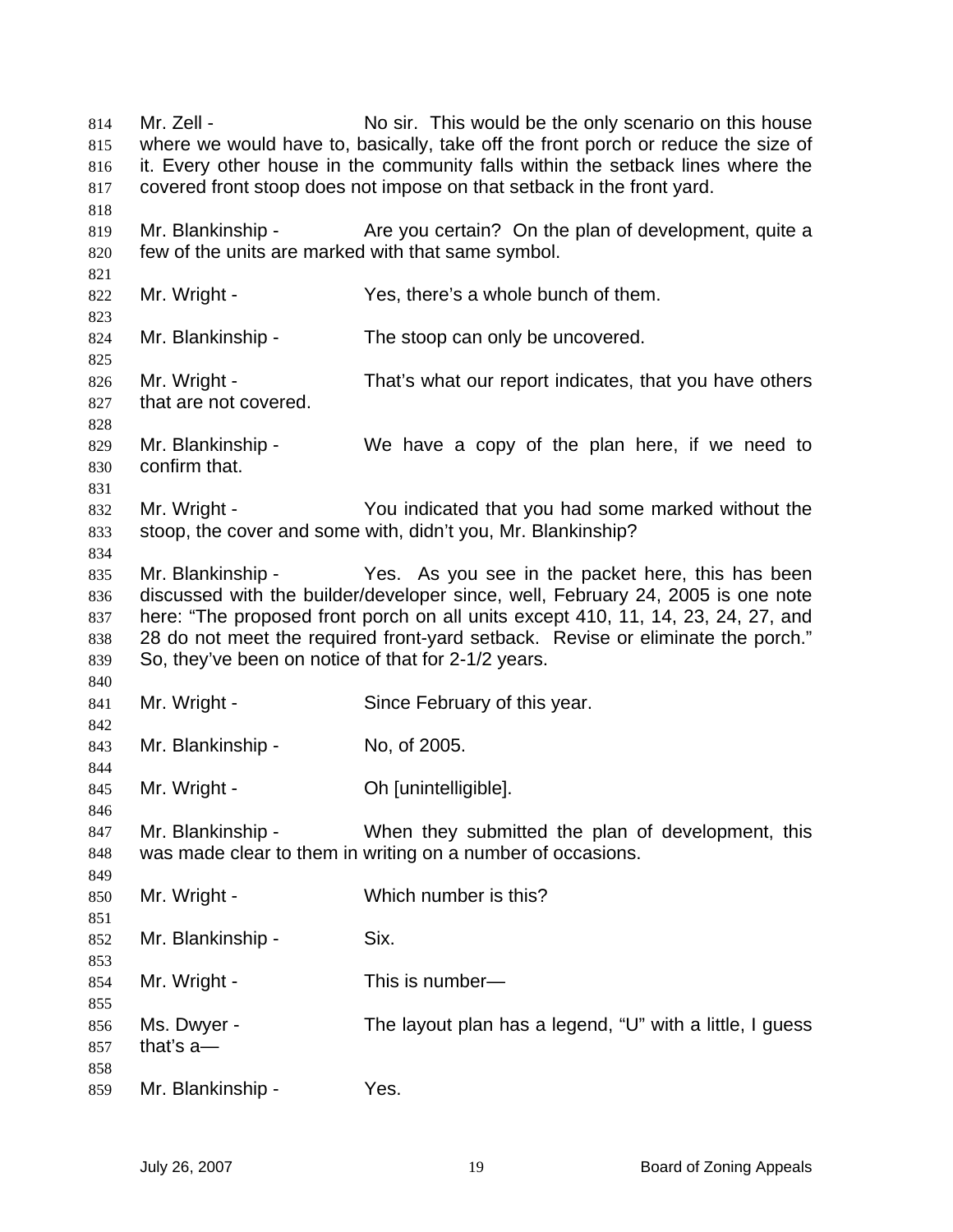| 860 |                                       |                                                                                |
|-----|---------------------------------------|--------------------------------------------------------------------------------|
| 861 | Ms. Dwyer -                           | —hexagon.                                                                      |
| 862 |                                       |                                                                                |
| 863 | Mr. Blankinship -                     | Hexagon with a "U" in it.                                                      |
| 864 |                                       |                                                                                |
| 865 | Ms. Dwyer -                           | And that "U" with a hexagon is on a number of these                            |
| 866 |                                       | units. What's the status of those units? Do they have porches that violate the |
| 867 | setback or do they not have porches?  |                                                                                |
| 868 |                                       |                                                                                |
| 869 | Mr. Zell -                            | I believe all the porches are not in violation of the                          |
| 870 | setback on those particular units.    |                                                                                |
| 871 |                                       |                                                                                |
| 872 | Ms. Dwyer -                           | Then why is there a "U" on there?                                              |
| 873 |                                       |                                                                                |
| 874 | Mr. Blankinship -                     | How many have actually been built?                                             |
| 875 |                                       |                                                                                |
| 876 | Mr. Zell -                            | I believe there are five houses right now that have                            |
| 877 | been constructed.                     |                                                                                |
| 878 |                                       |                                                                                |
| 879 | Mr. Blankinship -                     | Okay.                                                                          |
| 880 |                                       |                                                                                |
| 881 | Mr. Kirkland -                        | Do you have a copy of this plot plan in front of you?                          |
| 882 |                                       |                                                                                |
| 883 | Mr. Zell -                            | No.                                                                            |
| 884 |                                       |                                                                                |
| 885 | Mr. Blankinship -                     | I can get him the big one. It is a little hard to read                         |
| 886 | [unintelligible].                     |                                                                                |
| 887 |                                       |                                                                                |
| 888 | Mr. Kirkland -                        | I see 16, 17 right there on the other end that have a                          |
| 889 |                                       | "U" on them, and I see all along the bottom they're loaded with "U's."         |
| 890 |                                       |                                                                                |
| 891 | Mr. Wright -                          | Well, 10, 11, 14, 23, 24, 27, 28 are the only ones that                        |
| 892 | can have covered porches.             |                                                                                |
| 893 |                                       |                                                                                |
| 894 | Mr. Kirkland -                        | Right.                                                                         |
| 895 |                                       |                                                                                |
| 896 | Mr. Zell -                            | The section of plot plan that I have snaps out of that                         |
| 897 | corner there.                         |                                                                                |
| 898 |                                       |                                                                                |
| 899 | Mr. Blankinship -                     | I'm sorry, the reduction is all we have with us, but                           |
| 900 | yeah, that's the one he's discussing. |                                                                                |
| 901 |                                       |                                                                                |
| 902 | Mr. Kirkland -                        | Only seven of them are going to be allowed to have                             |
| 903 | covered porches.                      |                                                                                |
| 904 |                                       |                                                                                |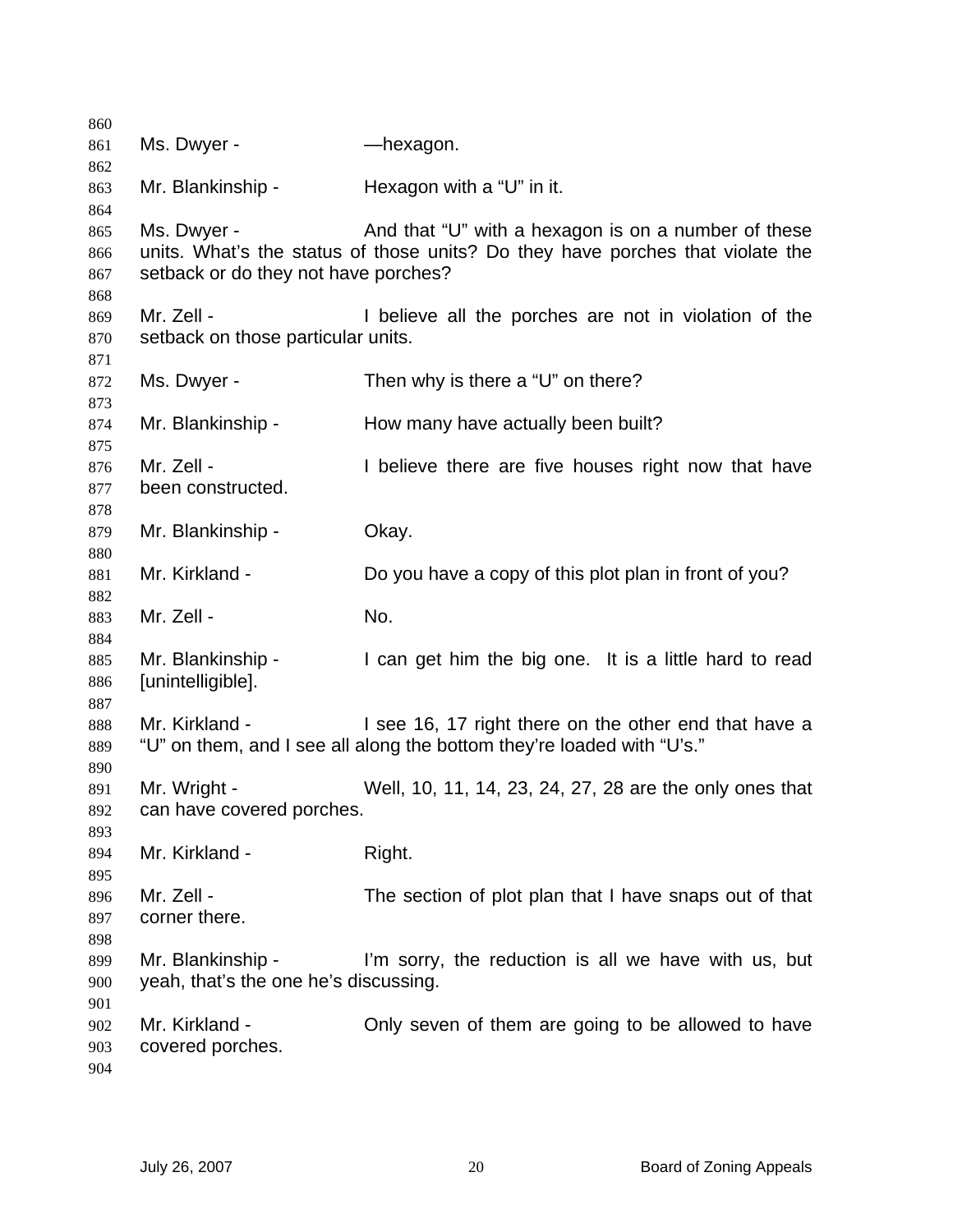Mr. Zell - Chay. This is the primary one according to the lady who also works with me. This is the only one that has been built, I guess, that's in violation. 905 906 907 908 909 910 911 912 913 914 915 916 917 918 919 920 921 922 923 924 925 926 927 928 929 930 931 932 933 934 935 936 937 938 939 940 941 942 943 944 945 946 947 948 949 950 Ms. Dwyer - I think what we're all concerned about is that you only have five built and you already have one that violates the setback. You have lots labeled on our layout plan that say they cannot have covered porches, so the obvious question is, are you going to be back here in the future with other porches? Mr. Zell - No. We're working with our engineer right now to make sure this doesn't happen again in the future. This is kind of a one-time situation. Mr. Wright - There's a letter in our file dated July  $12<sup>th</sup>$ , subsequent to the February 24<sup>th</sup> letter, which also points this out. It's to Mr. Breed: "Clarify which units will have uncovered porches. Some are labeled; however, several units show a front porch encroaching the front-yard setback with no such label. Revise." So, they've been alerted again. Ms. Dwyer - We have two letters in our file and minutes from a face-to-face staff developer meeting in which this issue was discussed and brought to your attention. Not you personally, but your company. Mr. Zell - Chay. Mr. Wright - The You say it was the engineer's fault? Mr. Zell - Well, I believe it was a combination of our, D O Allen Homes' fault and the engineers. Mr. Wright - Well, you all could divide up the cost and go ahead. Ms. Dwyer - All that would be required here without this variance is to take the roof off the stoop. You could still certainly use— Mr. Blankinship - Can we go back to the photos? Ms. Dwyer - The townhouse is still useable, the garage, all the dwelling area. Mr. Zell - The Yes. It would just be the covered stoop that would have to be removed. Ms. Dwyer - The State And the stoop could stay.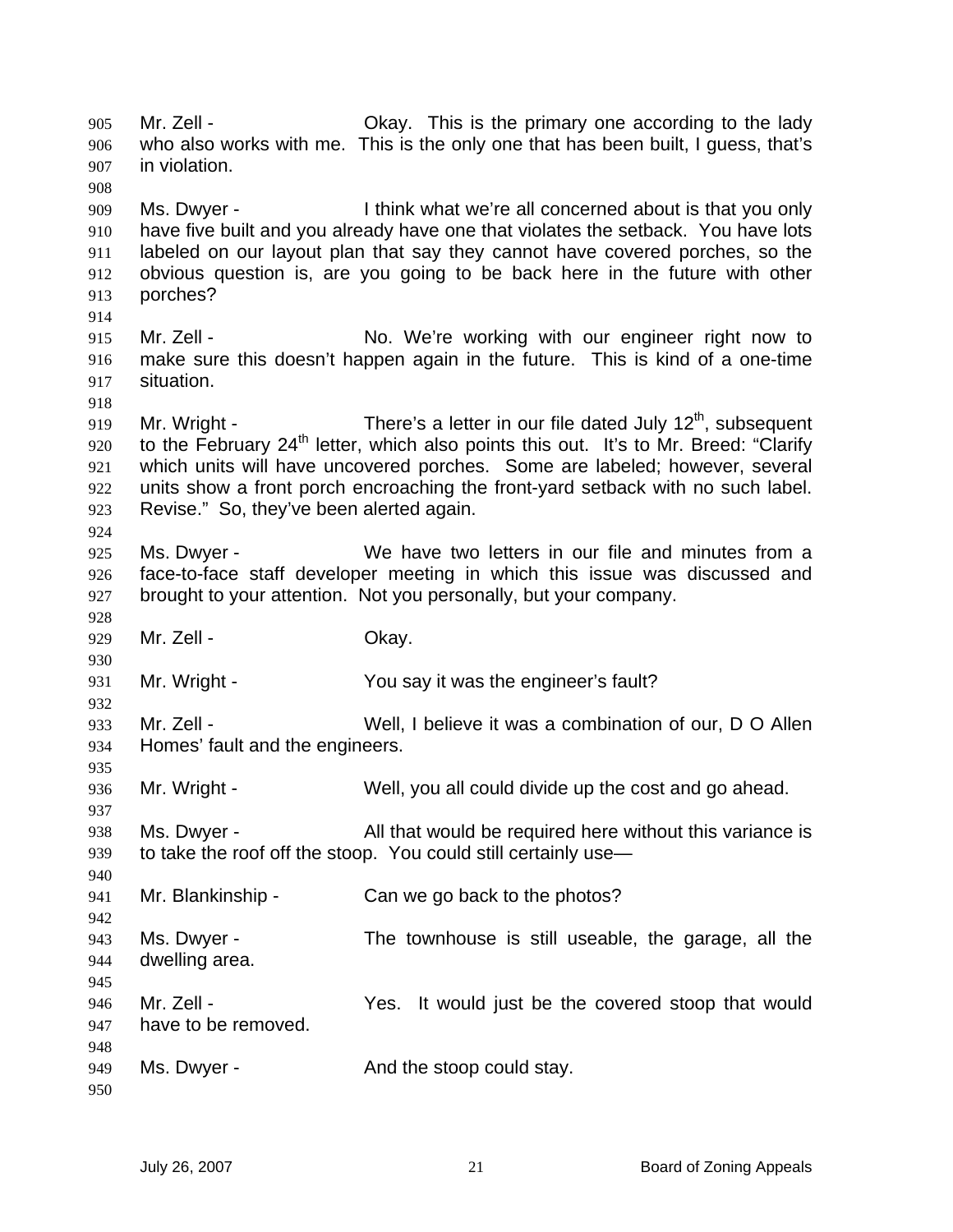| 951        | Mr. Zell -                     | The stoop could stay, yes.                                                        |
|------------|--------------------------------|-----------------------------------------------------------------------------------|
| 952<br>953 | Ms. Dwyer -                    | Just the roof would have to be removed. So, you                                   |
| 954        |                                | would have reasonable use of this lot even without the variance.                  |
| 955        |                                |                                                                                   |
| 956        | Mr. Zell -                     | That's correct.<br>This is for the front porch roof                               |
| 957        | overhang.                      |                                                                                   |
| 958        |                                |                                                                                   |
| 959        | Mr. Blankinship -              | There it is.                                                                      |
| 960        |                                |                                                                                   |
| 961        | Mr. Nunnally -                 | All right. Any other questions from the Board or staff?                           |
| 962<br>963 | Thank you, sir.                | I ask again, is there any opposition to this? Hear none, that concludes the case. |
| 964        |                                |                                                                                   |
| 965        | Mr. Blankinship -              | I'm sorry, I did not write down your name.                                        |
| 966        |                                |                                                                                   |
| 967        | Mr. Zell -                     | Brian Zell.                                                                       |
| 968        |                                |                                                                                   |
| 969        | Mr. Blankinship -              | Thank you.                                                                        |
| 970        |                                |                                                                                   |
| 971        | <b>DECISION</b>                |                                                                                   |
| 972<br>973 | Mr. Wright -                   | I move we deny it.                                                                |
| 974        |                                |                                                                                   |
| 975        | Ms. Harris -                   | Second.                                                                           |
| 976        |                                |                                                                                   |
| 977        | Mr. Wright -                   | On the grounds that they have reasonable use of the                               |
| 978        | property without the variance. |                                                                                   |
| 979        |                                |                                                                                   |
| 980<br>981 | Ms. Harris -                   | And other homes in the subdivision will be similar.                               |
| 982        | Mr. Kirkland -                 | We need to keep an eye on this one.                                               |
| 983        |                                |                                                                                   |
| 984        | Mr. Blankinship -              | Yes.                                                                              |
| 985        |                                |                                                                                   |
| 986        | Mr. Nunnally -                 | All right. Anyone else have any discussion on it?                                 |
| 987        |                                | Motion by Mr. Wright that it be denied, seconded by Ms. Harris. All in favor say  |
| 988<br>989 |                                | aye. All opposed say no. The motion carries; it's been denied.                    |
| 990        |                                | After an advertised public hearing and on a motion by Mr. Wright, seconded by     |
| 991        |                                | Ms. Harris, the Board denied application A-24-07, Church Road Manor, LLC's        |
| 992        |                                | request for a variance from Section 24-42 to allow a dwelling to remain at 2675   |
| 993        |                                | Trellis Green Circle (Church Road Commons) (Parcel 736-755-5630), zoned           |
| 994        |                                | RTHC, Residential Townhouse District (Conditional) (Three Chopt). The front       |
| 995        | yard setback is not met.       |                                                                                   |
| 996        |                                |                                                                                   |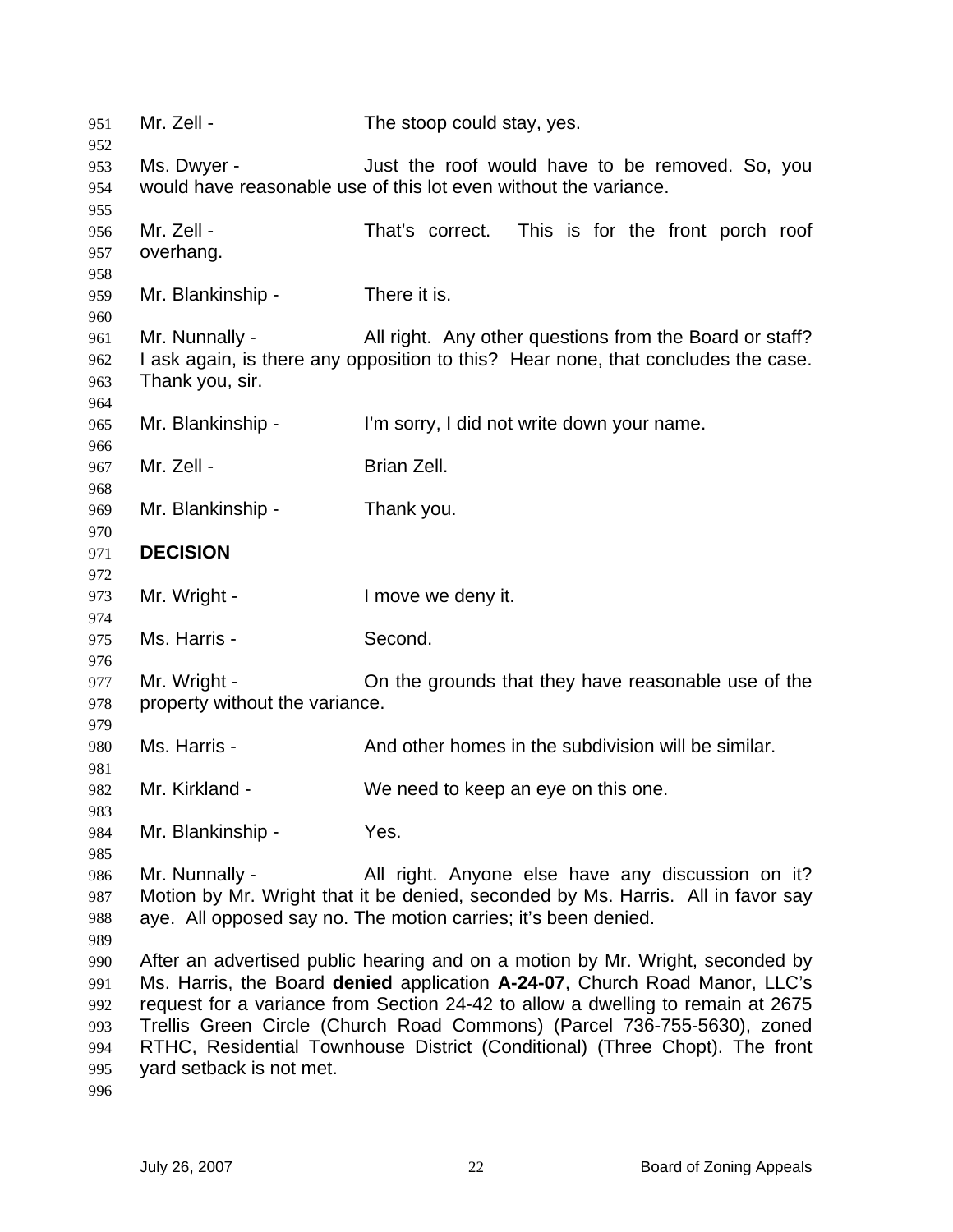| 997          |                                                    |                                                                                                                                                                |        |
|--------------|----------------------------------------------------|----------------------------------------------------------------------------------------------------------------------------------------------------------------|--------|
| 998<br>999   | Affirmative:<br>Negative:                          | Dwyer, Harris, Kirkland, Nunnally, Wright                                                                                                                      | 5<br>0 |
| 1000         | Absent:                                            |                                                                                                                                                                | 0      |
| 1001         |                                                    |                                                                                                                                                                |        |
| 1002         |                                                    |                                                                                                                                                                |        |
| 1003         | Mr. Nunnally -                                     | Next case, Mr. Blankinship.                                                                                                                                    |        |
| 1004         |                                                    |                                                                                                                                                                |        |
| 1005         | A-25-07                                            | CAROLYNE AND THURMAN B. REGISTER, JR.,                                                                                                                         |        |
| 1006<br>1007 |                                                    | requests a variance from Section 24-9 to build a single-family residence at 7815<br>Saxby Road (Parcel 800-690-1018), zoned R-3, One-family Residence District |        |
| 1008         |                                                    | (Varina). The public street frontage requirement is not met.                                                                                                   |        |
| 1009         |                                                    |                                                                                                                                                                |        |
| 1010         | Mr. Nunnally -                                     | Anyone else here interested in this case? If so, will                                                                                                          |        |
| 1011         | you please stand and be sworn.                     |                                                                                                                                                                |        |
| 1012         |                                                    |                                                                                                                                                                |        |
| 1013         | Mr. Blankinship -                                  | Raise your right hand, please. Do you swear the                                                                                                                |        |
| 1014         |                                                    | testimony you're about to give is the truth and nothing but the truth so help you                                                                              |        |
| 1015         | God?                                               |                                                                                                                                                                |        |
| 1016         |                                                    |                                                                                                                                                                |        |
| 1017         | Mr. Register -                                     | I do.                                                                                                                                                          |        |
| 1018         |                                                    |                                                                                                                                                                |        |
| 1019         | Mr. Blankinship -                                  | Thank you.                                                                                                                                                     |        |
| 1020         |                                                    |                                                                                                                                                                |        |
| 1021         | Mr. Nunnally -                                     | Please state your name for the record, sir, and tell us                                                                                                        |        |
| 1022         | what you're requesting.                            |                                                                                                                                                                |        |
| 1023         |                                                    |                                                                                                                                                                |        |
| 1024         | Mr. Register -                                     | I'm Thurman Register, Jr. This is my wife, Carolyne.                                                                                                           |        |
| 1025         |                                                    | Mr. Chairman, members of the Board, we request a variance for road frontage to                                                                                 |        |
| 1026         |                                                    | build on a two-acre lot that we have owned in Varina. I was reading through the                                                                                |        |
| 1027         |                                                    | paperwork that we got from the County from you folks and I guess I'm little                                                                                    |        |
| 1028         |                                                    | confused on a couple points and would like to ask questions, if I may. On the                                                                                  |        |
| 1029         |                                                    | evaluation, it mentions the 35-acre parcel that's been improved with two                                                                                       |        |
| 1030         |                                                    | dwellings and is currently being used for reasonable use. It also mentions that                                                                                |        |
| 1031         |                                                    | above that, the property was mostly in vacant, or in land that was farmed. Not                                                                                 |        |
| 1032         |                                                    | part of that package is something I asked this morning if I could project, but was                                                                             |        |
| 1033         |                                                    | told it wouldn't project very well, so I made a few copies. Just wanted to point out                                                                           |        |
| 1034         |                                                    | that #1—and this may make no difference at all—the land is at least half in                                                                                    |        |
| 1035         |                                                    | woods, that 35-acre parcel. The parcel that we own in addition to the two acres is                                                                             |        |
| 1036         |                                                    | a total of about 17 acres. More than seven acres of that is in woods and seven is                                                                              |        |
| 1037         |                                                    | in [unintelligible] land. That land has been worked for years since the '50's just to                                                                          |        |
| 1038         |                                                    | keep it from growing up. But to us, it's not a working farm; it's the other parcels                                                                            |        |
| 1039         | around there.                                      |                                                                                                                                                                |        |
| 1040         |                                                    |                                                                                                                                                                |        |
| 1041         | The two acres that we have, two give you a little- |                                                                                                                                                                |        |
| 1042         |                                                    |                                                                                                                                                                |        |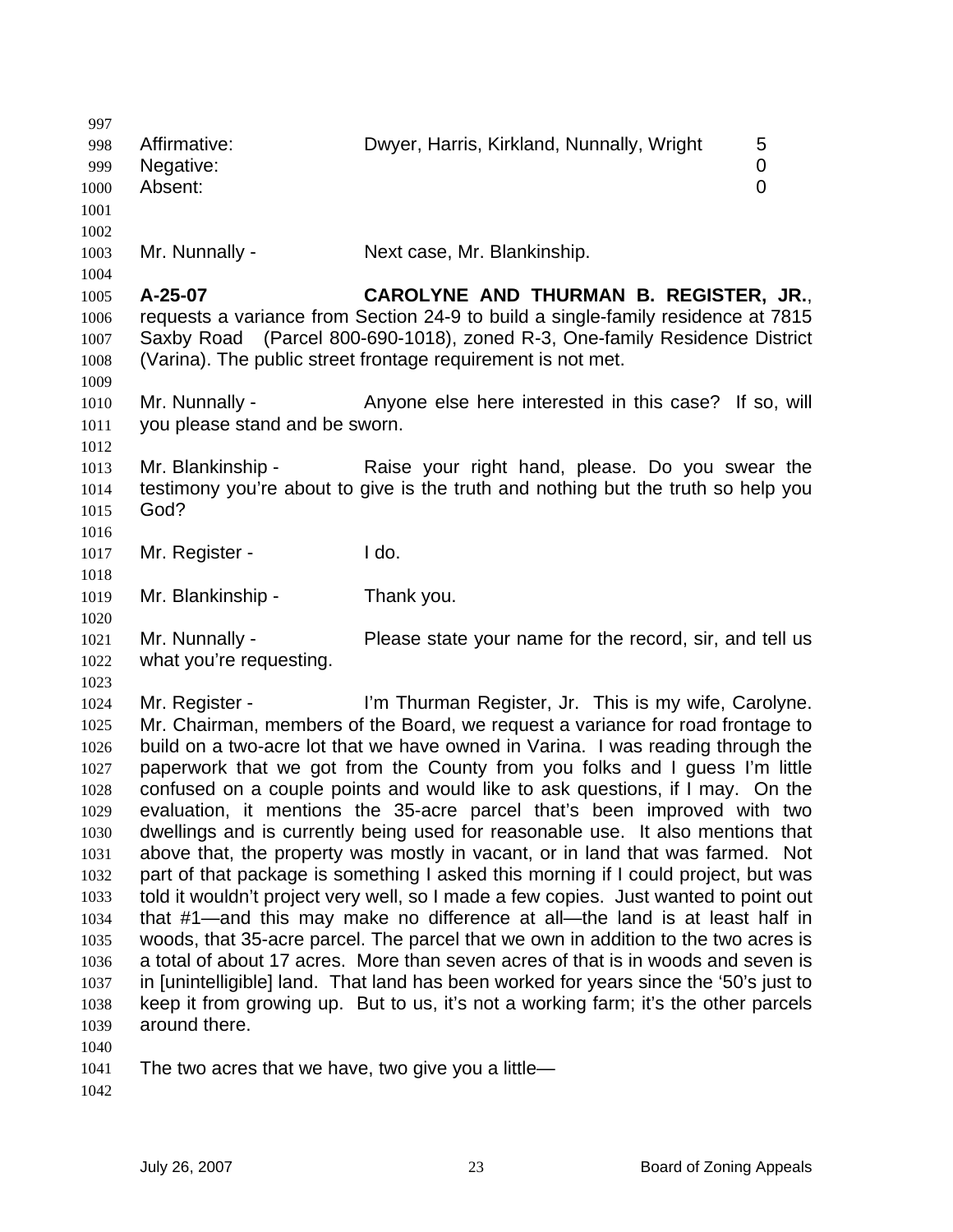Mrs. Register - That's not our property. Our property doesn't start until the tree line. 1043 1044 1045

1046 Mr. Nunnally - You have to get to the microphone.

1048 1049 1050 1051 1052 1053 1054 1055 1056 1057 1058 1059 1060 1061 1062 Mr. Register - She's saying that's not our property. Yes it is. The cleared property is not ours. Our property starts right where the building is. That two acres there, originally that—Where it says, "James E. and Carl Almond" and then the two acres behind that was an original five-acre parcel that was transferred in 1951. After that was transferred to my mother and stepfather, two acres was transferred to us in 1980 because it was our intention to build on those two acres. We did come before the Board then. We received a variance to build. The health of my stepfather, which is the reason we were down there—Both were in poor health. Before we got everything done that we wanted to get done, he passed away. My mother was getting a little worse. Also, my grandparents, when they died, the rest of the 35 acres, except for an acre that my sister owns, all went back to—Their three acres and the 30-some acres became one parcel, so that two acres is all that survived of the five acres that was transferred in 1951, which was, of course, before the 1960 ordinance. That was just one point I wanted to make out.

1063

1047

1064 1065 1066 1067 1068 1069 Then as we get down to #1, it says, "There's no exceptional conditions of size, shape or topography. The two-acre lot is nearly square and is suitable for growing pasture crops." Well, maybe so, but not on its own. The same thing that makes it suitable for growing pasture also makes it suitable for building. It's a very nice lot. It's flat and has very good elevation. We actually had a soil sample done, also, back in '80 or '81, which was suitable for a septic system and well.

1070

1071 1072 1073 1074 1075 1076 1077 1078 On #2, you mention the private drive is in very poor condition and I certainly agree with that. I think you have a picture of that. We have all intentions to grade that and put some gravel on it before we would start our building. Most of that road is not our property. Very little of it belongs to us. It is a deeded right-ofway. It was deeded with the original 35 acres back in the '40's. The property really hasn't changed hands other than between my mother, my grandmother, my sister, and myself. It's be rearranged a few times, but none of it has been sold off and we have no intentions of doing that certainly at this time.

1079

1080 1081 1082 1083 1084 Number 3, you were talking about a stub road, I think, from Hidden Acres. Is that #3? Yeah. It's my understanding that nothing's going to be done on that property until Wilton develops their property and puts water and sewer down there, so that may be a while. That's the road out to Saxby. Again, that's not our property, but belongs to Burt Allen on the right. I'm not sure of the owner on the left.

1085

1086 1087 1088 There was also a mention in 3, I think, on the property being 200 feet of the public portion of Wilton Road. Well, if you look at the back end of that property, you would see that those two, three acres belong to the Englehart's. We could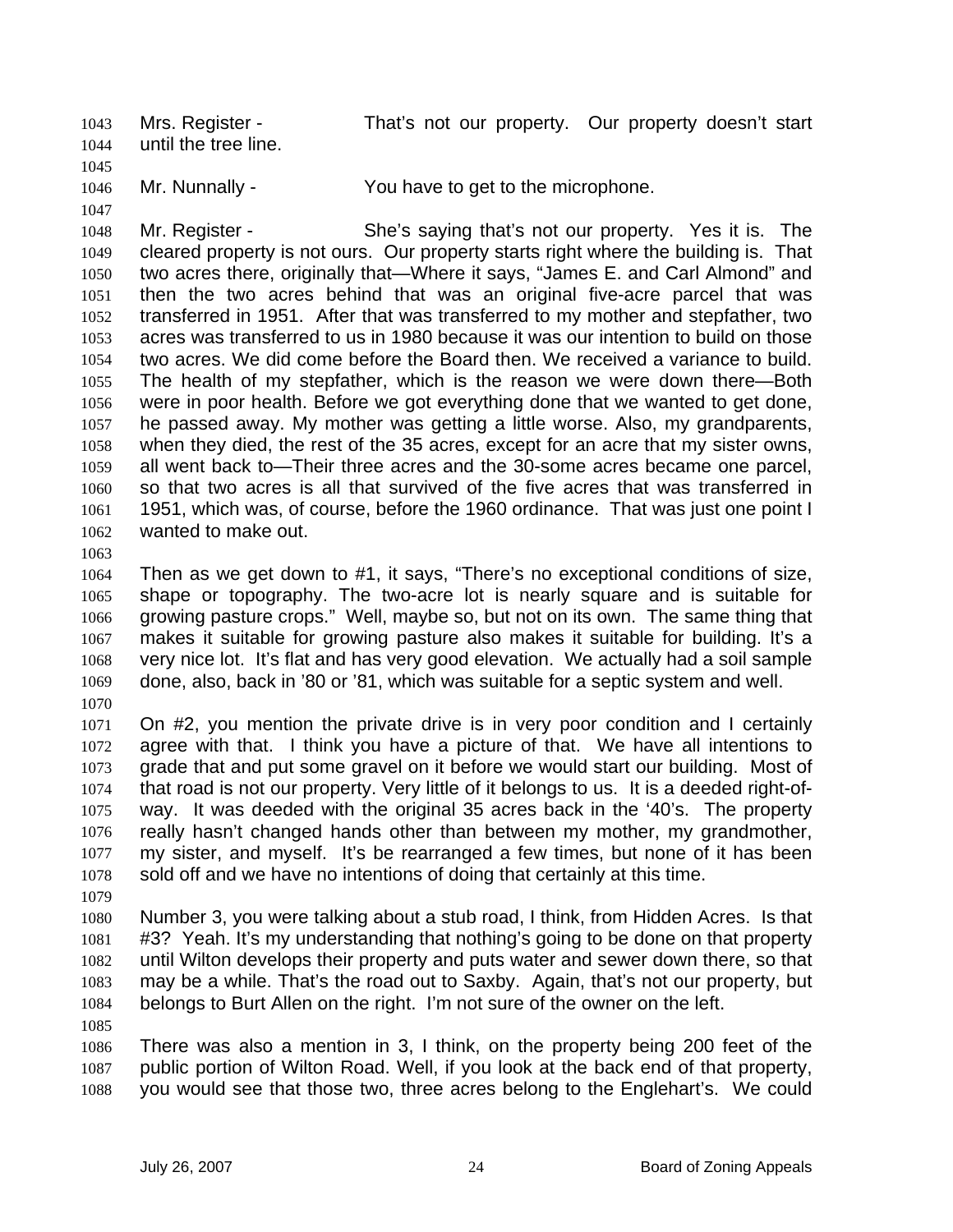not get across their property or the creek that's at the bottom of this property to get to Wilton Road, nor could we really get to the elevation of it since they put the overpass there on Pocahontas Parkway. It's a pretty severe elevation, so it would take a bridge to get up high enough to get to Wilton Road if you went down there. Englehart actually goes around the side and the County built a place for them to get up. 1089 1090 1091 1092 1093 1094 1095 1096 1097 1098 1099 1100 1101 1102 1103 1104 1105 1106 1107 1108 1109 1110 1111 1112 1113 1114 1115 1116 1117 1118 1119 1120 1121 1122 1123 1124 1125 1126 1127 1128 1129 1130 1131 1132 1133 1134 Mr. Blankinship - That's already there in the right-of-way. There is a little access road. Mr. Register - For Englehart's, yes. Mr. Blankinship - And that comes within a couple hundred feet of your property, which it's not like your property borders that. Mr. Register - Right. And again-Mr. Blankinship - But it is there. Mr. Register - Thess you have questions, we certainly respectively request your approval on this variance. I'd like to build a house there. In our write-up, we put some of the reasons we want to build. We're in a house now that all the living quarters are upstairs. We're getting to the point we'd like to have our living quarters downstairs. The existing house on this property, on the 15 acre part of it, we want to put our son and his daughter in, which is a 12 year old. This has been more her mother than her mother, 'cause he's been a single parent most of her life. Ms. Harris - The Mr. Register, I do have a question. Mr. Register - Yes. Ms. Harris - Could you point out where Hidden Haven is? You said that has been approved for a subdivision? I'd like to know how close that is to your property. Mr. Register - Yes. See the dotted lines there? Does this work? Okay. This dotted line is a proposed road and a proposed stub road. The two acres we're requesting the variance for are here. This property also belongs to us. Hidden Acres would be over here. Mr. Blankinship - The house just above the word, "Saxby," there is the house that you'd like to move your son and his daughter into? Mr. Register - That's correct.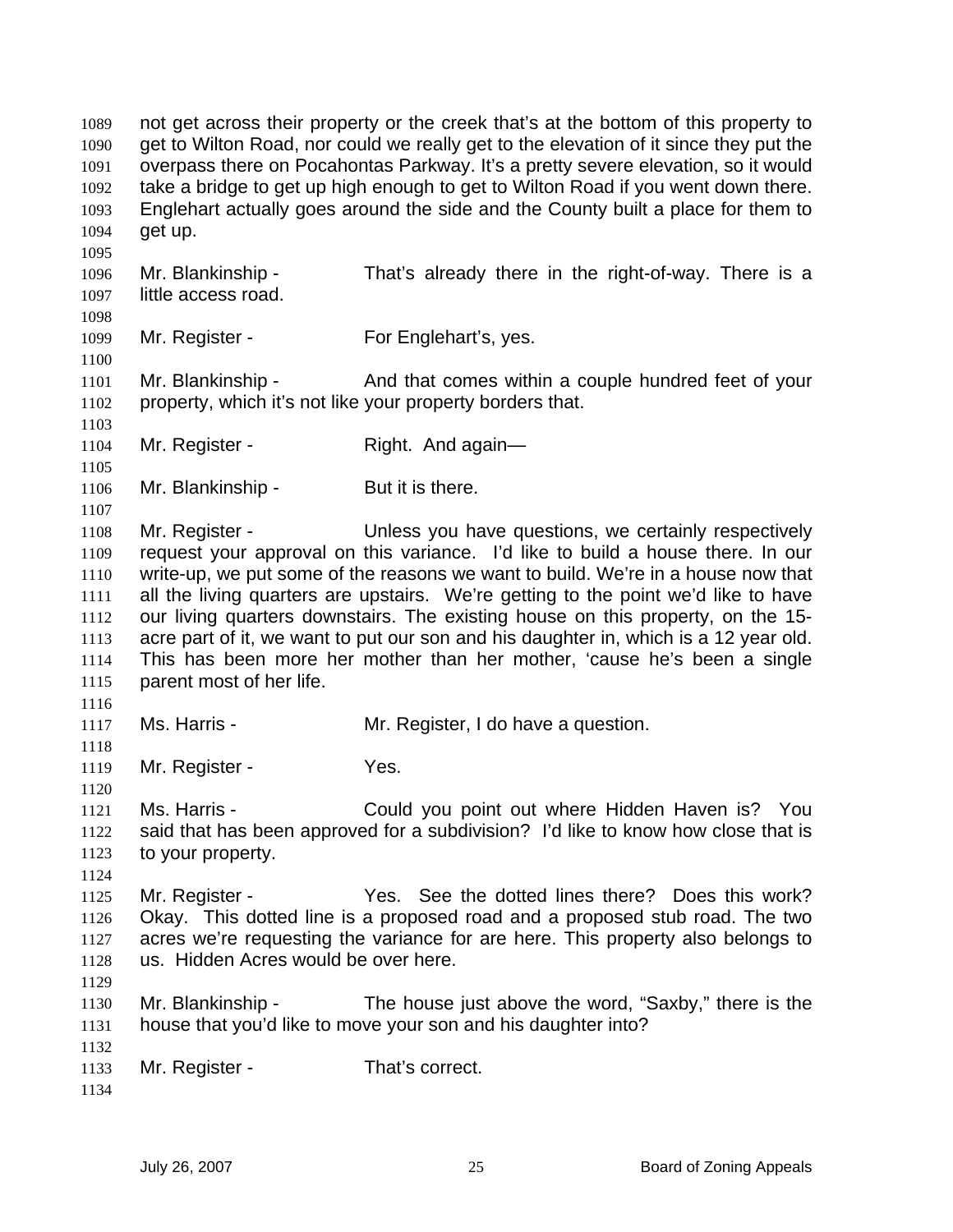| 1135         | Mr. Blankinship -                                   | Okay.                                                                                                                                  |
|--------------|-----------------------------------------------------|----------------------------------------------------------------------------------------------------------------------------------------|
| 1136<br>1137 | Mr. Register -                                      | And this is the right-of-way road here, the dirt road                                                                                  |
| 1138         |                                                     | that goes all the way up to Saxby. Must be an old photograph. That track is no                                                         |
| 1139         |                                                     | longer there. That was that horse track down next to Burt Allen's. It's kind of                                                        |
| 1140         | grown over. It hasn't been used in years.           |                                                                                                                                        |
| 1141         |                                                     |                                                                                                                                        |
| 1142         | Mr. Blankinship -                                   | It's 2003.                                                                                                                             |
| 1143         |                                                     |                                                                                                                                        |
| 1144         | Mr. Register -                                      | Okay. But-                                                                                                                             |
| 1145         |                                                     |                                                                                                                                        |
| 1146         | Ms. Dwyer -                                         | Mr. Register-                                                                                                                          |
| 1147         |                                                     |                                                                                                                                        |
| 1148         | Mr. Register -                                      | I'm sorry.                                                                                                                             |
| 1149         | Ms. Dwyer -                                         | Did you have something else?                                                                                                           |
| 1150<br>1151 |                                                     |                                                                                                                                        |
| 1152         | Mr. Register -                                      | No, I thought you were going to ask a question.                                                                                        |
| 1153         |                                                     |                                                                                                                                        |
| 1154         | Ms. Dwyer -                                         | I am, but I didn't want to interrupt you.                                                                                              |
| 1155         |                                                     |                                                                                                                                        |
| 1156         | Mr. Register -                                      | No, go ahead.                                                                                                                          |
| 1157         |                                                     |                                                                                                                                        |
| 1158         | Ms. Dwyer -                                         | Okay. The two acres that you want to build a house                                                                                     |
| 1159         | on, when—This was lot created was in '79 or '80.    |                                                                                                                                        |
| 1160         |                                                     |                                                                                                                                        |
| 1161         | Mr. Register -                                      | Yes.                                                                                                                                   |
| 1162         |                                                     |                                                                                                                                        |
| 1163<br>1164 | Ms. Dwyer -                                         | You said '80 and our records say originally '79.<br>Before this lot was created, it was part of the five-acre parcel that includes the |
| 1165         | house that we were just speaking of-                |                                                                                                                                        |
| 1166         |                                                     |                                                                                                                                        |
| 1167         | Mr. Register -                                      | Right.                                                                                                                                 |
| 1168         |                                                     |                                                                                                                                        |
| 1169         | Ms. Dwyer -                                         | -that on this map, is right beside the words, "Saxby"                                                                                  |
| 1170         | Road."                                              |                                                                                                                                        |
| 1171         |                                                     |                                                                                                                                        |
| 1172         | Mr. Register -                                      | Yes.                                                                                                                                   |
| 1173         |                                                     |                                                                                                                                        |
| 1174         | Ms. Dwyer -                                         | That was a five-acre parcel with a home on it and                                                                                      |
| 1175         | then in '79, this two acres was divided.            |                                                                                                                                        |
| 1176         |                                                     |                                                                                                                                        |
| 1177         | Mr. Register -<br>'51. That house was built in '52. | Right. The five acres was taken off the 35 acres in                                                                                    |
| 1178<br>1179 |                                                     |                                                                                                                                        |
|              |                                                     |                                                                                                                                        |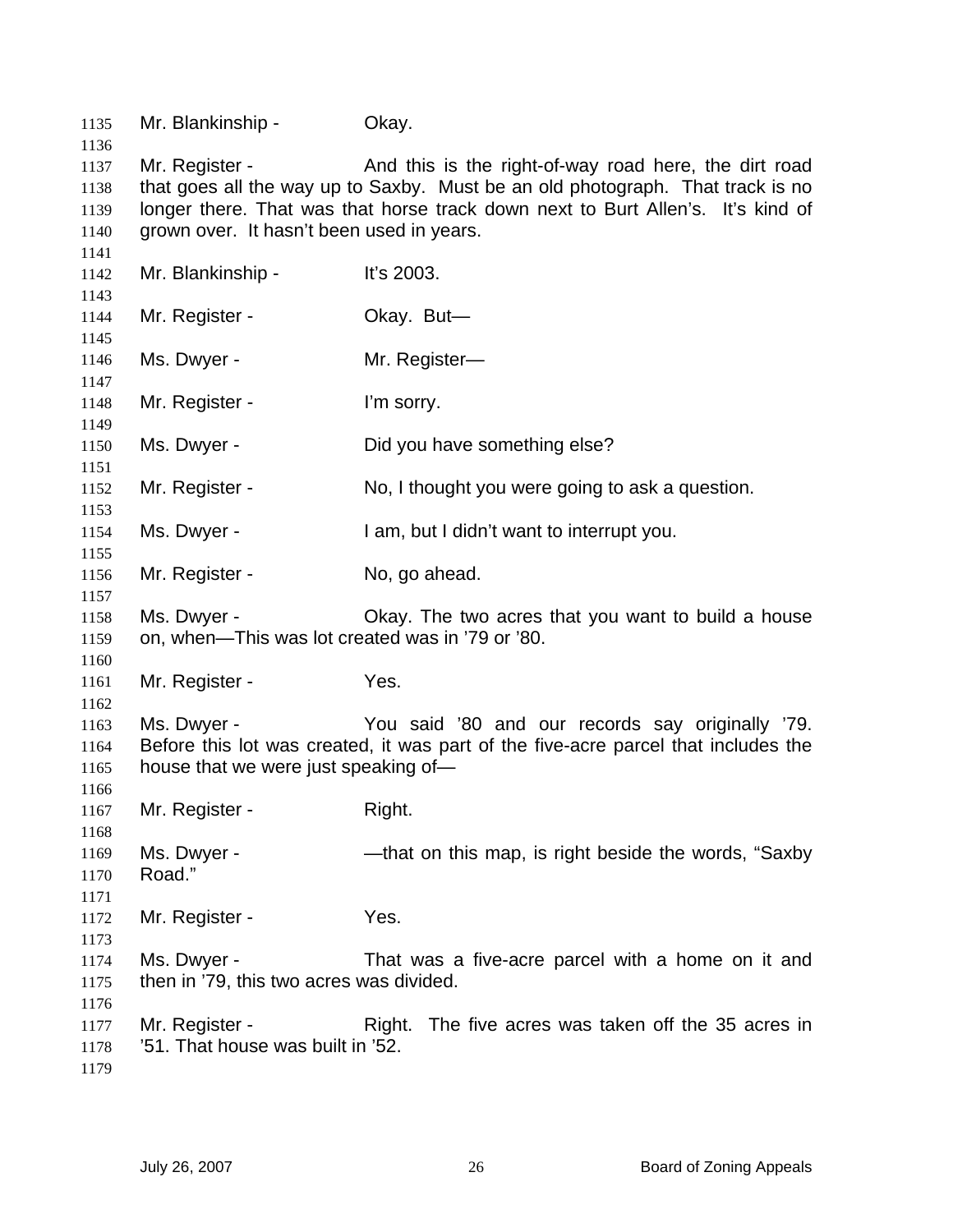Ms. Dwyer - The key time for us is when the lot was created, what was it created from and what were the ordinances in existence at that time. I wanted to make sure I had that straight. You mentioned that the access drive is in bad shape. What do you plan to do, if anything, to correct that? 1180 1181 1182 1183 1184 1185 1186 1187 1188 1189 1190 1191 1192 1193 1194 1195 1196 1197 1198 1199 1200 1201 1202 1203 1204 1205 1206 1207 1208 1209 1210 1211 1212 1213 1214 1215 1216 1217 1218 1219 1220 1221 1222 1223 1224 1225 Mr. Register - We certainly want to grade it. I've already received prices and people to do it. It would just be graded and graveled. It would cost me more to pave it than it would—Plus it's not my property. Ms. Dwyer - What's the width of your easement there? Mr. Register - Twenty feet. Ms. Dwyer - Thank you, that's all. Mr. Register - I have one other thing I just wanted to clear up here. In the suggested conditions, it was talking about a deeded access to the two acres. I think you were speaking of me granting access to myself or through that from the— Mr. Blankinship - They will need a legal recorded easement or something showing that whoever lives in that house has the right, the legal right to go all the way— Mr. Register - [Unintelligible] the rest of the right-of-way. Sure. Okay. Mr. Blankinship - However many properties that crosses. Mr. Register - Since there is an existing right-of-way there, I can give right-of-way from the two acres to that right-of-way. Mr. Blankinship - Yes. Mr. Register - Ckay. Any other questions for me? Mr. Nunnally - Any other questions? Mr. Wright - Yeah. I'm confused as to the access. On this plat that we have that shows a straight access all the way to Saxby Road, that's not the access you're going to be using? Mr. Blankinship - Saxby Road is not a public street. Mr. Wright - I understand that. I see it at right angles going back from what you call Saxby Road. There's those little dotted things back.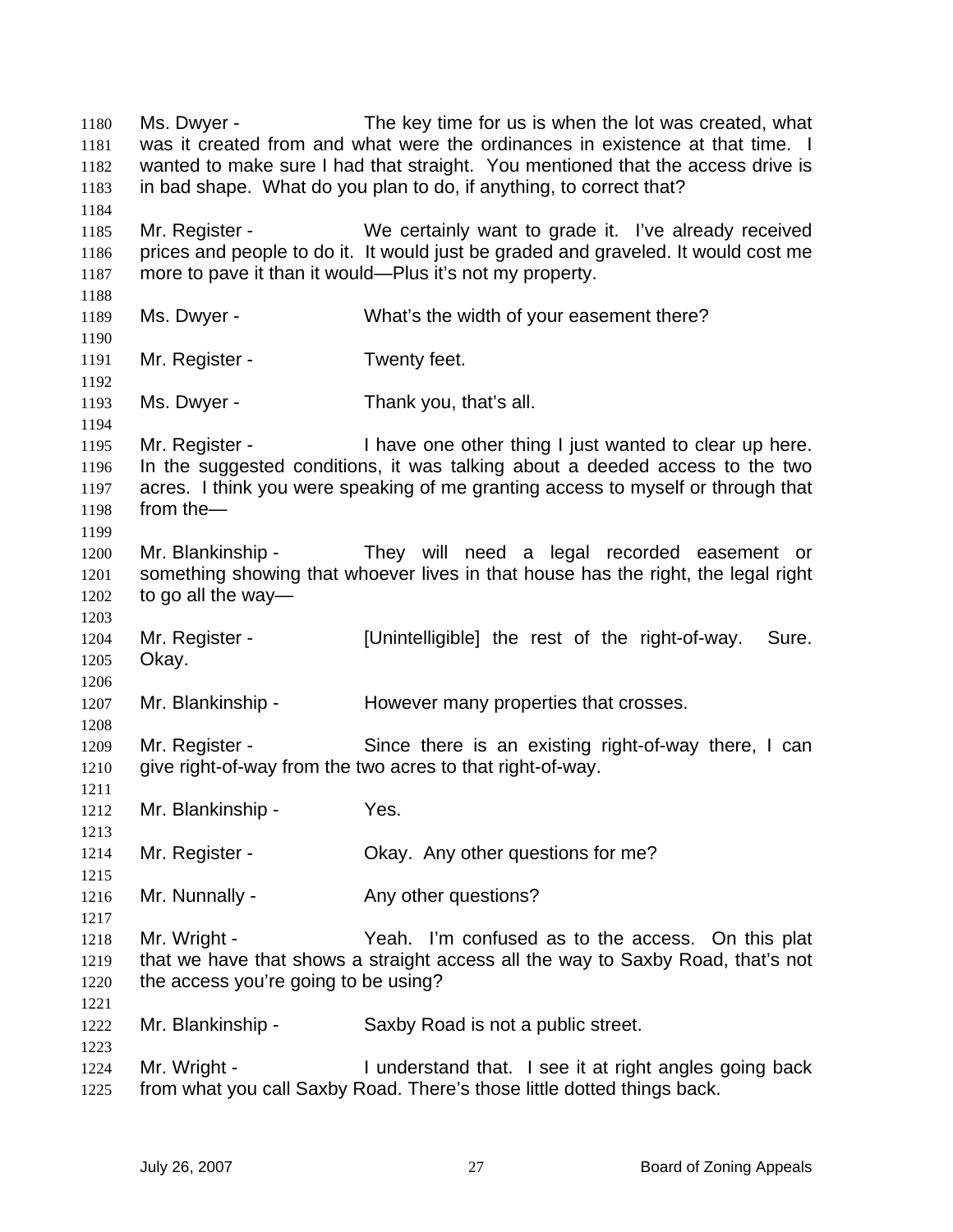| 1226         |                                                   |                                                                                       |
|--------------|---------------------------------------------------|---------------------------------------------------------------------------------------|
| 1227         | Mr. Blankinship -                                 | We're on the site map, Jim.                                                           |
| 1228         |                                                   |                                                                                       |
| 1229         | Mr. Wright -<br>talking about?                    | Site map. There it is. Is that the access that we're                                  |
| 1230<br>1231 |                                                   |                                                                                       |
| 1232         | Mr. Register -                                    | The part here all the way to Saxby Road.                                              |
| 1233         |                                                   |                                                                                       |
| 1234<br>1235 | Mr. Wright -                                      | No. I'm talking about from there back to the house.                                   |
| 1236         | Mr. Register -                                    | Yes, this part right here.                                                            |
| 1237<br>1238 | Mr. Wright -                                      | Is that the access?                                                                   |
| 1239         | Mr. Register -                                    |                                                                                       |
| 1240<br>1241 | driveway that we would deed to this right-of way. | That's a proposed access that we would deed or a                                      |
| 1242         |                                                   |                                                                                       |
| 1243         | Mr. Wright -                                      | You're not going over the old access that we're talking                               |
| 1244         | about.                                            |                                                                                       |
| 1245         |                                                   |                                                                                       |
| 1246         | Mr. Register -                                    | This never was. This is-                                                              |
| 1247         |                                                   |                                                                                       |
| 1248         | Mr. Wright -                                      | Something new.                                                                        |
| 1249         |                                                   |                                                                                       |
| 1250         | Mr. Register -                                    | This would be new because the two acres is by itself.                                 |
| 1251         |                                                   | We're always going to have a driveway from this right-of-way right here to here.      |
| 1252         |                                                   |                                                                                       |
| 1253         | Mr. Wright -                                      | How wide would that access be?                                                        |
| 1254         |                                                   |                                                                                       |
| 1255         | Mr. Register -                                    | Whatever we need.<br>Twenty feet or-lt's just a                                       |
| 1256         | driveway.                                         |                                                                                       |
| 1257         |                                                   |                                                                                       |
| 1258         | Mr. Kirkland -                                    | Just a fire truck needs to get back there.                                            |
| 1259         |                                                   |                                                                                       |
| 1260         | Mr. Register -                                    | Sure. We own the piece we're going across, so we                                      |
| 1261         | could deed as much as we needed to.               |                                                                                       |
| 1262         |                                                   |                                                                                       |
| 1263         | Ms. Dwyer -                                       | We have to think far into the future. At some point,                                  |
| 1264         |                                                   | someone may move or the hands may change, so it's important to make sure              |
| 1265         |                                                   | that all the legalities of assuring access to a lot that is created are taken care of |
| 1266         | forever.                                          |                                                                                       |
| 1267<br>1268 | Mrs. Register -                                   | I have a question. [Unintelligible.]                                                  |
| 1269         |                                                   |                                                                                       |
| 1270         | Mr. Nunnally -                                    | Come up to the microphone, please.                                                    |
| 1271         |                                                   |                                                                                       |
|              |                                                   |                                                                                       |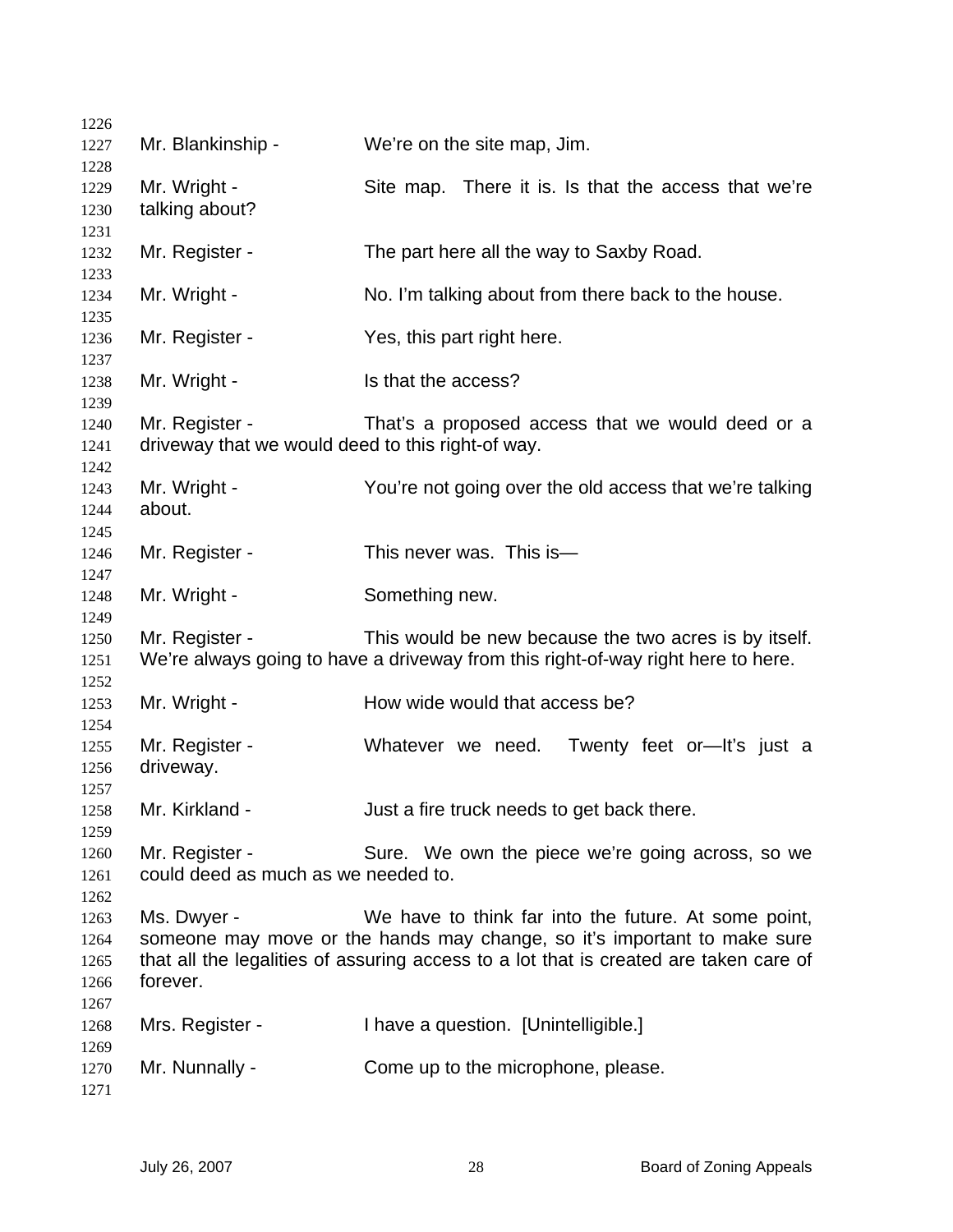Mrs. Register - When Hidden Haven is developed and the stub road then touches our property, we will then have road frontage. So, does that mean that the variance would not be a permanent always thing, that it could very possibly be done away with at that time? Ms. Dwyer - **Actually, this two-acre** parcel doesn't touch that stub road. Mr. Register - We own the piece between the two acres and the stub road. We could deed that— Ms. Dwyer - Road frontage? You could build a road from the stub road to your home. You could build a public road and extend it to your two-acre lot and then the variance wouldn't be necessary. Mrs. Register - Does it have to be a road or could it just be deeded property? How do people do that? Ms. Dwyer - The County policy is that all dwellings are to have 50 foot of public road frontage. Mrs. Register - Ckay. Ms. Dwyer - That's the County ordinance. Mrs. Register - So, if 50 feet was deeded to those two acres from the stub road, that would qualify? Ms. Dwyer - Well, it would need to be built. Mr. Blankinship - At that point, you'd have a lot of options. Mrs. Register - Chay. Mr. Blankinship - Future owners of the property may want to sell it or divide it, I mean develop it. We would be allowing for the flexibility in the future to do what appears to be best at that time. Mr. Nelson - I'm Bill Nelson. Mr. Nunnally - Figure 1 Have you been sworn, sir? Mr. Nelson - No sir.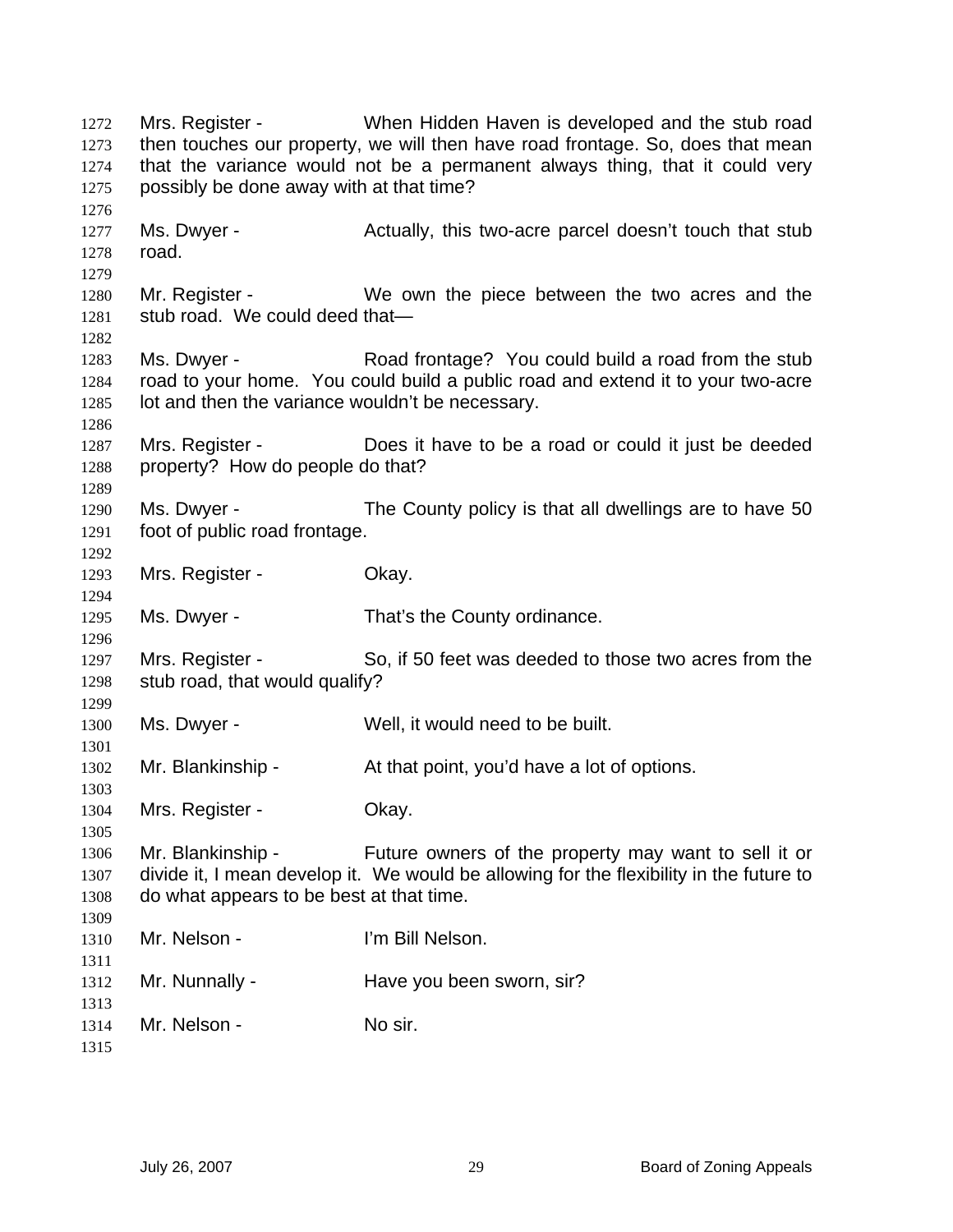Mr. Blankinship - Will you raise you right hand, please? Do you swear the testimony you're about to give is the truth and nothing but the truth so help you God? 1316 1317 1318 1319 1320 1321 1322 1323 1324 1325 1326 1327 1328 1329 1330 1331 1332 1333 1334 1335 1336 1337 1338 1339 1340 1341 1342 1343 1344 1345 1346 1347 1348 1349 1350 1351 1352 1353 1354 1355 1356 1357 1358 1359 1360 Mr. Nelson - Yes sir. I'm Bill Nelson. My parents own the adjoining property around them. I have part ownership in the property behind them and we're also the developers of Hidden Haven. This stub road is tentatively placed. I believe, if it would help them, we could work that out to move it to align it. We put it there not knowing what was going to be done with the adjoining property, but to service it. If it would help to move it, we can work with that. After we got the tentative approval, Wilton Development, they laid their plans out and they're bringing sewer and water to the base of our property. For the environment and a better situation, we're waiting for that to be done for our development. Mr. Blankinship - Right. Mr. Nelson - We don't have any objection to what they want to do and we'll try to work with them to provide access. Mr. Blankinship - Great. Mr. Register - Thank you, Bill. Mr. Nunnally - Any other questions? Ms. Harris - The Did you receive any objections from the other neighbors? Mr. Register - No ma'am. Mr. Blankinship - We have not heard anything at the office. Ms. Harris - Chay. Mr. Nunnally - All right, that concludes the case. Thank you for coming, sir. Mr. Register - Thank you very much for considering it. **DECISION**  Ms. Harris - I move that we grant this variance in as much as the Hidden Haven subdivision has been approved and I believe the developer has agreed to provide a stub road for this family. I believe we will shortly be in

1361 conformity with this parcel.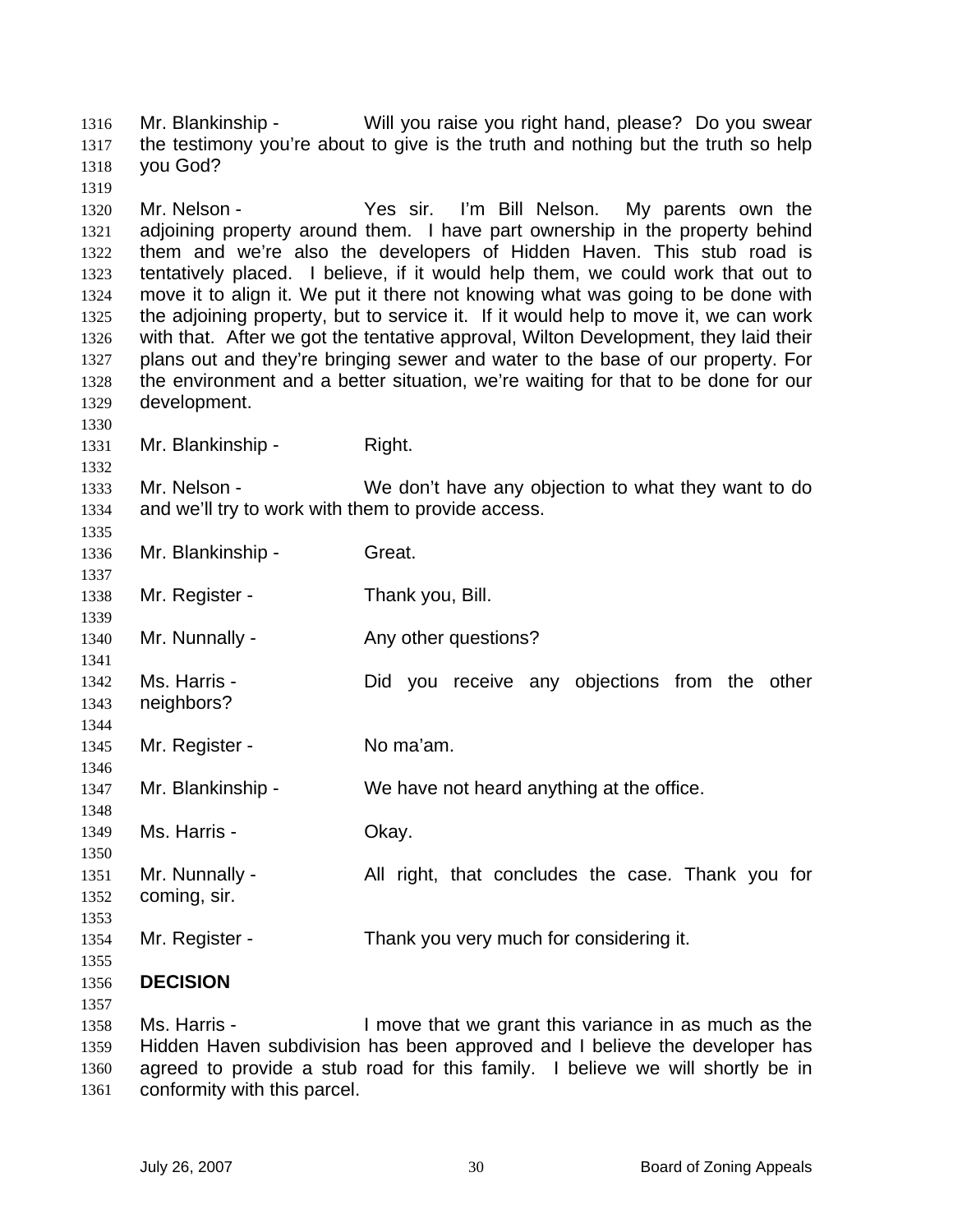1362 1363 1364 1365 1366 1367 1368 1369 1370 1371 1372 1373 1374 1375 1376 1377 1378 1379 1380 1381 1382 1383 1384 1385 1386 1387 1388 1389 1390 1391 1392 1393 1394 1395 1396 1397 1398 1399 1400 1401 1402 1403 1404 1405 Mr. Wright - Second. Mr. Nunnally - **Motion by Ms. Harris, seconded by Mr. Wright.** Any other discussion? Ms. Dwyer - Well, I'm going to have to discuss this. This is the kind of case that makes this job hard because on a personal level, there is every reason to grant this variance. But on a legal level, as I see it, there's only reason to deny it. As I see it, we're sworn to uphold the law and not to substitute our personal feelings. I would love to vote to grant this variance, but I can't really bring myself to do that because when this parcel was separated, this two-acre parcel was separated from the five-acre parcel in 1979, the 50-foot road frontage was required, was in existence at that time. At that time, there was also reasonable use of the property and still is, because there is a house on that original five-acre parcel. There is reasonable use of the property in question, that is the five acres at the time this lot was created. Secondly, this is a recurring issue and under 24-116(b)(3), we have to be able to state that this is not a recurring issue, that this is a unique situation in which a failure to grant the variance would, in fact, deny a person's constitutional rights. As difficult as it is, I don't think this case meets that legal requirement. Mr. Nunnally - All right, thank you. Mr. Wright - In my opinion, I think it's been a recurring situation for 40 years. We called it to the Board of Supervisor's attention years ago and we've recently done it again. To me, it indicates the Board of Supervisors hasn't been in a mood to do anything about it or to correct it. In the meantime, we're causing undue hardship to some families for the use of their property. I still have a question about Cherrystone, because in Cherrystone, the statute at that time, which was—let met get the section number here—15.2-2309(2), specifically stated the basis upon which they were applying was narrowness of the lot, and the statute at that time specifically stated that the narrowness issue has to be in effect at the time of the effective date of the ordinance. The ordinance that we have for zero road frontage does not say it has to be in effect at the time of the ordinance. I think this is distinguishable. I think there's a question there. I certainly don't want to do something I think is not legal, but I think this is a shady area, a question there, and I believe that all the facts and circumstances here would support the application. Mr. Nunnally - Okay. I have a motion by Ms. Harris, seconded by Mr. Wright it be approved. All in favor say aye. All opposed say no. The motion carries; it's approved 4 to 1.

1406 1407 After an advertised public hearing and on a motion by Ms. Harris, seconded by Mr. Wright, the Board **approved** application **A-25-07,** Carolyne and Thurman B.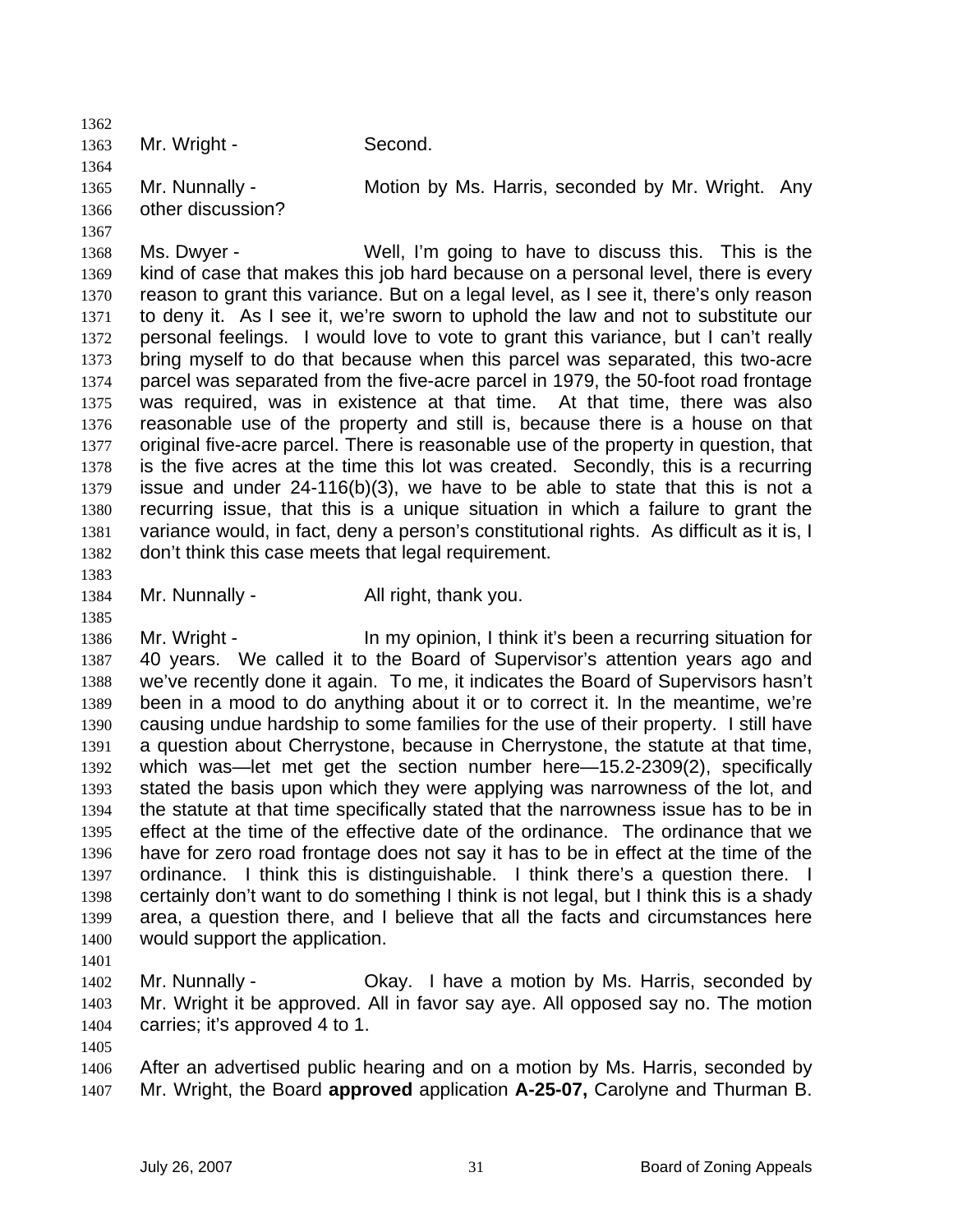Register, Jr.'s request for a variance from Section 24-9 to build a single-family residence at 7815 Saxby Road (Parcel 800-690-1018), zoned R-3, One-family Residence District (Varina). The public street frontage requirement is not met. The Board granted the variance subject to the following conditions: 1408 1409 1410 1411 1412 1413 1414 1415 1416 1417 1418 1419 1420 1421 1422 1423 1424 1425 1426 1427 1428 1429 1430 1431 1432 1433 1434 1435 1436 1437 1438 1439 1440 1441 1442 1443 1444 1445 1446 1447 1448 1449 1450 1451 1452 1453 1. This variance applies only to the public street frontage requirement for one dwelling only. All other applicable regulations of the County Code shall remain in force. 2. Approval of this request does not imply that a building permit will be issued. Building permit approval is contingent on Health Department requirements, including, but not limited to, soil evaluation for a septic drainfield and reserve area, and approval of a well location. 3. At the time of building permit application, the applicant shall submit the necessary information to the Department of Public Works to ensure compliance with the requirements of the Chesapeake Bay Preservation Act and the code requirements for water quality standards. 4. The applicant shall present proof with the building permit application that a legal access to the property has been obtained. 5. The owners of the property, and their heirs or assigns, shall accept responsibility for maintaining access to the property until such a time as the access is improved to County standards and accepted into the County road system for maintenance. Affirmative: **Harris, Kirkland, Nunnally, Wright** 4 Negative: Dwyer 2008 Dwyer 2009 Absent: 0 Mr. Nunnally - Next case, Mr. Blankinship. **A-26-07 KINDRED HEALTHCARE** requests a variance from Section 24-104(g)(3)e.4. to install an attached sign at 2220 Edward Holland Drive (Parcel 775-740-2527), zoned O-3C, Office District (Conditional) (Brookland). The sign area requirement is not met. Mr. Nunnally - Anyone else here interested in this case? All right, sir. Mr. Blankinship - Raise your right hand, please. Do you swear the testimony you're about to give is the truth and nothing but the truth so help you God?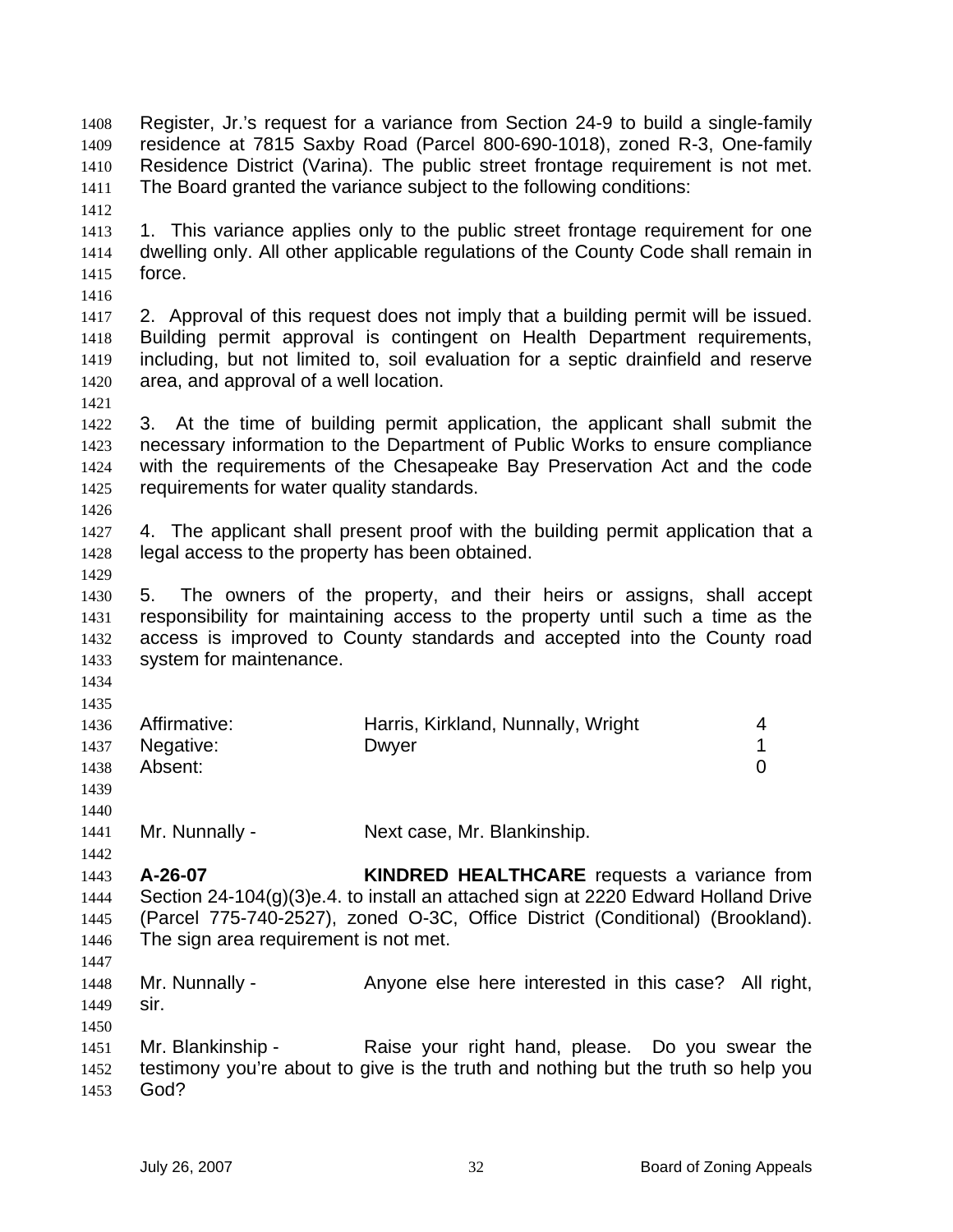1455 Mr. Markiewicz - I do.

1457 1458 Mr. Nunnally - **Please state your name for the record, sir, and till us** what you're requesting.

- 1460 1461 1462 1463 1464 1465 1466 1467 1468 1469 1470 1471 1472 1473 1474 1475 Mr. Markiewicz - Michael Markiewicz here representing Kindred Healthcare. The intent of the sign ordinance is to permit maximum legibility and effectiveness of signs along with promoting traffic safety. Our entrance to the hospital is on the north elevation. We currently have a wall sign on that north elevation that can only be viewed from the actual parking lot of the hospital. The sign is obstructed from any kind of traffic traveling along Edward Holland Drive. Typically, in order to promote traffic safety, a business or hospital would have a wall sign and a monument sign addressing traffic along the main road passing by that business or hospital or commercial building. We currently only have a small monument sign addressing Edward Holland Drive that is partially obstructed by trees while traveling southbound on Edward Holland Drive. We are seeking a wall sign on our front elevation to help our monument sign address traffic and promote traffic safety in front of the hospital. This sign that we're requesting is aesthetically pleasing and will only have a positive impact to the surrounding properties. I'd be more than happy to answer any of your questions.
- 1476 1477 Ms. Dwyer - You have a monument sign that clearly identifies your business and the entrance to your facility beside the road. Is that correct?
- 1479 1480 Mr. Markiewicz - That's correct. It is partially obstructed by trees, landscaping that had been there.
- 1481

1485

1487

1490

1494

1478

1454

1456

1459

- 1482 1483 1484 Ms. Dwyer - Okay. I guess branches could be cut. This is what I'm talking about, yeah, the one that's on our screen, the picture of the man standing beside it.
- 1486 Mr. Markiewicz - Correct.
- 1488 1489 Ms. Dwyer - For the purposes of identifying your business and making it clear to passing motorists what this building is, this sign suffices.
- 1491 1492 1493 Mr. Markiewicz - My only counter to that would be that typically you would have a wall sign and a freestanding monument that would address the roadway.
- 1495 1496 1497 1498 1499 Ms. Dwyer - I read that. I was interested because I drove by St. Mary's and Henrico Doctor's and they have a similar monument style sign, but they don't really have these very large signs, as you're proposing, on their buildings. In fact, St. Mary's has a very similar situation to you where the "St. Mary's," is written at their entrance, which is inside the parking lot and not visible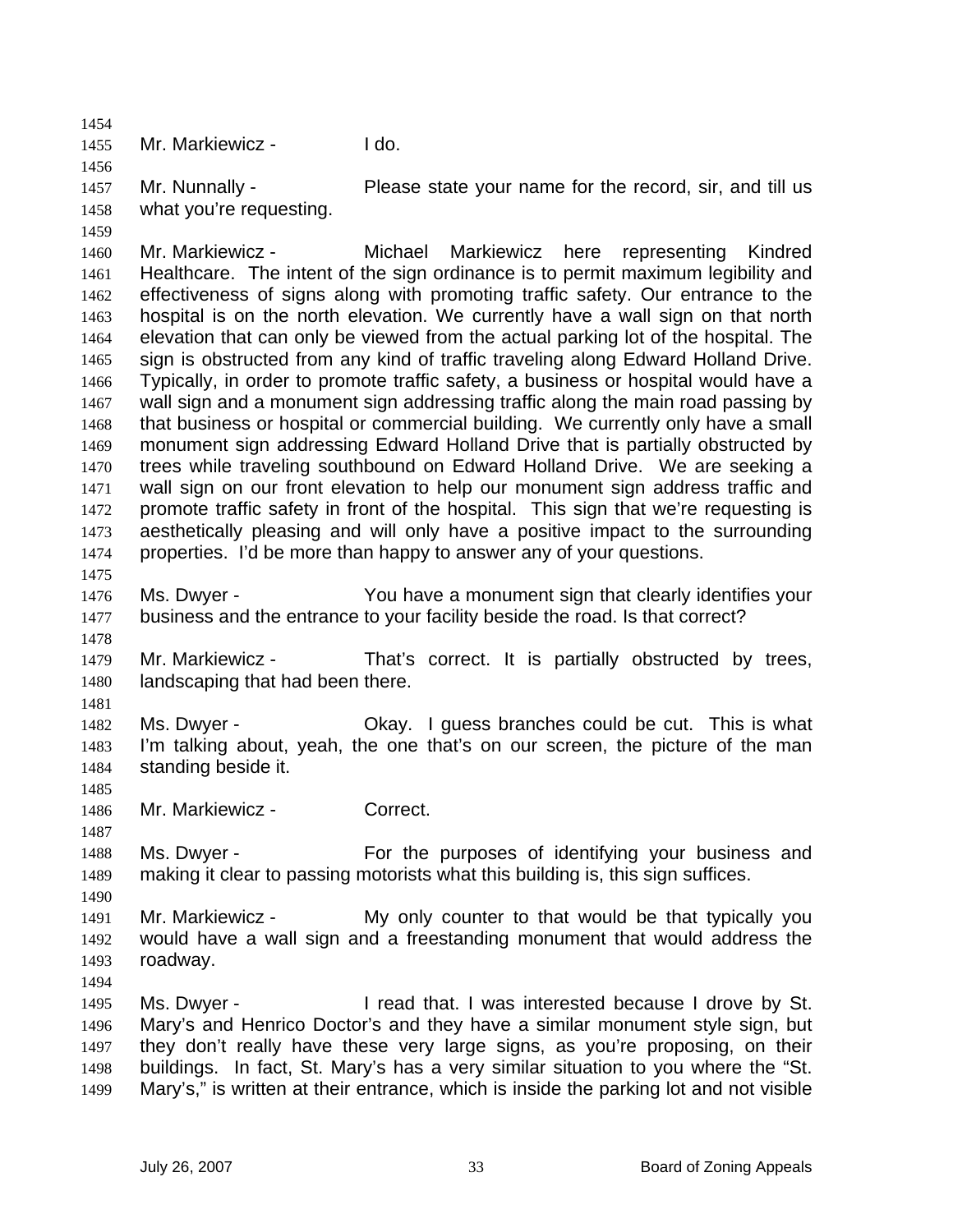at all from the roadway. I think maybe what you're thinking is that a business in a different zoning might be entitled to more signs, but I'm not sure your argument is sufficient, particularly when I look at other hospitals. Henrico Doctor's, as well as St. Mary's don't have these kinds of signs attached to their buildings. 1500 1501 1502 1503 1504 1505 1506 1507 1508 1509 1510 1511 1512 1513 1514 1515 1516 1517 1518 1519 1520 1521 1522 1523 1524 1525 1526 1527 1528 1529 1530 1531 1532 1533 1534 1535 1536 1537 1538 1539 1540 1541 1542 1543 1544 Mr. Markiewicz - I don't know if it's a different zoning, but the building across the street does have two larger wall signs. Ms. Dwyer - Chay. Mr. Markiewicz - They appear to be larger than 20 square feet. I don't know if they happen to be in a different zoning district. Ms. Dwyer - The Music of the varies with the zoning designation. Mr. Blankinship - It's M-2, actually. The property across the street is M-2. Ms. Dwyer - The Rig difference. Mr. Blankinship - It (M-2) would allow about the biggest signs that we would allow anyway. Ms. Harris - The Mr. Blankinship, are there codes for regular hospital signage or do they just refer to the zoning? Mr. Blankinship - The section that's referred to there is specific to hospital complexes in the O-3 District. Ms. Dwyer - So, you have reasonable use of your property without this sign. You're able to use it as a hospital; people are able to find it. Is that correct? Mr. Markiewicz - I guess the concern would be if people are able to find it or not. Mr. Blankinship - It's worth noting what kind of a hospital this is. They don't do emergency care of anything like that. It's all—What's the word for it? Mr. Markiewicz - It's long-term care. Mr. Blankinship - Long-term. There's another word in the definition. You're going to have mostly people who are familiar with the location returning, not like emergency patients.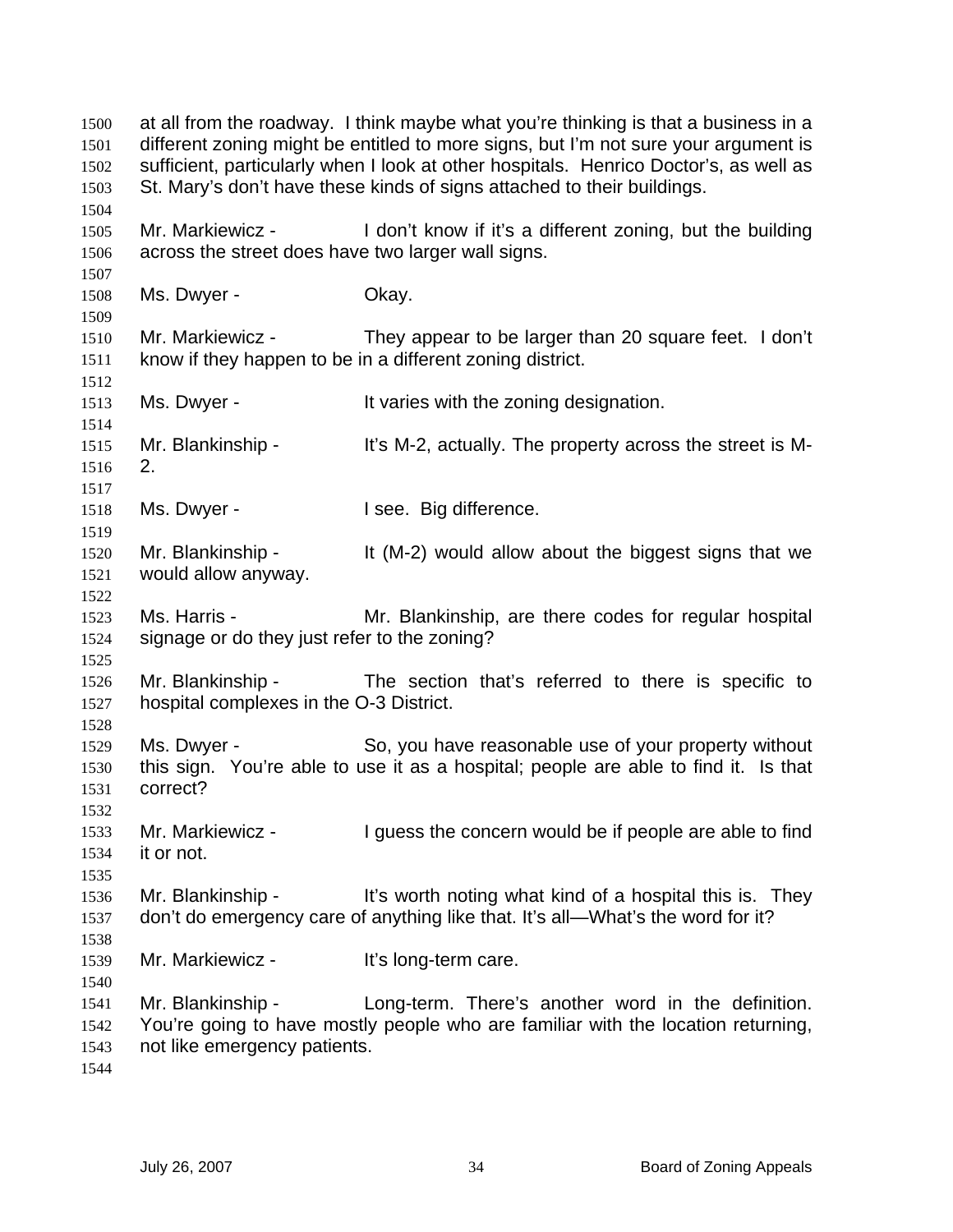Ms. Dwyer - Is the other word "nursing home"? Is it like a nursing home? Mr. Markiewicz - The Unit believe so. Mr. Blankinship - It's more than that. Acute? Mr. Kirkland - It's like a hospice? Mr. Blankinship - Let me just read it. "Long-term acute care." I thought there was one word missing. Mr. Wright - So, the people that are your patients are there over a longer period of time? Is that correct? Mr. Markiewicz - Correct. Mr. Wright - How long do they stay there minimum? Mr. Markiewicz - I only deal with the signs, so I don't know exactly how long they stay there. I'm assuming if it's long-term care, the patients are not going to need the signage to actually find the hospital. It would be more their relatives or someone coming from out of state or possibly visiting them. Mr. Wright - Do you have a number on the building? Mr. Markiewicz - Address? Mr. Wright - Yes. Mr. Markiewicz - Yes. Mr. Blankinship - We have a photo of that, I think, don't we, Jim? Ms. Dwyer - You have two number signs, I think, on the front of the building. Mr. Blankinship - It doesn't come out too well in this photograph. Mr. Kirkland - The I don't see any reason for this. Ms. Dwyer - Couldn't you move the sign that's facing the parking lot to the roadway, if that's what you wanted to do?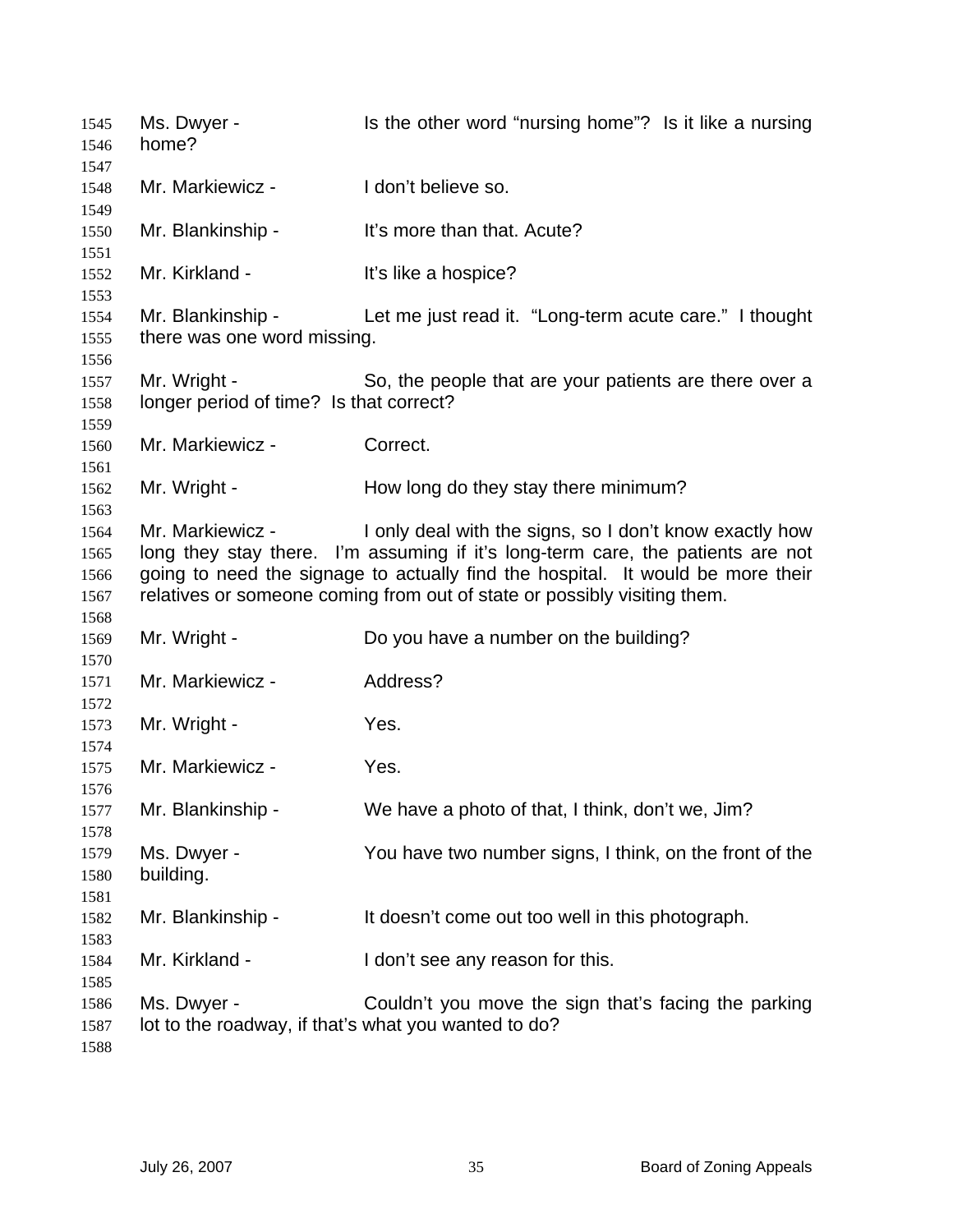Mr. Markiewicz - You could, but I don't know if you wouldn't want to have a sign above your entrance. Kind of a typical rule to always have the sign above your entrance. 1589 1590 1591 1592 1593 1594 1595 1596 1597 1598 1599 1600 1601 1602 1603 1604 1605 1606 1607 1608 1609 1610 1611 1612 1613 1614 1615 1616 1617 1618 1619 1620 1621 1622 1623 1624 1625 1626 1627 1628 1629 1630 1631 1632 1633 Ms. Dwyer - Right. Mr. Nunnally - Any other questions from the Board or staff? Hear none, that completes the case. Thank you for coming, sir. Mr. Markiewicz - Thank you. **DECISION**  Mr. Kirkland - The University of the Imove we deny it. Ms. Dwyer - Second. Mr. Kirkland - The reason being the zoning ordinance on the property does not interfere with the reasonable beneficial uses of the property taken as a whole. Ms. Harris - Thave a question on this. There is another zoning ordinance concerning detached signs. This request is for installing an attached sign. Mr. Blankinship - Yes ma'am. They are allowed a detached sign and an attached sign. Ms. Harris - Chay. Just want to clarify that. When you're driving by the emergency hospital facilities, even though we said this is not an emergency facility, we do see a lot of detached signs. Mr. Kirkland - I'm really thinking more along the lines that Ms. Dwyer said, that this is a nursing home, basically more of an acute nursing home where a lot of the residents won't leave there. People should know where it is. If you're visiting somebody that's going to be in a long-term staying facility, you will know. Ms. Dwyer - I drove by St. Mary's and Henrico Doctor's on my way in this morning and I was so busy looking at it, I missed my turn. Shouldn't admit that, I might get fined. Henrico Doctor's has one monument sign at the corner of Skipwith and Forest, and they don't have any of these large name signs on the building itself. They do have directional signs. Mr. Kirkland - They have one sign that says, "Emergency."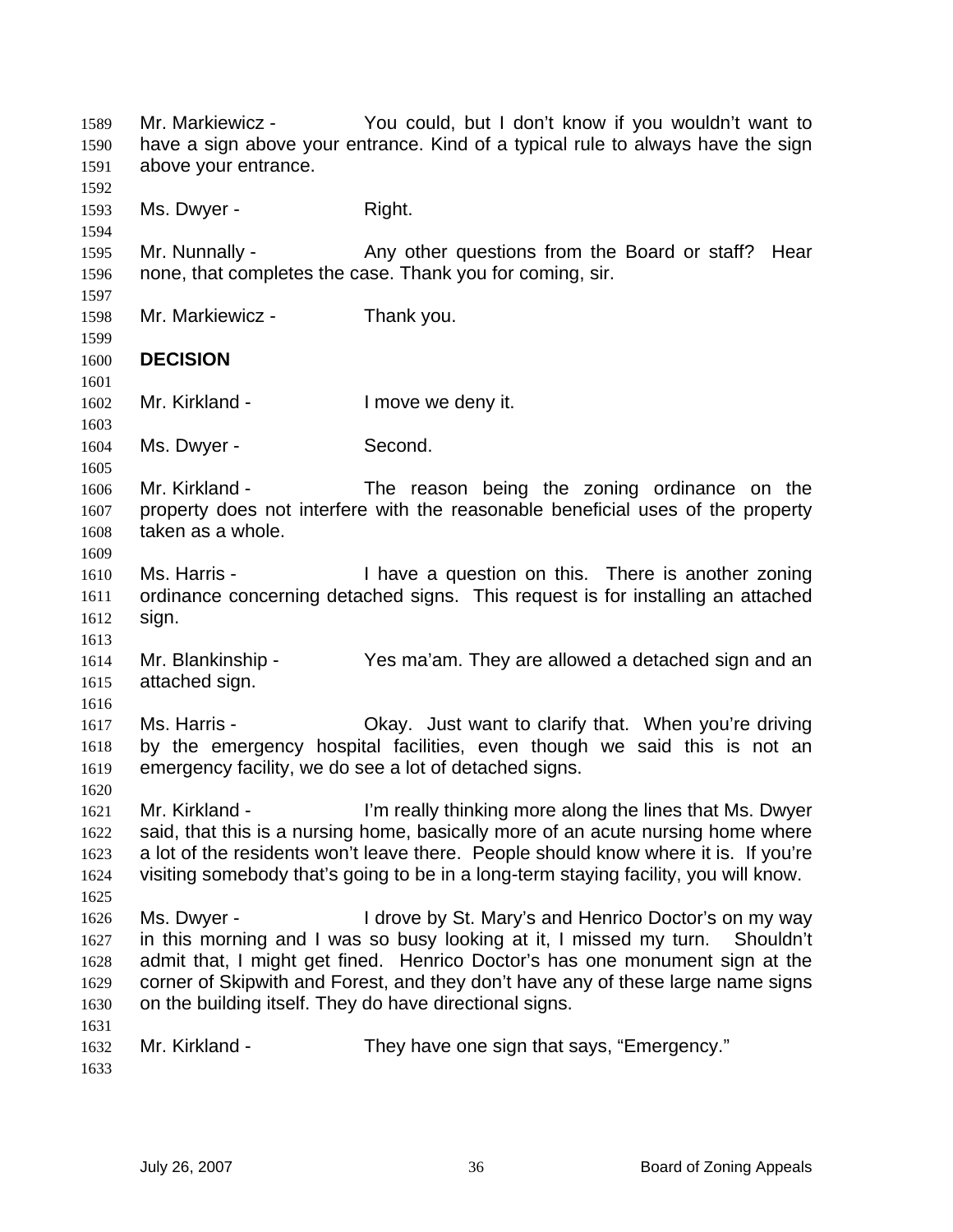Ms. Dwyer - To the emergency room. I think that's probably permitted. 1634 1635 1636 1637 1638 1639 1640 1641 1642 1643 1644 1645 1646 1647 1648 1649 1650 1651 1652 1653 1654 1655 1656 1657 1658 1659 1660 1661 1662 1663 1664 1665 1666 1667 1668 1669 1670 1671 1672 1673 1674 1675 1676 1677 1678 1679 Mr. Blankinship - There is a separate paragraph for that. Ms. Dwyer - Those are directional signs directing people to the emergency room. But they don't have big "Henrico Doctor's" signs displayed across the top of the building. All they have is that little monument sign and then directional signs. Even a big hospital with an emergency room doesn't have what they're asking for. Mr. Kirkland - Right. Mr. Wright - If you're looking for a property, you have a street address, you have a number. You go along and you check the numbers as you go. It's right there. Ms. Dwyer - There's a big monument sign right on the roadway. Mr. Nunnally - All right. I hear a motion to deny it by Mr. Kirkland, seconded by Ms. Dwyer. All in favor say aye. All opposed say no. The motion carries; it's been denied. After an advertised public hearing and on a motion by Mr. Kirkland, seconded by Ms. Dwyer, the Board **denied** application **A-26-07**, Kindred Healthcare's request for a variance from Section 24-104(g)(3)e.4. to install an attached sign at 2220 Edward Holland Drive (Parcel 775-740-2527), zoned O-3C, Office District (Conditional) (Brookland). The sign area requirement is not met. Affirmative: Charlowyer, Harris, Kirkland, Nunnally, Wright 5 Negative: 0 Absent: 0 Mr. Nunnally - Next case, Mr. Blankinship. **UP-010-07 GILLIES CREEK INDUSTRIAL RECYCLING LLC** requests a conditional use permit pursuant to Sections 24-103 and 24-52(d) to extract materials from the earth at 2980 Meadow Road (Parcel 843-720-7272), zoned A-1, Agricultural District (Varina). Mr. Nunnally - Is anyone else here interested in this case? Mr. Blankinship - Do you swear the testimony you're about to give is the truth and nothing but the truth so help you God?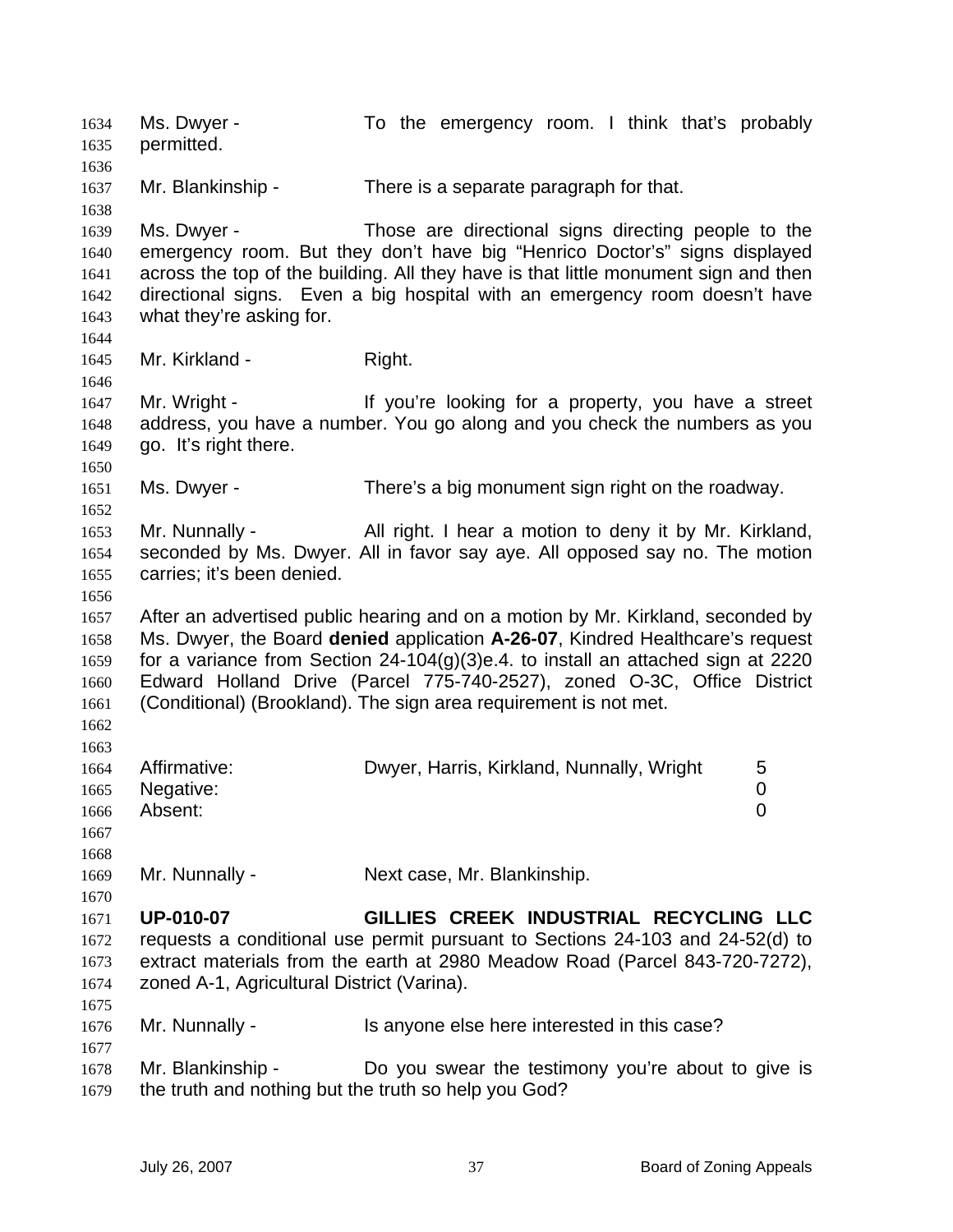1682 1683 1684 1685 Mr. Nunnally - Please state your name for the record, sir, and tell us what you're requesting.

1686 1687 1688 Mr. Bryant - My name is Lou Bryant. I'm with Gillies Creek Industrial Recycling, and we are requesting a renewal of our permit to continue the filling operation at 2980 Meadow Road.

1689

1695

1680 1681

Mr. Bryant - I do.

1690 1691 1692 1693 1694 Ms. Dwyer - Mr. Bryant, could you address the statement in the staff report that in spite of the fact that this Board asked that the fill not exceed the existing level or elevation of the land, that the site's been filed as high as 150 feet above MSL even though the property was supposed to be filled no more than 140 feet?

1696 1697 1698 1699 1700 1701 1702 1703 1704 1705 1706 1707 1708 1709 1710 Mr. Bryant - I believe that at our last meeting in December, we first addressed that issue and my recollection of what we stated was we could not fill any higher than we were at, at the Board's last inspection in December, which we have not. We were required to maintain a slope, I think, of less than 3 to 1 and then tie-in with the adjacent property on the northern boundary of the filling operation. We have not filled any higher. In the areas you see on you plans where it says, "existing filled area," we have not filled any higher there since we last met in December. The existing grades are shown in the lighter broken lines and then the proposed finished grades are shown in the solid lines. As you can see, it tapers gradually down to the limits of filling on the north side of the property. I believe the reason that this permit was only renewed for six months at the last meeting was to address these issues. I believe I asked Mr. Kirkland, and his response [unintelligible] clear that we would not have to extract or lower the levels we had filled to prior to the December meeting; we were only not allowed to go higher than we were currently.

1712 1713 Mr. Blankinship - Chitis plan, which is your February  $13<sup>th</sup>$  topo, just below the "existing filled area" label, there's a 150 contour.

1714

1716

1718

1723

1711

1715 Mr. Bryant - Yes sir, that's correct.

1717 Mr. Blankinship - The And that was that way in December.

1719 1720 1721 1722 Mr. Bryant - That is correct. We have not filled in this area for quite some time. We have been working here on this northern end of the pit for the last several months. This area has not been filled, that is correct. That area has not been filled since our last meeting in December, I'm sure of that.

1724 1725 Mr. Blankinship - That's not consistent with my memory, but my memory's not what it used to be.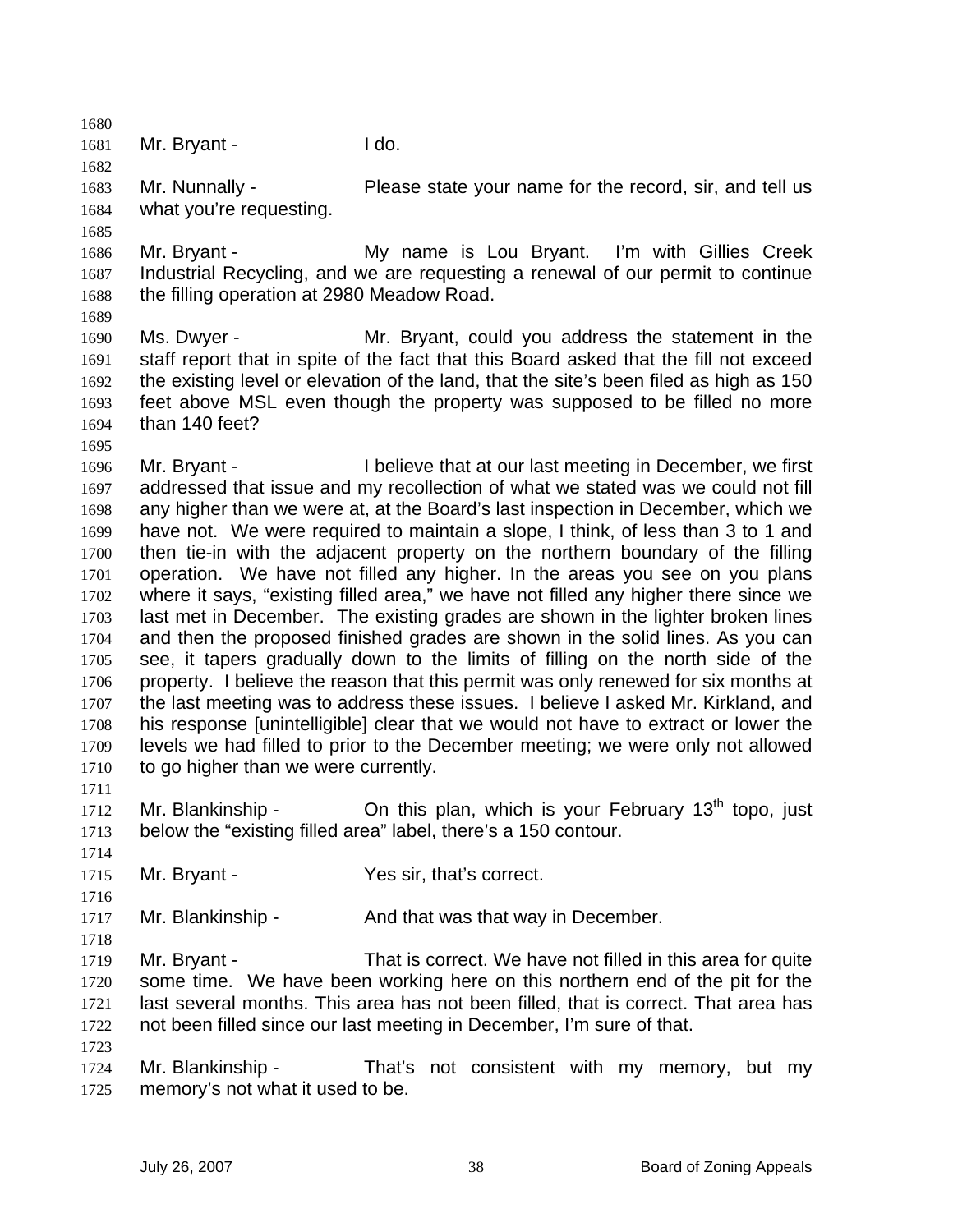1726 1727 1728 1729 1730 1731 1732 1733 1734 1735 1736 1737 1738 1739 1740 1741 1742 1743 1744 1745 1746 1747 1748 1749 1750 1751 1752 1753 1754 1755 1756 1757 1758 1759 1760 1761 1762 1763 1764 1765 1766 1767 1768 1769 1770 Ms. Dwyer - Do we have the previous report that would state the-Mr. Blankinship - Well, we didn't have a topography shot at that time. I was going back to the 2003 topography, which, of course, is badly out of date, in trying to recall, and looking at the photographs, too, but it's very difficult to read grades off of photographs because it's not perfectly level. If he's willing to testify to that under oath, I'll take his word for it, but I'm surprised to hear it. The point is, what is the final grade going to be under the reclamation plan. Mr. Bryant - The All the grade lines you see on here in the existing filled area, that's going to be the finished grade. These lines here represent as of February where we were with the fill operation. That's the existing slope at that time. These are the proposed grades moving this way north on the property. At this time— Mr. Wright - I can't make those out. Can you make them out? Is this the thing that's in our—All right. Mr. Kirkland - The Yes, I had to do the same thing. Mr. Bryant - The last four months, we are approximately here with the current filling operation. Mr. Kirkland - You're at 124, roughly? That line that says 124? Mr. Bryant - I would say [unintelligible] between the 130 and 124 grade. Mr. Kirkland - **Okay.** Mr. Bryant - The State of where we're filling at this point. Ms. Dwyer - So, you're making the slope more gradual to the north. As I see the northern topo lines, as you say, you're going to tie into those, which are at 112, 110. Mr. Bryant - About 116. I think the tree line at the northern end of the property is approximately 116. Ms. Dwyer - Okay. So the only change from December is that you are making the north slope more gradual and tying it into the existing grade? Mr. Bryant - I think the problem in December was the plans that had been approved by the County and what we were working on really had no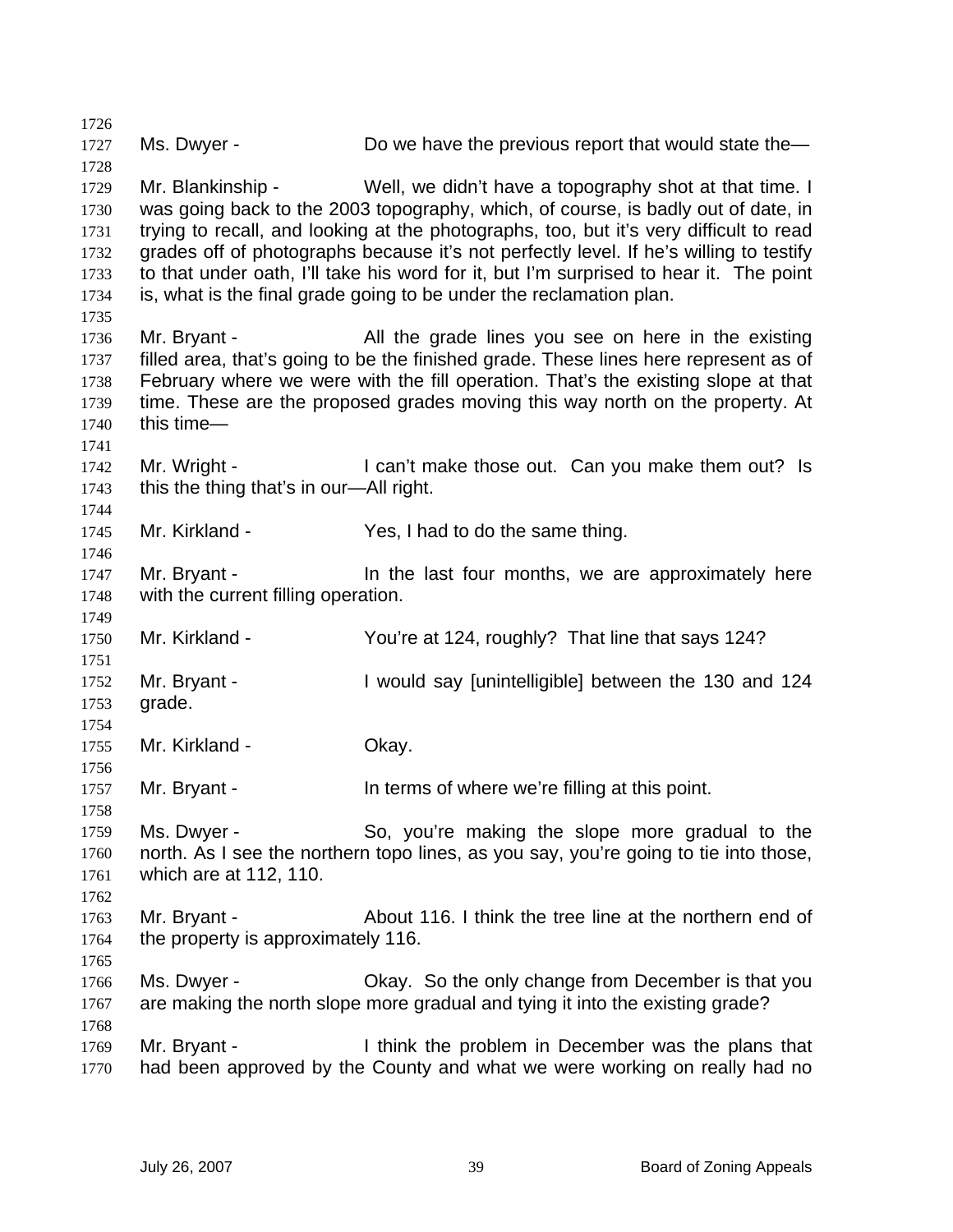defined grade plan. As I understood it, the Board's major request of us was that we define a grade plan— 1771 1772 1773 1774 1775 1776 1777 1778 1779 1780 1781 1782 1783 1784 1785 1786 1787 1788 1789 1790 1791 1792 1793 1794 1795 1796 1797 1798 1799 1800 1801 1802 1803 1804 1805 1806 1807 1808 1809 1810 1811 1812 1813 1814 1815 1816 Mr. Blankinship - Right. Mr. Bryant - The State County what the site will look like with slopes when it's done, which is what we tried to do here. You also said we couldn't fill higher, and we haven't. This is our representation to you of what things are going to look like when we're done and what our finished elevation should be. Mr. Wright - Those elevations are within our guidelines. Is that right, Mr. Blankinship? Mr. Blankinship - Well, that's part of this issue, I guess, is that we don't really have guidelines. We just have the question of what is the property going to be used for in the future and what should they do to make it most amenable to that proposed use. Mr. Wright - The You said 138 was what you were looking for and they're progressing to get down below that. Mr. Blankinship - Well, yes, they're showing the existing contour there at 150. Mr. Wright - Yes, I understand, but that was already there. Mr. Blankinship - Yes. Yes sir, that's correct. Mr. Wright - Chay. Ms. Dwyer - Could this be used for rural residential as it says in the long-range plan? Mr. Blankinship - It can be, yes. Ms. Dwyer - Do you think houses could be built on this? Mr. Bryant - The Mon't know what the County's quidelines are for home construction. It is a fill site so I don't know what the County's going to allow to be built. Mr. Blankinship - You need engineered footings, but it can be done. Mr. Bryant - Ckay. Then the answer would be yes, in my opinion.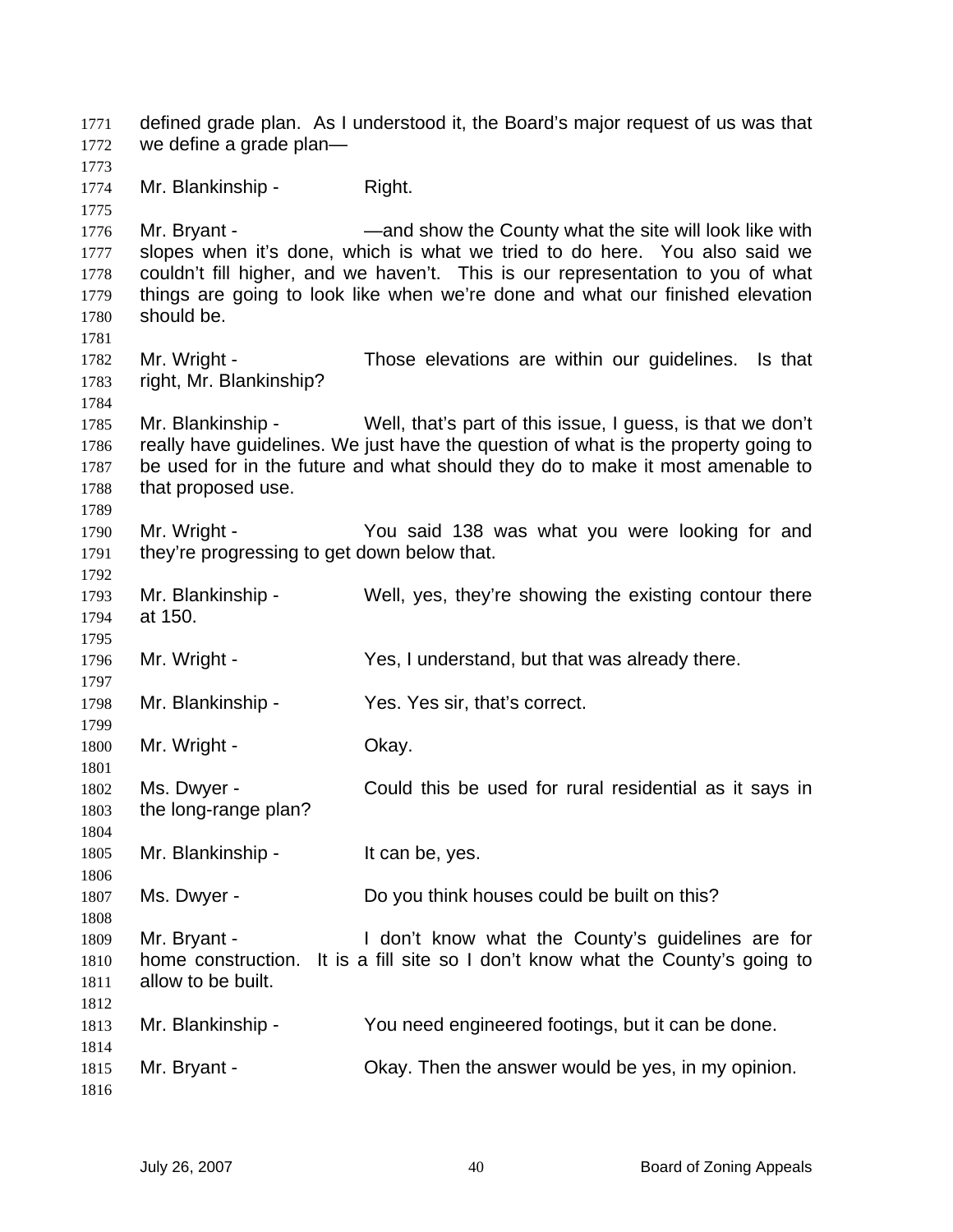| 1817<br>1818                                                 | Ms. Dwyer -                                                                                                                                                                                                                                                                                                                                                                                                                                                                                                                                                     | You've read all of the conditions?                                                                                                     |  |
|--------------------------------------------------------------|-----------------------------------------------------------------------------------------------------------------------------------------------------------------------------------------------------------------------------------------------------------------------------------------------------------------------------------------------------------------------------------------------------------------------------------------------------------------------------------------------------------------------------------------------------------------|----------------------------------------------------------------------------------------------------------------------------------------|--|
| 1819<br>1820<br>1821<br>1822                                 | Mr. Bryant -<br>Yes ma'am, I have. I didn't see any changes except<br>where it appears that the bond requirement's gone up by \$1,000 per acre, from<br>2,000 to 3,000. Is that correct?                                                                                                                                                                                                                                                                                                                                                                        |                                                                                                                                        |  |
| 1823<br>1824                                                 | Mr. Blankinship -                                                                                                                                                                                                                                                                                                                                                                                                                                                                                                                                               | That's correct.                                                                                                                        |  |
| 1825<br>1826                                                 | Ms. Dwyer -                                                                                                                                                                                                                                                                                                                                                                                                                                                                                                                                                     | You're in agreement with those.                                                                                                        |  |
| 1827<br>1828<br>1829                                         | Mr. Bryant -<br>under for the last several years.                                                                                                                                                                                                                                                                                                                                                                                                                                                                                                               | Yes ma'am. It's the conditions we've been operating                                                                                    |  |
| 1830<br>1831                                                 | Ms. Dwyer -                                                                                                                                                                                                                                                                                                                                                                                                                                                                                                                                                     | I just need you to state it.                                                                                                           |  |
| 1832<br>1833                                                 | Mr. Bryant -                                                                                                                                                                                                                                                                                                                                                                                                                                                                                                                                                    | Yes. I agree.                                                                                                                          |  |
| 1834<br>1835<br>1836                                         | Mr. Nunnally -<br>Any other questions from the Board or staff? Hear<br>none, that completes the case. Thank you for coming, sir.                                                                                                                                                                                                                                                                                                                                                                                                                                |                                                                                                                                        |  |
| 1837<br>1838                                                 | Mr. Bryant -                                                                                                                                                                                                                                                                                                                                                                                                                                                                                                                                                    | Thank you.                                                                                                                             |  |
| 1839<br>1840                                                 | <b>DECISION</b>                                                                                                                                                                                                                                                                                                                                                                                                                                                                                                                                                 |                                                                                                                                        |  |
| 1841<br>1842<br>1843<br>1844<br>1845<br>1846<br>1847<br>1848 | I move that it be approved. I was a little disappointed<br>Ms. Dwyer -<br>about the elevation of this, but apparently, that was preexisting, that was existing<br>prior to our December meeting. The only change here is that the applicant is<br>modifying the grade from the highest point of this fill area to the existing grade to<br>the north and making that slope much more gradual. That seems to be a positive<br>thing. They have agreed to all the conditions that the County has suggested, so I<br>move that this special use permit be granted. |                                                                                                                                        |  |
| 1849<br>1850                                                 | Mr. Wright -                                                                                                                                                                                                                                                                                                                                                                                                                                                                                                                                                    | Second.                                                                                                                                |  |
| 1851<br>1852<br>1853                                         | Mr. Nunnally -<br>Motion by Ms. Dwyer, seconded by Mr. Wright it be<br>approved. All in favor say aye.                                                                                                                                                                                                                                                                                                                                                                                                                                                          |                                                                                                                                        |  |
| 1854<br>1855                                                 | Ms. Harris -                                                                                                                                                                                                                                                                                                                                                                                                                                                                                                                                                    | I have a question.                                                                                                                     |  |
| 1856<br>1857                                                 | Mr. Nunnally -                                                                                                                                                                                                                                                                                                                                                                                                                                                                                                                                                  | Excuse me, Ms. Harris.                                                                                                                 |  |
| 1858<br>1859<br>1860<br>1861                                 | Ms. Harris -<br>would we insure that-                                                                                                                                                                                                                                                                                                                                                                                                                                                                                                                           | To avoid the problem that we had today with the 150<br>feet being the highest point, should we put that somewhere in the motion or how |  |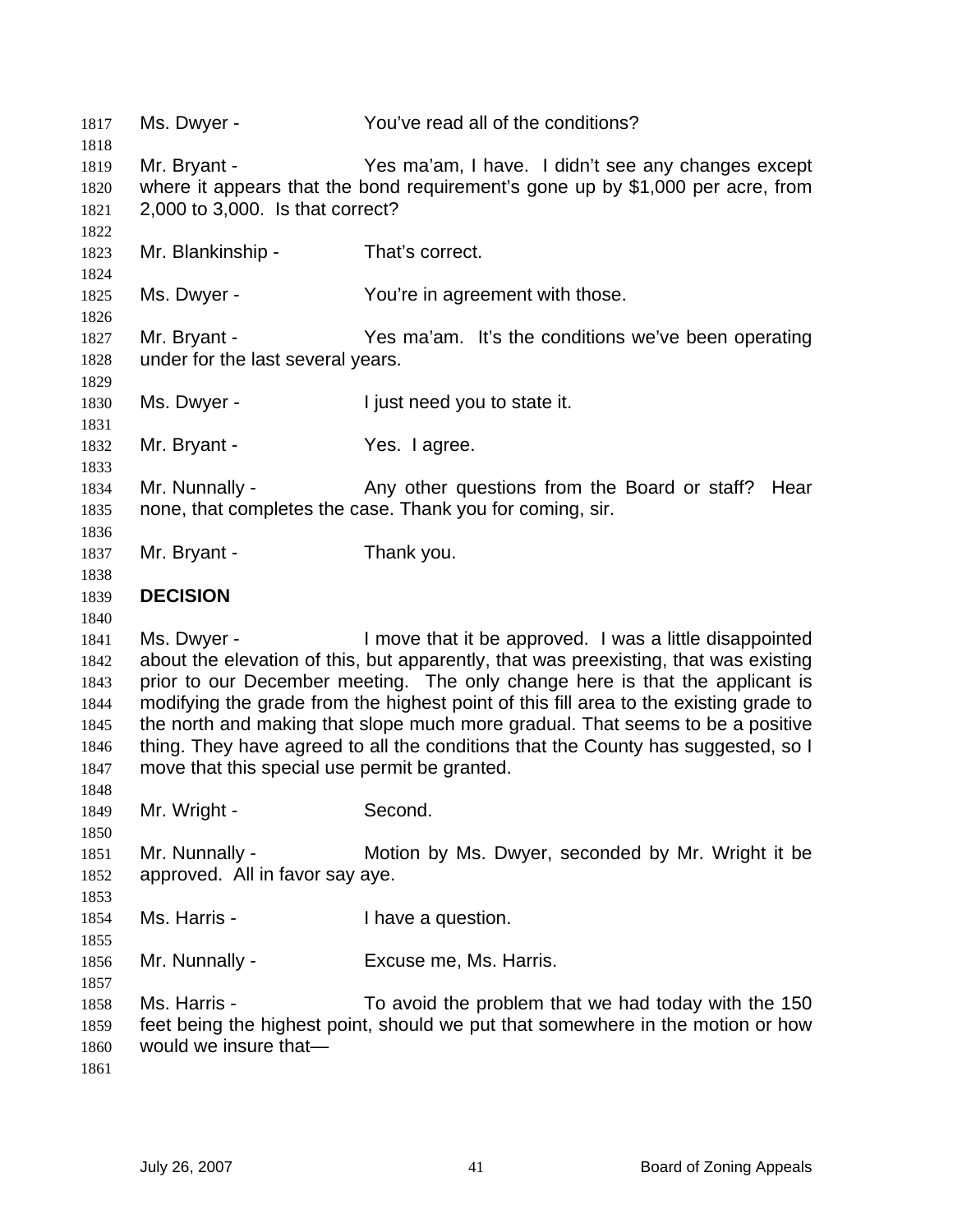Mr. Kirkland - The submitted a plan. I assume in December, we didn't have a plan. Mr. Blankinship - Right. And in the past files, there was no specific plan; there was just a statement, "Area to be graded." Mr. Kirkland - So we used a visual from the photographs as that being, we thought at that time, probably 142, I guess? Is that what you're saying? Mr. Blankinship - Right. Mr. Kirkland - So, we just came up with that, I assume. Mr. Blankinship - Right. Mr. Kirkland - We didn't really have a cross-section. Ms. Dwyer - What we've accomplished is— Mr. Kirkland - The's penned in now. Ms. Dwyer - We said show us what you're going to do-Mr. Kirkland - Right. Ms. Dwyer - — — — — for your reclamation. That's what we saw today. Mr. Kirkland - He did. Ms. Dwyer - We saw what he's already done and what they're going to do in terms of grading, and that's information we didn't have before. Mr. Kirkland - Right. Exactly. Ms. Dwyer - I think that's very important information for us to have. Mr. Kirkland - Oh yes. Ms. Dwyer - Obviously, because we didn't realize there was even 150 feet already. Mr. Kirkland - **Obviously.** Ms. Harris - We're sure now in the reclamation plan that it will be no higher than 150 feet. The part that's already there.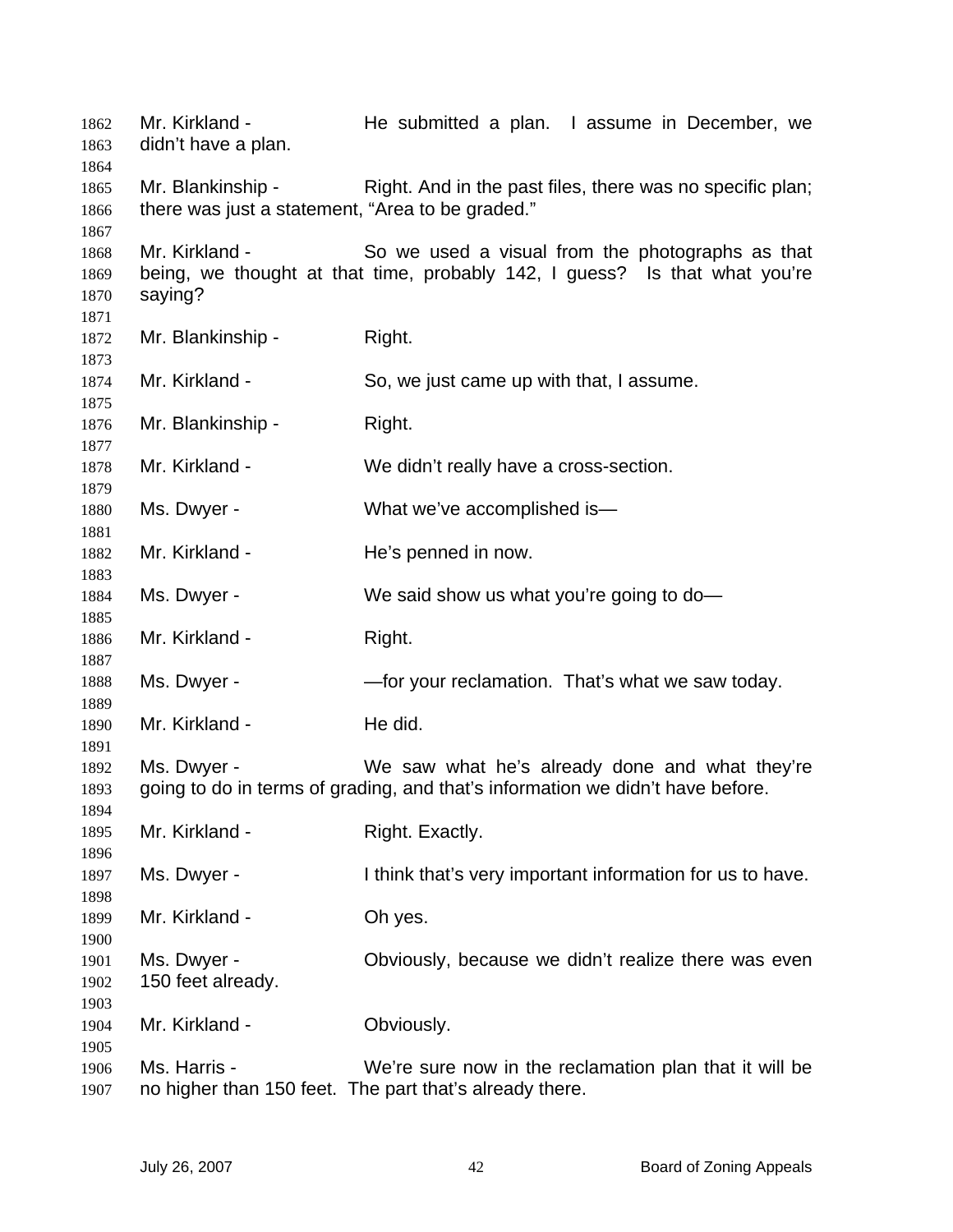1909

Ms. Dwyer - The has committed to this reclamation plan.

1911 1912 1913 Mr. Nunnally - Okay. Motion by Ms. Dwyer, seconded by Mr. Wright it be approved. All in favor say aye. All opposed say no. The motion passes; it's been approved.

1914

1908

1910

1915 1916 1917 1918 1919 1920 After an advertised public hearing and on a motion by Ms. Dwyer, seconded by Mr. Wright, the Board **approved** application **UP-010-07**, Gillies Creek Industrial Recycling, LLC's request for a conditional use permit pursuant to Sections 24- 103 and 24-52(d) to extract materials from the earth at 2980 Meadow Road (Parcel 843-720-7272), zoned A-1, Agricultural District (Varina). The Board granted the conditional use permit subject to the following conditions:

- 1922 1923 1. This use permit is subject to all requirements of Section 24-103 of Chapter 24 of the County Code.
- 1924

1921

1925 1926 1927 1928 1929 1930 1931 1932 1933 1934 1935 1936 2. Before beginning any work, the applicant shall provide a financial guaranty in an amount of \$3,000 per acre for each acre of land to be disturbed, for a total of \$40,170, guaranteeing that the land will be restored to a reasonably level and drainable condition. This permit does not become valid until the financial guaranty has been approved by the County Attorney. The financial guaranty may provide for termination after 90 days notice in writing to the County. In the event of termination, this permit shall be void, and work incident thereto shall cease. Within the next 90 days the applicant shall restore the land as provided for under the conditions of this use permit. Termination of such financial guaranty shall not relieve the applicant from its obligation to indemnify the County of Henrico for any breach of the conditions of this use permit. If this condition is not satisfied within 90 days of approval, the use permit shall be void.

1937

1938 1939 1940 1941 1942 1943 1944 1945 1946 3. Before beginning any work, the applicant shall submit erosion control plans to the Department of Public Works for review and approval. Throughout the life of the operation, the applicant shall continuously satisfy the Department of Public Works that erosion control procedures are properly maintained, and shall furnish plans and bonds that the department deems necessary. The applicant shall provide certification from a licensed professional engineer that dams, embankments and sediment control structures meet the approved design criteria as set forth by the State. If this condition is not satisfied within 90 days of approval, the use permit shall be void.

1947

1948 1949 1950 4. The applicant shall maintain a mine license from the Virginia Department of Mines, Minerals and Energy. If this condition is not satisfied within 90 days of approval, the use permit shall be void.

1951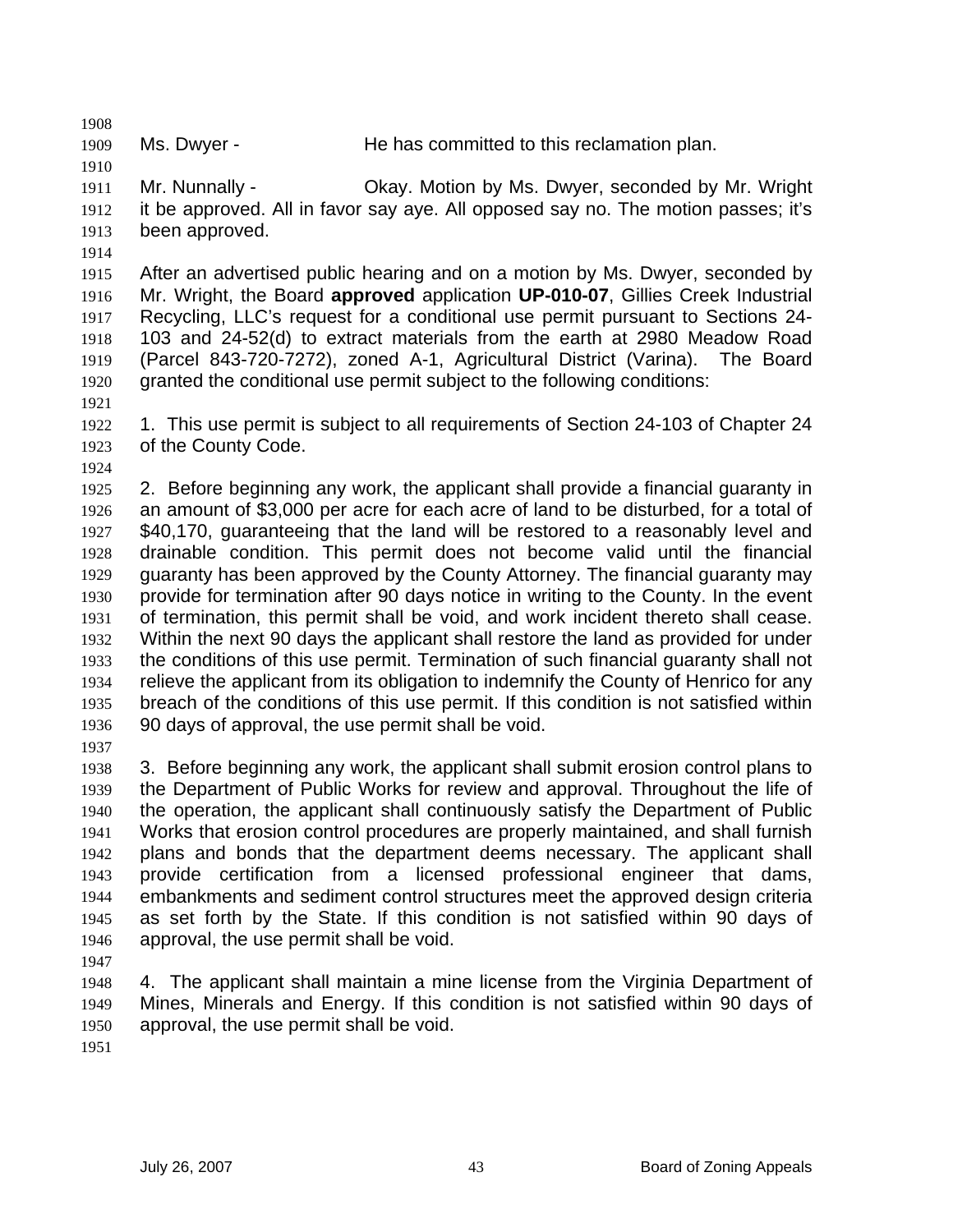5. The areas approved for mining under this permit shall be delineated on the ground by five-foot-high metal posts at least five inches in diameter and painted in alternate one foot stripes of red and white. These posts shall be so located as to clearly define the area in which the mining is permitted. 1952 1953 1954 1955

1956

1957 1958 1959 6. In the event that the Board's approval of this use permit is appealed, all conditions requiring action within 90 days will be deemed satisfied if the required actions are taken within 90 days of final action on the appeal.

1960

1961 1962 1963 1964 7. The applicant shall comply with the Chesapeake Bay Preservation Act and all state and local regulations administered under such act applicable to the property, and shall furnish to the Planning Office copies of all reports required by such act or regulations.

1966 1967 8. Hours of operation shall be from 7:00 a.m. to 5:30 p.m. Monday through Friday and 7:00 a.m. to 12:00 noon on Saturday.

1968

1965

1969 1970 1971 9. No operations of any kind are to be conducted at the site on Sundays, New Years Day, Memorial Day, Independence Day, Labor Day, Thanksgiving Day or Christmas Day.

1972

1973 1974 1975 1976 1977 10. All means of access to the property shall be from the established entrance onto Meadow Road. All truck traffic to the site shall approach from Williamsburg Road north on Drybridge Road, then east on Meadow Road. All truck traffic leaving the site shall travel west on Meadow Road, then south on Drybridge Road to Williamsburg Road.

1978

1979 1980 1981 11. The applicant shall maintain gates at all entrances to the property. These gates shall be locked at all times, except when authorized representatives of the applicant are on the property.

1982

1983 1984 1985 1986 12. The applicant shall maintain a sign at the entrance to the mining site stating the name of the operator, the use permit number, the mine license number, and the telephone number of the operator. The sign shall be 12 square feet in area and the letters shall be three inches high.

1987

1988 1989 1990 1991 1992 13. The applicant shall maintain "No Trespassing" signs every 250 feet along the perimeter of the property. The letters shall be three inches high. The applicant shall furnish the Chief of Police a letter authorizing the Division of Police to enforce the "No Trespassing" regulations, and agreeing to send a representative to testify in court as required or requested by the Division of Police.

1993

1994 1995 1996 14. Standard "Truck Entering Highway" signs shall be maintained on Meadow Road on each side of the entrances to the property. These signs will be placed by the County, at the applicant's expense.

1997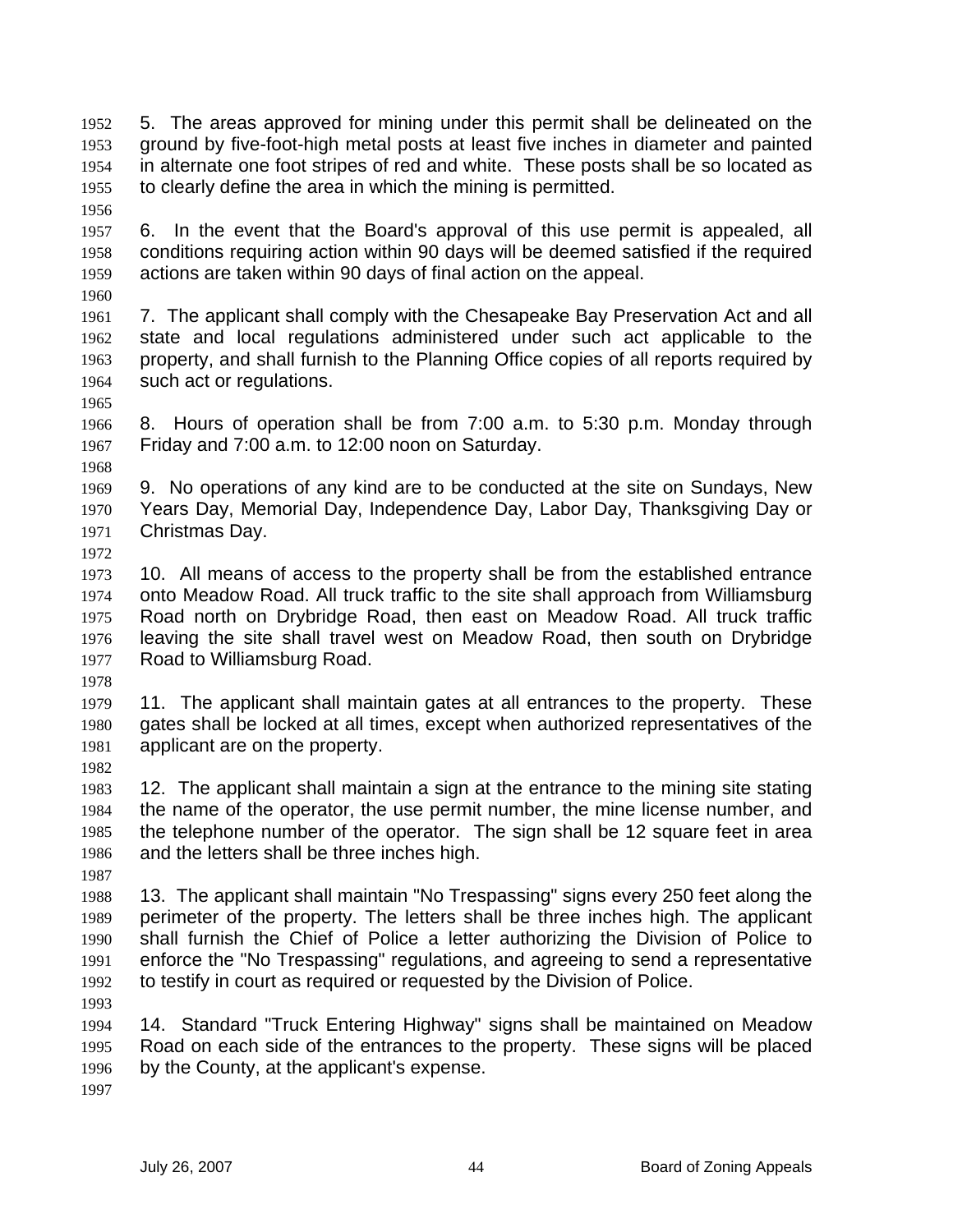15. The applicant shall maintain a standard stop sign at the entrance to Meadow Road. The operator shall cooperate with the Division of Police to enforce this stop sign. 1998 1999 2000

2002 2003 2004 16. At the request of the Division of Police, the applicant shall provide a flagman to control traffic from the site onto the public road, with the flagman yielding the right of way to the public road traffic whenever present.

2006 2007 2008 2009 2010 17. All roads used in connection with this use permit shall be effectively treated with calcium chloride or other wetting agents to eliminate any dust nuisance. The operator shall take the necessary steps to prevent mud from being tracked onto Meadow Road. The road shall be maintained by washing in addition to sweeping.

2011 2012 18. The operation shall be so scheduled that trucks will travel at regular intervals and not in groups of three or more.

2014 2015 19. Trucks shall be loaded in a way to prevent overloading or spilling of materials of any kind on any public road.

2017 2018 20. The applicant shall maintain the property, fences, and roads in a safe and secure condition indefinitely, or convert the property to some other safe use.

2019

2013

2016

2001

2005

2020 2021 2022 2023 2024 21. If, in the course of its preliminary investigation or operations, the applicant discovers evidence of cultural or historical resources, or an endangered species, or a significant habitat, it shall notify appropriate authorities and provide them with an opportunity to investigate the site. The applicant shall report the results of any such investigation to the Planning Office.

2025

2026 2027 2028 2029 2030 22. If water wells located on surrounding properties are adversely affected, and the extraction operations on this site are suspected as the cause, the effected property owners may present to the Board evidence that the extraction operation is a contributing factor. After a hearing by the Board, this use permit may be revoked or suspended, and the operator may be required to correct the problem.

2031

2032 2033 2034 2035 23. Open and vertical excavations having a depth of 10 feet or more, for a period of more than 30 days, shall be effectively sloped to a 2:1 slope or flatter to protect the public safety.

2036 2037 2038 2039 2040 2041 2042 2043 24. Topsoil shall not be removed from any part of the property outside of the area in which mining is authorized. Sufficient topsoil shall be stockpiled on the property for respreading in a layer with five inches of minimum depth. All topsoil shall be stockpiled within the authorized mining area and provided with adequate erosion control protection. If the site does not yield sufficient topsoil, additional topsoil shall be brought to the site to provide the required five-inch layer of cover. All topsoil shall be treated with a mixture of seed, fertilizer, and lime as recommended by the County after soil tests have been provided to the County.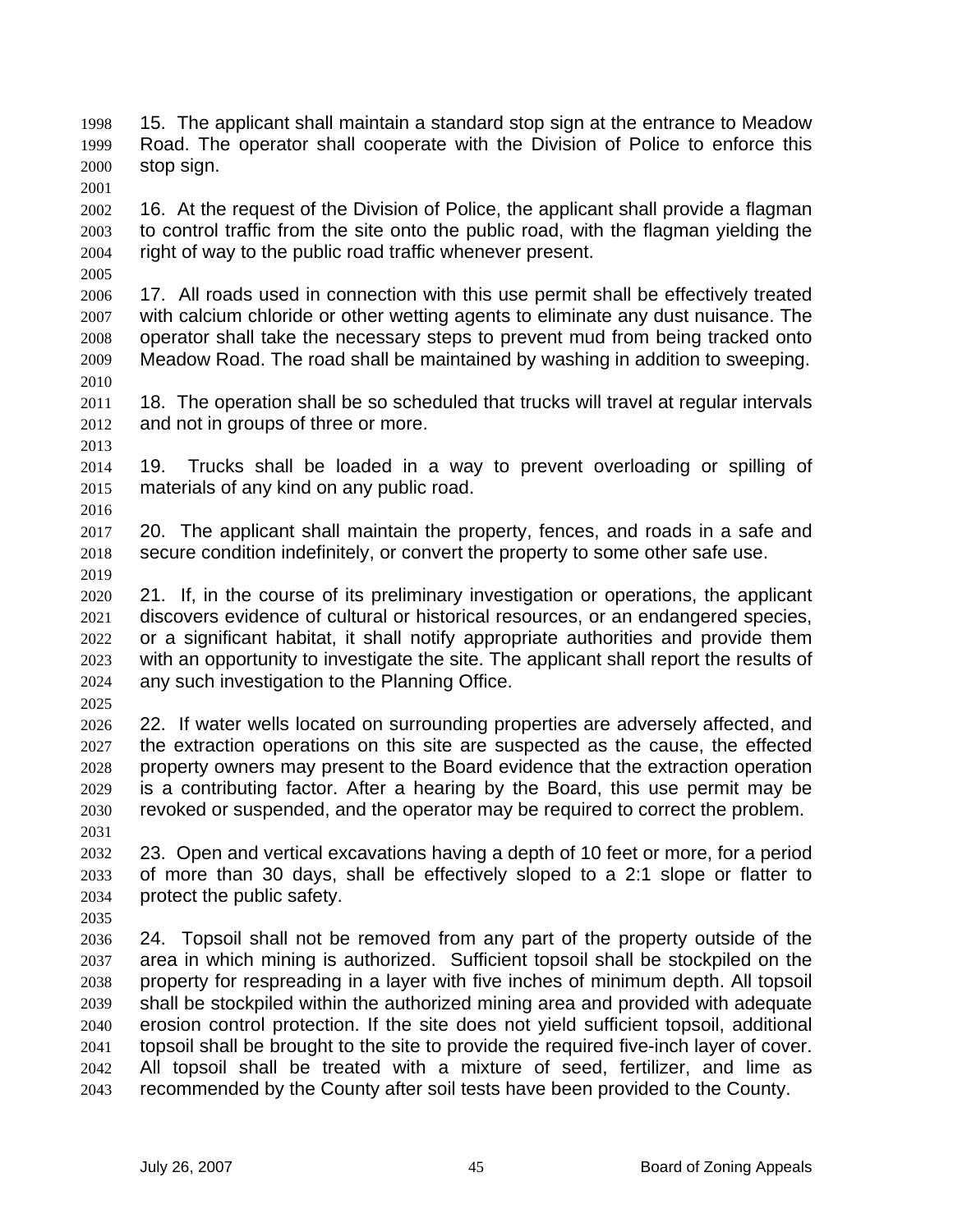2045 2046 2047 2048 2049 2050 2051 2052 25. All offsite-generated materials deposited on the mining site shall be documented in a monthly report to the Director of Planning. The operator shall submit a report stating the origin, nature and quantity of material deposited, and certifying that no contaminated or hazardous material was included. The material deposited on the site shall be limited to imperishable materials such as stone, bricks, tile, sand, gravel, soil, asphalt, concrete and like materials, and shall not include any hazardous materials as defined by the Virginia Hazardous Waste Management Regulations.

2053

2044

2054 2055 2056 2057 2058 26. A superintendent, who shall be personally familiar with all the terms and conditions of Section 24-103 of Chapter 24 of the County Code, as well as the terms and conditions of this use permit, shall be present at the beginning and conclusion of operations each work day to see that all the conditions of the Code and this use permit are observed.

2059

2060 2061 2062 2063 2064 2065 27. A progress report shall be submitted to the Board on June 30, 2008. This progress report must contain information concerning how much property has been mined to date of the report, the amount of land left to be mined, how much rehabilitation has been performed, when and how the remaining amount of land will be rehabilitated, and any other pertinent information about the operation that would be helpful to the Board.

2066

2067 2068 2069 2070 28. Excavation shall be discontinued by June 30, 2009, and restoration accomplished by not later than June 30, 2010, unless a new permit is granted by the Board of Zoning Appeals.

2071 2072 2073 2074 2075 2076 29. The property shall be rehabilitated consistent with the reclamation plan submitted with the application. The rehabilitation of the property shall take place simultaneously with the mining process. Rehabilitation shall not be considered completed until the mined area is covered completely with permanent vegetation. The applicant shall submit a complete restoration plan showing finish grading of the site.

2078 2079 2080 2081 2082 2083 2084 30. All drainage and erosion and sediment control measures shall conform to the standards and specifications of the Mineral Mining Manual Drainage Handbook. Any drainage structures in place prior to October 14, 1992 and which do not conform to the Mineral Mining Manual Drainage Handbook may remain in place until such time as any reconstruction is required at which time said structures shall be brought into conformance with the Mineral Mining Manual Drainage Handbook.

2085

2077

2086 2087 31. Failure to comply with any of the foregoing conditions shall automatically void this permit.

2088

2089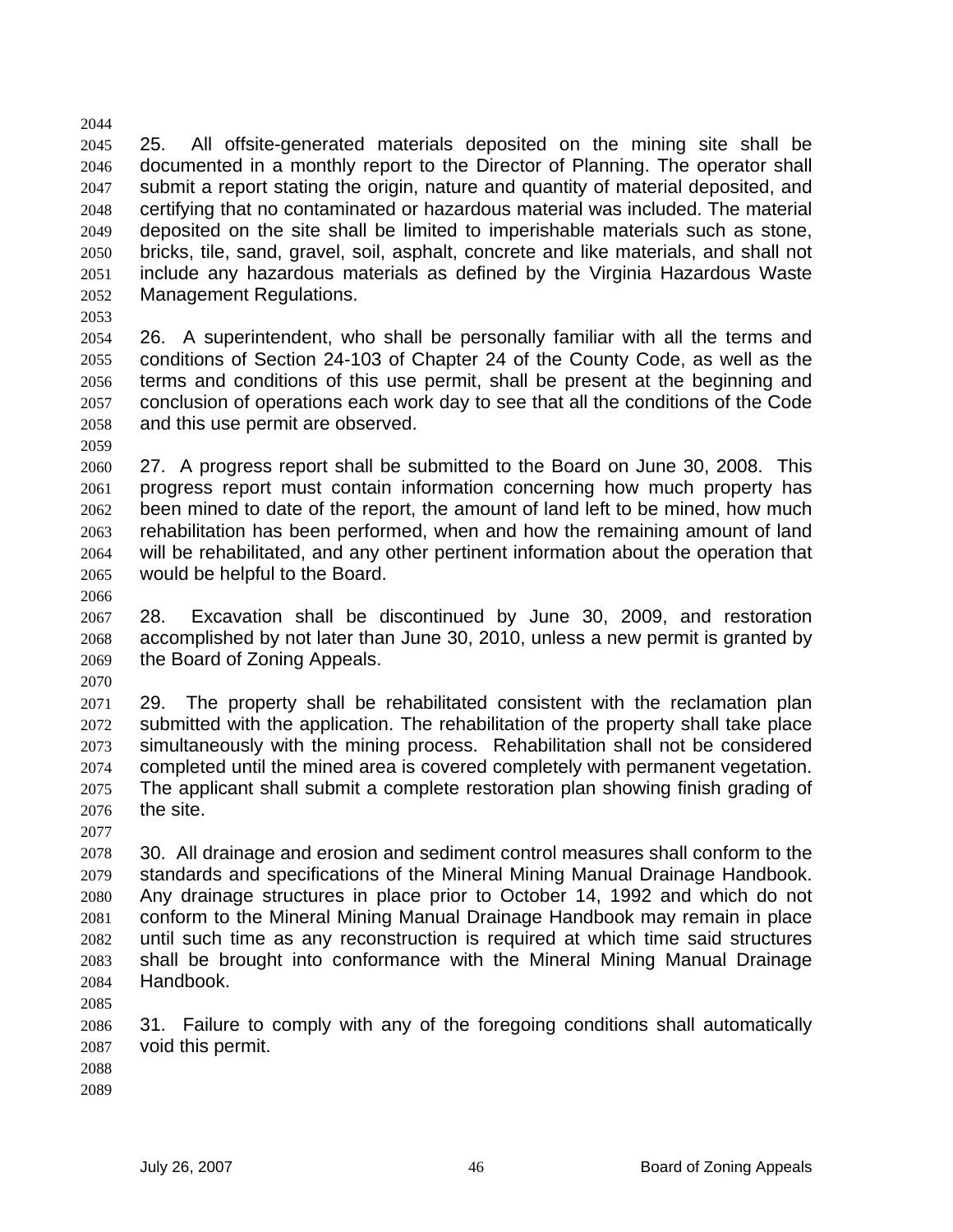Affirmative: Dwyer, Harris, Kirkland, Nunnally, Wright 5 Negative: 0 Absent: 0 Mr. Nunnally - All right. Let's see, approval of the June 28, 2007 minutes. Ms. Harris - The Must have two things. On page 23, line 1008. The motion was seconded by Mr. Kirkland. If you read back on page 22, you'll see that on line 984, Mr. Kirkland says, "I'll second the motion." Then on the next page, they have the second by Ms. Harris, but it was seconded by Mr. Kirkland. Then on page 15, line 658. "We should not discriminate against." Mr. Nunnally - What line was that? Ms. Harris - The G58. Instead of the two words, "to our," substitute, "against." Mr. Nunnally - Anything else? Ms. Harris - That's all I have. Mr. Nunnally - Do we have a motion for approval as corrected? Ms. Harris - The I so move. Mr. Kirkland - Second. Mr. Nunnally - Motion by Ms. Harris, seconded by Mr. Kirkland the minutes be approved. All in favor say aye. All opposed say no. The motion carries. Mr. Nunnally- Okay. Approval of the 2008 meeting schedule. Mr. Wright - The Muslim ove it be approved as submitted. Ms. Dwyer - Second. Mr. Nunnally - Motion by Mr. Wright, seconded by Ms. Dwyer it be approved. All in favor say aye. All opposed say no. The motion carries; it's been approved. Mr. Wright - We don't have election until the next meeting? Mr. Blankinship - Yes. The next meeting will be election of officers.